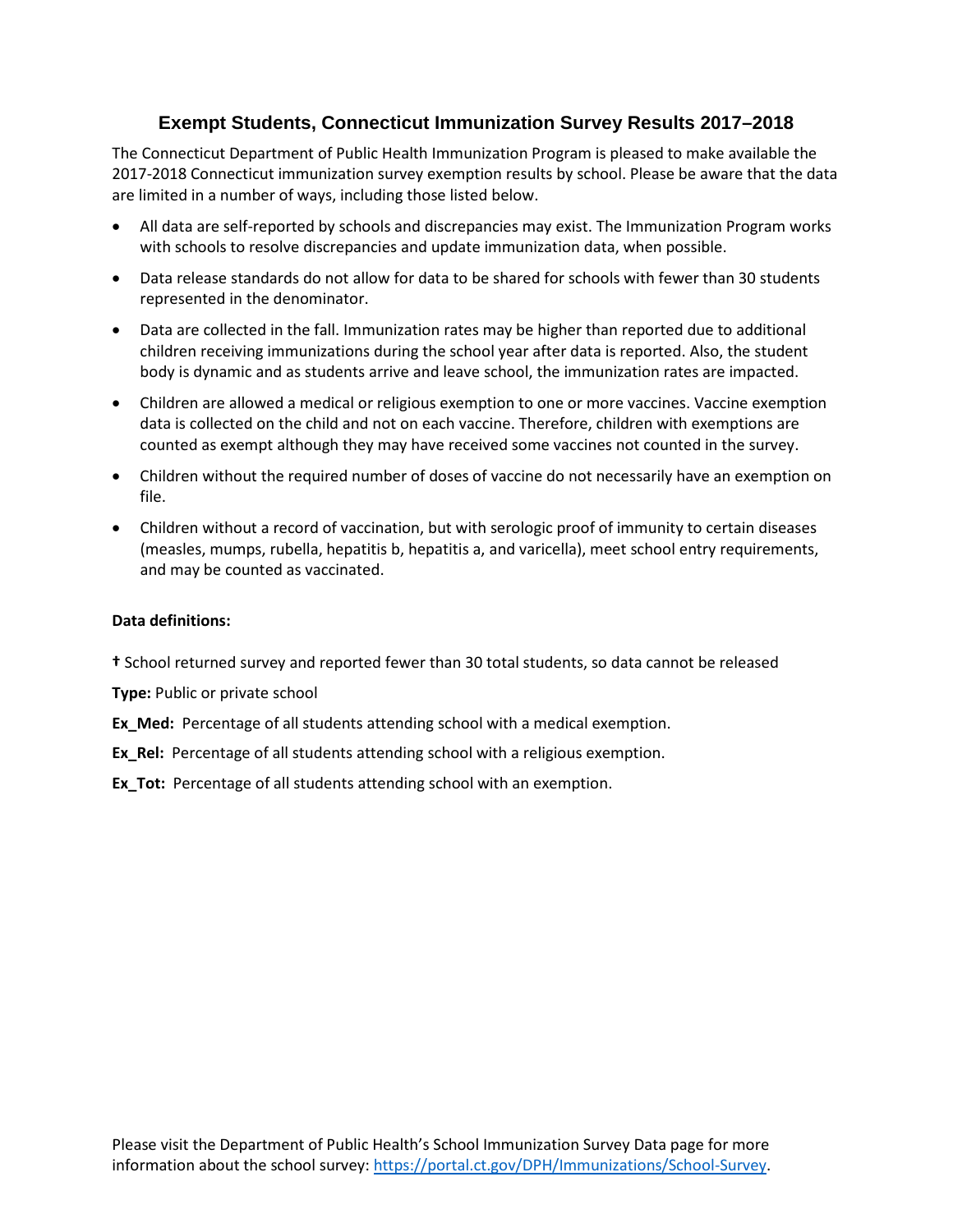| Name                                             | <b>Address</b>                | <b>Official Town</b> | Ex_Rel               | Ex Med     | Ex_Tot     |
|--------------------------------------------------|-------------------------------|----------------------|----------------------|------------|------------|
| Andover Elementary School                        | 35 School Rd.                 | Andover              | 1.5%                 | 3.0%       | 4.5%       |
| Ansonia High School                              | 20 Pulaski Hwy.               | Ansonia              | 0.0%                 | 0.0%       | 0.0%       |
| Ansonia Middle School                            | 115 Howard Ave.               | Ansonia              | 0.4%                 | 0.0%       | 0.4%       |
| Assumption-Ansonia                               | 51 North Cliff Street         | Ansonia              | 0.0%                 | 0.0%       | 0.0%       |
| Emmett O'Brien Technical High School             | 141 Prindle Ave.              | Ansonia              | 2.7%                 | 0.9%       | 3.6%       |
| <b>Mead School</b>                               | 75 Ford St.                   | Ansonia              | 0.2%                 | 0.3%       | 0.5%       |
| Prendergast School                               | 59 Finney St.                 | Ansonia              | 0.2%                 | 0.0%       | 0.2%       |
| Ashford School                                   | 440 Westford Rd.              | Ashford              | 2.2%                 | 1.7%       | 4.0%       |
| Ana Grace Academy of the Arts Elementary School  | 20 Security Drive             | Avon                 | 2.1%                 | 1.7%       | 3.8%       |
| Avon High School                                 | 510 West Avon Rd.             | Avon                 | 0.2%                 | 0.5%       | 0.7%       |
| Avon Middle School                               | 375 West Avon Rd.             | Avon                 | 1.1%                 | 0.2%       | 1.3%       |
| Avon Old Farms School                            | 500 Old Farms Road            | Avon                 | 0.0%                 | 0.2%       | 0.2%       |
| Farmington Valley Academy Montessori             | 150 Fisher Drive              | Avon                 | 0.0%                 | 8.2%       | 8.2%       |
| Pine Grove School                                | 151 Scoville Rd.              | Avon                 | 0.5%                 | 1.3%       | 1.8%       |
| Reggio Magnet School of the Arts                 | 59 Waterville Road            | Avon                 | 0.4%                 | 0.0%       | 0.4%       |
| Roaring Brook School                             | 30 Old Wheeler Ln.            | Avon                 | 1.3%                 | 2.4%       | 3.7%       |
| Talcott Mt. Academy of Science Math & Technology | 324 Montevideo Road           | Avon                 | 1.7%                 | 10.2%      | 11.9%      |
| The Webb School in the Valley                    | 150 Fisher Drive              | Avon                 | $\ddot{\phantom{1}}$ | $\ddagger$ | $\ddagger$ |
| <b>Thompson Brook School</b>                     | 150 Thompson Rd.              | Avon                 | 0.4%                 | 1.6%       | 2.0%       |
| <b>Barkhamsted Elementary School</b>             | 65 Ripley Hill Rd.            | Barkhamsted          | 0.4%                 | 2.0%       | 2.4%       |
| Laurel Ledge School                              | 30 Highland Ave.              | <b>Beacon Falls</b>  | 0.0%                 | 0.0%       | 0.0%       |
| Woodland Regional High School                    | 135 Back Rimmon Rd.           | <b>Beacon Falls</b>  | 0.7%                 | 0.3%       | 1.0%       |
| Berlin High School                               | 139 Patterson Way             | <b>Berlin</b>        | 0.1%                 | 0.8%       | 0.9%       |
| Catherine M. McGee Middle School                 | 899 Norton Rd.                | <b>Berlin</b>        | 0.3%                 | 0.3%       | 0.6%       |
| Emma Hart Willard School                         | 1088 Norton Rd.               | <b>Berlin</b>        | 1.6%                 | 2.9%       | 4.5%       |
| Mary E. Griswold School                          | 133 Heather Ln.               | <b>Berlin</b>        | 0.2%                 | 2.2%       | 2.4%       |
| Mooreland Hill School                            | 166 Lincoln Street            | <b>Berlin</b>        | $\ddagger$           | $\ddagger$ | $\ddagger$ |
| Richard D. Hubbard School                        | 139 Grove St.                 | <b>Berlin</b>        | 0.0%                 | 2.4%       | 2.4%       |
| Saint Paul School                                | 461 Alling Street             | <b>Berlin</b>        | 0.0%                 | 0.4%       | 0.4%       |
| Amity Middle School: Bethany                     | 190 Luke Hill Rd.             | Bethany              | 1.2%                 | 0.0%       | 1.2%       |
| <b>Bethany Community School</b>                  | 44 Peck Road                  | Bethany              | 0.0%                 | 0.6%       | 0.6%       |
| Anna H. Rockwell School                          | 400 Whittlesey Dr.            | <b>Bethel</b>        | 0.9%                 | 0.7%       | 1.6%       |
| <b>Bethel High School</b>                        | 300 Whittlesey Dr.            | <b>Bethel</b>        | 0.3%                 | 1.3%       | 1.6%       |
| <b>Bethel Middle School</b>                      | 600 Whittlesey Dr.            | <b>Bethel</b>        | 1.7%                 | 1.4%       | 3.0%       |
| Frank A. Berry School                            | 200 Whittlesey Dr.            | <b>Bethel</b>        | 1.3%                 | 2.1%       | 3.4%       |
| Ralph M. T. Johnson School                       | 500 Whittlesey Dr.            | Bethel               | 0.0%                 | 2.1%       | 2.1%       |
| Saint Mary School-Bethel                         | 24 Dodgingtown Road           | <b>Bethel</b>        | 3.3%                 | 3.8%       | 7.1%       |
| Arch Bridge School                               | 21 Arch Bridge Road           | Bethlehem            | 0.0%                 | 0.0%       | 0.0%       |
| Bethlehem Elementary School                      | 92 East St.                   | Bethlehem            | 0.7%                 | 1.9%       | 2.6%       |
| The Woodhall School                              | 58 Harrison Lane              | Bethlehem            | 0.0%                 | 0.0%       | 0.0%       |
| Bess & Paul Sigel Hebrew Academy                 | 53 Gabb Road                  | Bloomfield           | 3.7%                 | 7.3%       | 11.0%      |
| Bloomfield High School                           | 5 Huckleberry Ln.             | Bloomfield           | 0.2%                 | 0.4%       | 0.6%       |
| Carmen Arace School                              | 390 Park Ave                  | Bloomfield           | 0.4%                 | 0.0%       | 0.4%       |
| Charter Oak Education Inc.                       | 1294 Blue Hills Road, Suite C | Bloomfield           | $\ddot{\phantom{1}}$ | $\ddagger$ | $\ddagger$ |
| Global Experience Magnet School                  | 44 Griffin Rd., South         | Bloomfield           | 0.0%                 | 1.4%       | 1.4%       |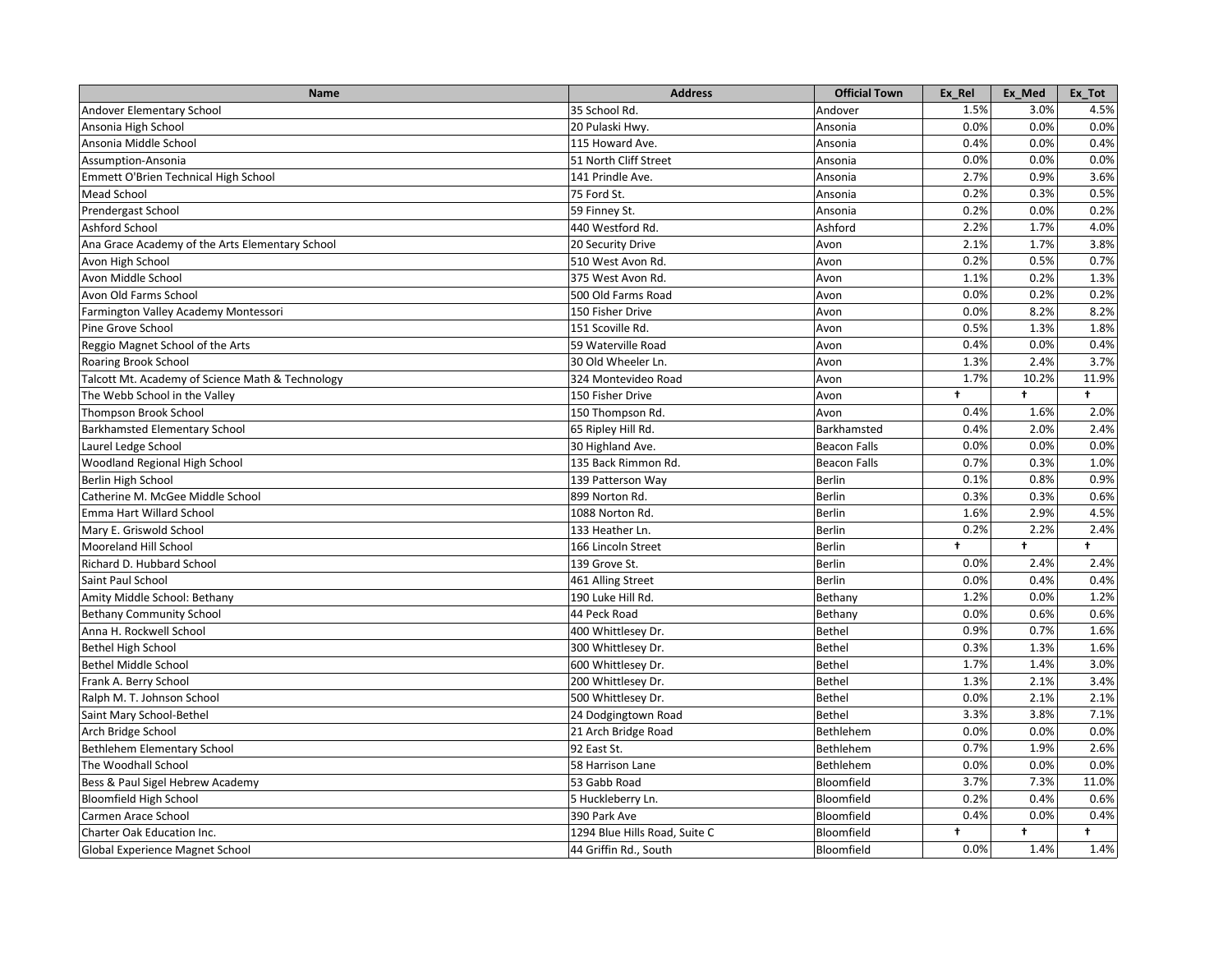| Laurel School                                                                              | 1 Filley St.         | Bloomfield      | 0.0% | 0.5% | 0.5%  |
|--------------------------------------------------------------------------------------------|----------------------|-----------------|------|------|-------|
| <b>Metacomet School</b>                                                                    | 185 School St.       | Bloomfield      | 0.4% | 4.3% | 4.7%  |
| Metropolitan Learning Center for Global and International Studies                          | 1551 Blue Hills Ave. | Bloomfield      | 0.8% | 0.2% | 0.9%  |
| Museum Academy                                                                             | 11 Turkey Hill Road  | Bloomfield      | 1.7% | 1.9% | 3.7%  |
| River Street Autism Program @ Berkin                                                       | 1289 Blue Hills Ave  | Bloomfield      | 3.0% | 0.0% | 3.0%  |
| Wintonbury Early Childhood Magnet School                                                   | 44 Brown St.         | Bloomfield      | 2.8% | 0.0% | 2.8%  |
| <b>Bolton Center School</b>                                                                | 108 Notch Rd.        | Bolton          | 0.8% | 0.9% | 1.7%  |
| <b>Bolton High School</b>                                                                  | 72 Brandy St.        | Bolton          | 0.0% | 2.5% | 2.5%  |
| <b>Fields Memorial School</b>                                                              | 8 Bozrah St. Ext.    | Bozrah          | 0.0% | 0.0% | 0.0%  |
| <b>Branford High School</b>                                                                | 185 East Main St.    | <b>Branford</b> | 0.9% | 1.6% | 2.5%  |
| Francis Walsh Intermediate School                                                          | 185 Damascus Rd.     | <b>Branford</b> | 0.2% | 0.4% | 0.7%  |
| Indian Neck School                                                                         | 12 Melrose Ave.      | <b>Branford</b> | 0.0% | 0.0% | 0.0%  |
| John B. Sliney School                                                                      | 23 Eades St.         | Branford        | 0.7% | 1.7% | 2.3%  |
| Mary R. Tisko School                                                                       | 118 Damascus Rd.     | <b>Branford</b> | 1.6% | 2.1% | 3.6%  |
| Mary T. Murphy School                                                                      | 14 Brushy Plain Rd.  | <b>Branford</b> | 0.3% | 1.8% | 2.1%  |
| Saint Mary School-Branford                                                                 | 62 Cedar Street      | <b>Branford</b> | 0.0% | 1.9% | 1.9%  |
| Achievement First Bridgeport Academy                                                       | 655 Stillman St.     | Bridgeport      | 0.2% | 0.6% | 0.9%  |
| Aerospace/Hydrospace, Engineering and Physical Sciences HS at the Fairchild-Wheeler Magnet | 840 Old Town Road    |                 |      |      |       |
| Campus                                                                                     |                      | Bridgeport      | 0.0% | 0.5% | 0.5%  |
| Barnum School                                                                              | 495 Waterview Avenue | Bridgeport      | 0.0% | 0.2% | 0.2%  |
| <b>Bassick High School</b>                                                                 | 1181 Fairfield Ave.  | Bridgeport      | 0.0% | 0.1% | 0.1%  |
| <b>Beardsley School</b>                                                                    | 500 Huntington Rd.   | Bridgeport      | 0.3% | 0.0% | 0.3%  |
| <b>Black Rock School</b>                                                                   | 545 Brewster St.     | Bridgeport      | 0.2% | 0.2% | 0.4%  |
| <b>Blackham School</b>                                                                     | 425 Thorme St.       | Bridgeport      | 0.0% | 0.1% | 0.1%  |
| <b>Bridgeport Hope School</b>                                                              | 283 Lafayette Street | Bridgeport      | 5.6% | 5.6% | 11.1% |
| <b>Bridgeport International Academy</b>                                                    | 285 Lafayette Street | Bridgeport      | 0.0% | 4.2% | 4.2%  |
| <b>Bridgeport Military Academy</b>                                                         | 160 Iranistan Avenue | Bridgeport      | 0.3% | 0.0% | 0.3%  |
| <b>Bryant School</b>                                                                       | 230 Poplar St.       | Bridgeport      | 0.0% | 0.0% | 0.0%  |
| <b>Bullard-Havens Technical High School</b>                                                | 500 Palisade Ave.    | Bridgeport      | 0.3% | 0.4% | 0.6%  |
| Capital Preparatory Harbor School Inc.                                                     | 777 Main Street      | Bridgeport      | 0.0% | 0.2% | 0.2%  |
| Capitol Prep Lower Charter School                                                          | 461 Mill Hill Avenue | Bridgeport      | 0.0% | 0.0% | 0.0%  |
| Central High School                                                                        | 1 Lincoln Blvd.      | Bridgeport      | 0.0% | 0.2% | 0.2%  |
| Cesar Batalla School                                                                       | 606 Howard Ave.      | Bridgeport      | 0.1% | 0.0% | 0.1%  |
| <b>Classical Studies Academy</b>                                                           | 240 Linwood Ave.     | Bridgeport      | 0.0% | 1.1% | 1.1%  |
| <b>Classical Studies Annex Elementary</b>                                                  | 659 Beechwood Avenue | Bridgeport      | 0.0% | 1.4% | 1.4%  |
| <b>Columbus School</b>                                                                     | 275 George Street    | Bridgeport      | 0.2% | 0.0% | 0.2%  |
| Curiale School                                                                             | 300 Laurel Ave.      | Bridgeport      | 0.0% | 0.0% | 0.0%  |
| Dunbar School                                                                              | 445 Union Ave.       | Bridgeport      | 0.5% | 0.0% | 0.5%  |
| <b>Edison School</b>                                                                       | 115 Boston Terrace   | Bridgeport      | 0.0% | 0.0% | 0.0%  |
| Geraldine Claytor Magnet Academy                                                           | 240 Ocean Terrace    | Bridgeport      | 0.2% | 0.0% | 0.2%  |
| Geraldine Johnson School                                                                   | 475 Lexington Avenue | Bridgeport      | 0.1% | 0.1% | 0.3%  |
| <b>Great Oaks Charter School</b>                                                           | 510 Barnum Ave.      | Bridgeport      | 0.8% | 0.0% | 0.8%  |
| <b>Hall School</b>                                                                         | 290 Clermont Ave.    | Bridgeport      | 0.0% | 0.0% | 0.0%  |
| Hallen School                                                                              | 68 Omega Ave.        | Bridgeport      | 0.3% | 0.0% | 0.3%  |
| Harding High School                                                                        | 1734 Central Ave.    | Bridgeport      | 0.0% | 0.0% | 0.0%  |
| High Horizons Magnet School                                                                | 700 Palisade Ave.    | Bridgeport      | 0.0% | 0.0% | 0.0%  |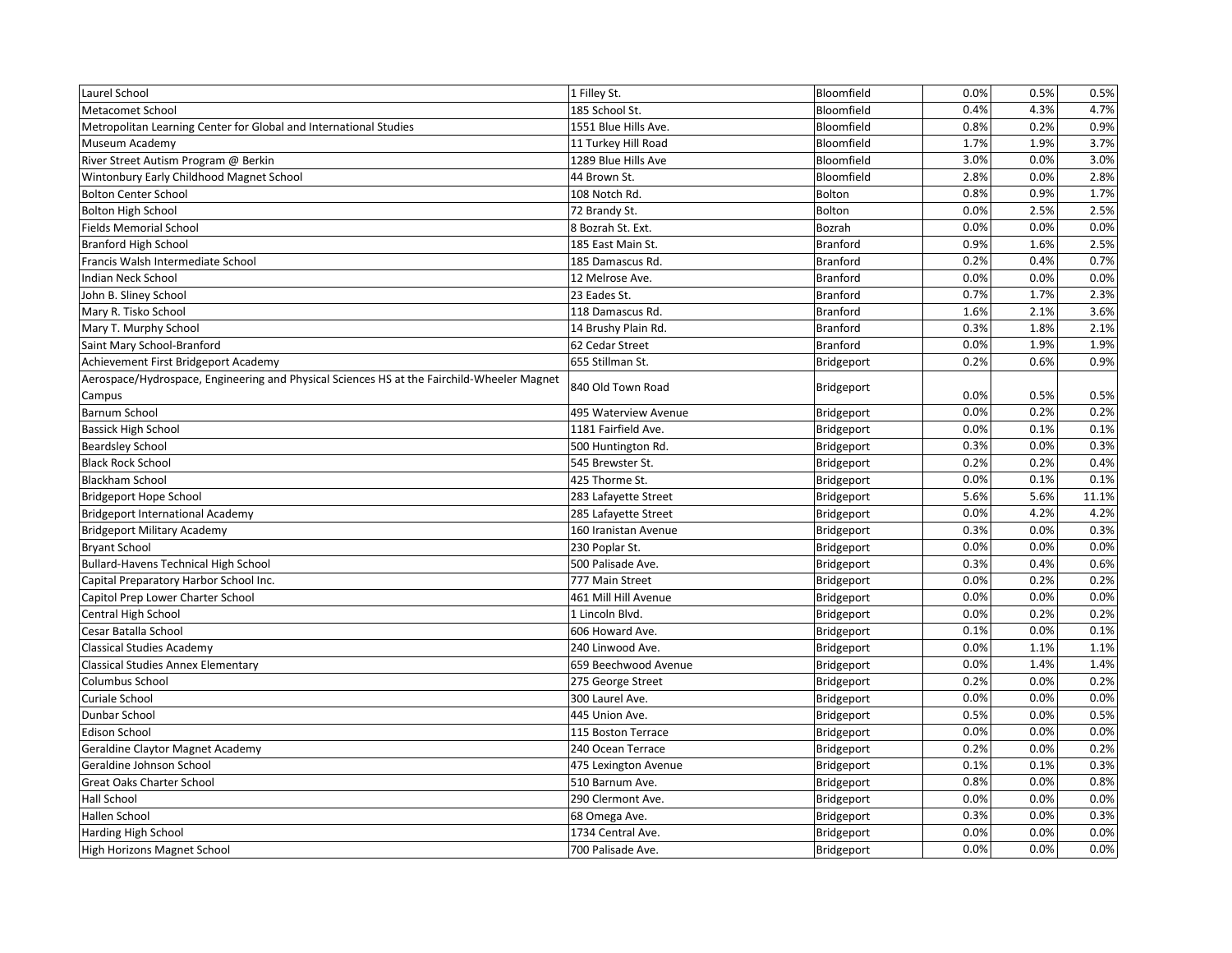| Hooker School                                | 138 Roger Williams Rd.  | Bridgeport        | 0.0% | 0.3%  | 0.3%                 |
|----------------------------------------------|-------------------------|-------------------|------|-------|----------------------|
| <b>Interdistrict Discovery Magnet School</b> | 4510 Park Avenue        | Bridgeport        | 0.4% | 0.0%  | 0.4%                 |
| Jettie S. Tisdale School                     | 250 Hollister Avenue    | Bridgeport        | 0.2% | 0.2%  | 0.3%                 |
| Kolbe Cathedral High School                  | 33 Calhoun Place        | Bridgeport        | 0.0% | 0.0%  | 0.0%                 |
| Love Christian Academy                       | 729 Union Avenue        | Bridgeport        | t    | t     | $\ddot{\phantom{1}}$ |
| Luis Munoz Marin School                      | 479 Helen St.           | Bridgeport        | 0.1% | 0.1%  | 0.2%                 |
| <b>Madison School</b>                        | 376 Wayne St.           | Bridgeport        | 0.0% | 0.0%  | 0.0%                 |
| <b>Multicultural Magnet School</b>           | 700 Palisade Ave.       | Bridgeport        | 0.0% | 0.0%  | 0.0%                 |
| New Beginnings Inc Family Academy            | 184 Garden St.          | Bridgeport        | 0.2% | 0.0%  | 0.2%                 |
| Park City Magnet School                      | 1526 Chopsey Hill Rd.   | Bridgeport        | 0.8% | 0.0%  | 0.8%                 |
| Park City Prep Charter School                | 1550 State Street       | Bridgeport        | 0.6% | 0.8%  | 1.4%                 |
| Read School                                  | 130 Ezra St.            | Bridgeport        | 0.1% | 0.0%  | 0.1%                 |
| Roosevelt School                             | 680 Park Ave.           | Bridgeport        | 0.0% | 0.0%  | 0.0%                 |
| Saint Ann Academy                            | 521 Street              | Bridgeport        | 0.0% | 0.0%  | 0.0%                 |
| Six-Six Magnet School                        | 601 Pearl Harbor St.    | Bridgeport        | 2.8% | 4.6%  | 7.4%                 |
| <b>Skane Center</b>                          | 2977 North Madison Ave. | Bridgeport        | 1.4% | 0.9%  | 2.3%                 |
| St. Andrew Academy                           | 395 Anton Street        | Bridgeport        | 0.0% | 0.8%  | 0.8%                 |
| St. Augustine Academy                        | 63 Pequonnock Street    | Bridgeport        | 0.0% | 0.0%  | 0.0%                 |
| St. Raphael Academy                          | 324 Frank Street        | Bridgeport        | 0.0% | 0.0%  | 0.0%                 |
| The Bridge Academy                           | 160 Pulaski Street      | Bridgeport        | 0.0% | 0.7%  | 0.7%                 |
| Waltersville School                          | 150 Hallett Street      | Bridgeport        | 0.2% | 0.0%  | 0.2%                 |
| Wilbur Cross Elementary School               | 1775 Reservoir Ave.     | Bridgeport        | 0.0% | 0.0%  | 0.0%                 |
| Winthrop School                              | 85 Eckart St.           | Bridgeport        | 0.7% | 1.2%  | 1.9%                 |
| The Burnham School                           | 80 Main St.             | Bridgewater       | 2.1% | 8.5%  | 10.6%                |
| <b>Bristol Central High School</b>           | 480 Wolcott St.         | <b>Bristol</b>    | 0.0% | 0.0%  | 0.0%                 |
| <b>Bristol Early Childhood Center-BECC</b>   | 240 Stafford Avenue     | <b>Bristol</b>    | 0.0% | 0.0%  | 0.0%                 |
| Bristol Eastern High School                  | 632 King St.            | <b>Bristol</b>    | 0.0% | 0.5%  | 0.5%                 |
| <b>Bristol Prep Academy</b>                  | 210 Redstone Hill Rd    | <b>Bristol</b>    | 0.0% | 0.0%  | 0.0%                 |
| <b>Bristol Technical Education Center</b>    | 431 Minor Street        | <b>Bristol</b>    | 0.0% | 2.3%  | 2.3%                 |
| Chippens Hill Middle School                  | 551 Peacedale St.       | Bristol           | 0.3% | 0.0%  | 0.3%                 |
| Edgewood School                              | 345 Mix St.             | <b>Bristol</b>    | 0.0% | 0.0%  | 0.0%                 |
| Ellen P. Hubbell School                      | 90 West Washington St.  | <b>Bristol</b>    | 0.4% | 0.4%  | 0.9%                 |
| Greene-Hills School                          | 718 Pine St.            | <b>Bristol</b>    | 0.4% | 0.1%  | 0.5%                 |
| Immanuel Lutheran-Bristol                    | 154 Meadow Street       | Bristol           | 2.9% | 2.9%  | 5.7%                 |
| Ivy Drive School                             | 160 lvy Dr.             | <b>Bristol</b>    | 0.3% | 0.5%  | 0.8%                 |
| Mountain View School                         | 71 Vera Rd.             | <b>Bristol</b>    | 0.0% | 0.5%  | 0.5%                 |
| Northeast Middle School                      | 530 Stevens St.         | <b>Bristol</b>    | 0.4% | 0.0%  | 0.4%                 |
| Saint Joseph-Bristol                         | 335 Center Street       | <b>Bristol</b>    | 0.6% | 0.6%  | 1.1%                 |
| Saint Matthew                                | 33 Welch Drive          | Bristol           | 0.0% | 0.9%  | 0.9%                 |
| Saint Paul Catholic High School              | 1001 Stafford Avenue    | Bristol           | 0.0% | 0.7%  | 0.7%                 |
| South Side School                            | 21 Tuttle Rd.           | <b>Bristol</b>    | 0.0% | 0.4%  | 0.4%                 |
| <b>Stafford School</b>                       | 212 Louisiana Ave.      | <b>Bristol</b>    | 0.0% | 2.0%  | 2.0%                 |
| West Bristol School                          | 500 Clark Avenue        | <b>Bristol</b>    | 0.0% | 0.0%  | 0.0%                 |
| Brookfield High School                       | 45 Long Meadow Hill Rd. | <b>Brookfield</b> | 0.3% | 0.8%  | 1.2%                 |
| Center Elementary School                     | 8 Obtuse Hill Road      | <b>Brookfield</b> | 1.7% | 2.2%  | 3.9%                 |
| Christian Life Academy                       | 133 Junction Road       | <b>Brookfield</b> | 6.7% | 14.2% | 20.8%                |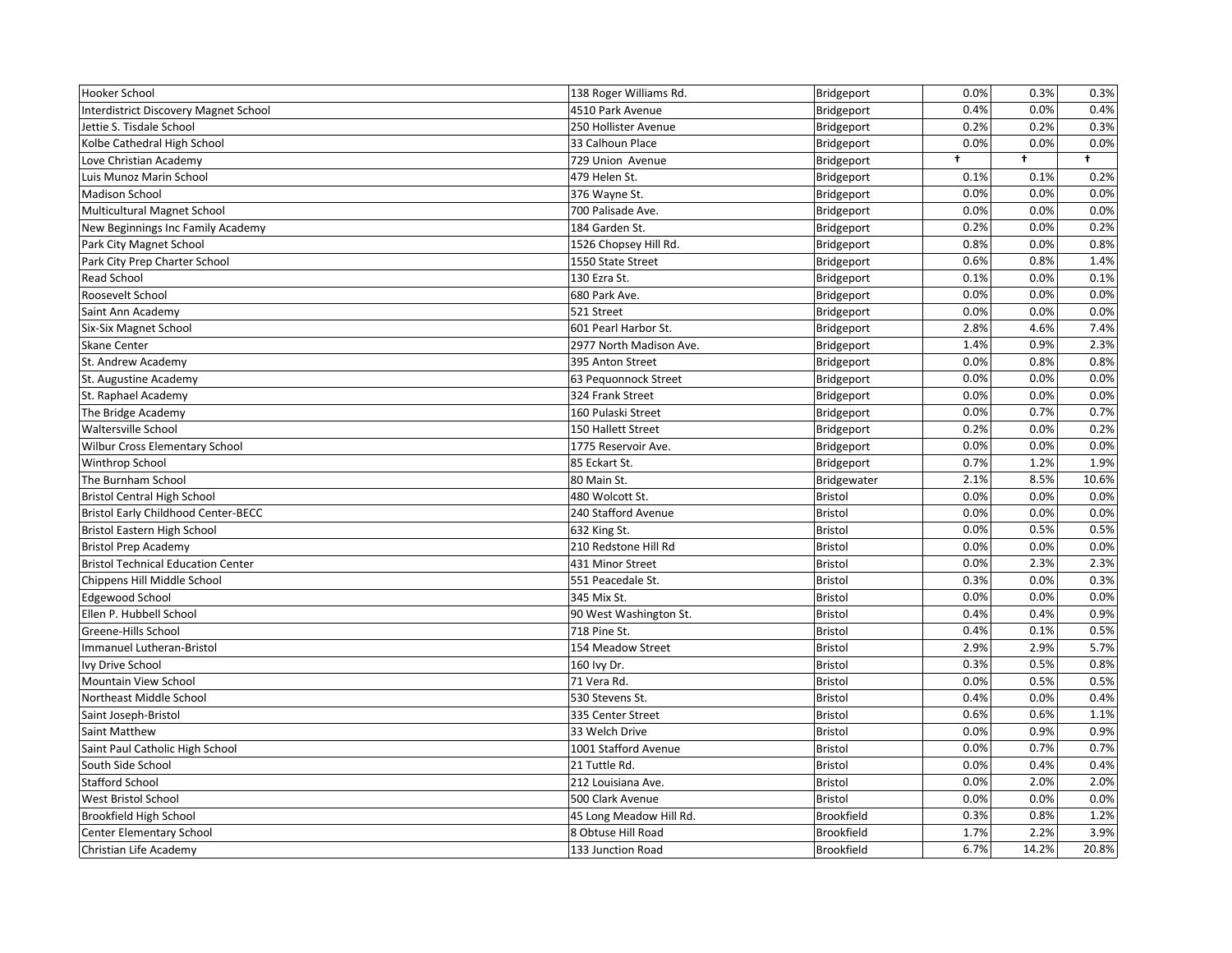| Huckleberry Hill Elementary School            | 100 Candlewood Lake Rd.          | Brookfield        | 0.4%                 | 1.5%       | 1.9%       |
|-----------------------------------------------|----------------------------------|-------------------|----------------------|------------|------------|
| Saint Joseph-Brookfield                       | 5 Obtuse Hill Road               | <b>Brookfield</b> | 0.0%                 | 1.3%       | 1.3%       |
| Whisconier Middle School                      | 17 West Whisconier Rd.           | <b>Brookfield</b> | 0.6%                 | 1.6%       | 2.1%       |
| <b>Brooklyn Elementary School</b>             | 119 Gorman Rd.                   | Brooklyn          | 0.9%                 | 1.8%       | 2.8%       |
| Brooklyn Middle School                        | 119 Gorman Rd.                   | Brooklyn          | 1.2%                 | 0.6%       | 1.7%       |
| The Learning Clinic                           | 476 Pomfret Road, Route 169      | Brooklyn          | 0.0%                 | 0.0%       | 0.0%       |
| Har-Bur Middle School                         | 26 Lyon Rd.                      | Burlington        | 0.1%                 | 0.1%       | 0.3%       |
| Lake Garda Elementary School                  | 61 Monce Rd.                     | Burlington        | 0.2%                 | 1.1%       | 1.3%       |
| Lewis S. Mills High School                    | 26 Lyon Rd.                      | Burlington        | 0.1%                 | 1.4%       | 1.6%       |
| Housatonic Valley Regional High School        | 246 Warren Turnpike Rd.          | Canaan            | 0.0%                 | 0.5%       | 0.5%       |
| Lee H. Kellogg School                         | 47 Main St.                      | Canaan            | 1.4%                 | 4.2%       | 5.6%       |
| Canterbury Elementary School                  | 67 Kitt Rd.                      | Canterbury        | 2.8%                 | 3.5%       | 6.3%       |
| Dr. Helen Baldwin Middle School               | 45 Westminster Rd.               | Canterbury        | 1.1%                 | 4.5%       | 5.6%       |
| Canton High School                            | 76 Simonds Avenue                | Canton            | 2.2%                 | 0.0%       | 2.2%       |
| Canton Intermediate School                    | 39 Dyer Ave.                     | Canton            | 0.0%                 | 4.0%       | 4.0%       |
| <b>Canton Middle School</b>                   | 76 Simonds Avenue                | Canton            | 1.5%                 | 0.7%       | 2.2%       |
| Cherry Brook Primary School                   | 4 Barbourtown Rd.                | Canton            | 0.7%                 | 3.1%       | 3.7%       |
| Fresh Start School                            | 126 Dowd Avenue                  | Canton            | t                    | $\ddagger$ | $\ddagger$ |
| Chaplin Elementary School                     | 240 Palmer Rd.                   | Chaplin           | 0.7%                 | 0.7%       | 1.4%       |
| Parish Hill High School                       | 304 Parish Hill Rd.              | Chaplin           | 0.4%                 | 0.4%       | 0.9%       |
| Chapman School                                | 38 Country Club Rd.              | Cheshire          | 0.6%                 | 0.3%       | 1.0%       |
| Cheshire Academy                              | 10 Main Street                   | Cheshire          | 0.0%                 | 0.8%       | 0.8%       |
| Cheshire High School                          | 525 South Main St.               | Cheshire          | 0.0%                 | 0.9%       | 0.9%       |
| Darcey School                                 | 1686 Waterbury Rd.               | Cheshire          | 1.2%                 | 0.0%       | 1.2%       |
| Dodd Middle School                            | 100 Park Place                   | Cheshire          | 0.3%                 | 0.0%       | 0.3%       |
| Doolittle School                              | 735 Cornwall Ave.                | Cheshire          | 0.0%                 | 0.7%       | 0.7%       |
| <b>Highland School</b>                        | 490 Highland Ave.                | Cheshire          | 0.4%                 | 1.2%       | 1.7%       |
| Humiston (alternative) School                 | 30 Spring street                 | Cheshire          | $\ddot{\phantom{1}}$ | $\ddagger$ | $\ddagger$ |
| Norton School                                 | 414 North Brooksvale Rd.         | Cheshire          | 0.0%                 | 2.0%       | 2.0%       |
| Saint Bridget School-Cheshire                 | 171 Main Street                  | Cheshire          | 0.8%                 | 0.3%       | 1.1%       |
| The Webb School at Cheshire                   | 725 Jarvis Street                | Cheshire          | t                    | $\ddagger$ | $\ddagger$ |
| <b>Chester Elementary School</b>              | 23 Ridge Rd.                     | Chester           | 0.5%                 | 9.8%       | 10.2%      |
| Abraham Pierson School                        | 75 East Main St.                 | Clinton           | 0.4%                 | 0.0%       | 0.4%       |
| Jared Eliot School                            | 69 Fairy Dell Rd.                | Clinton           | 0.0%                 | 0.0%       | 0.0%       |
| Lewin G. Joel Jr. School                      | 137A Glenwood Rd.                | Clinton           | 0.2%                 | 0.0%       | 0.2%       |
| The Morgan School                             | 71 Killingworth Tpke.            | Clinton           | 0.2%                 | 0.0%       | 0.2%       |
| <b>Bacon Academy</b>                          | 611 Norwich Ave.                 | Colchester        | 0.7%                 | 1.2%       | 2.0%       |
| <b>Colchester Elementary School</b>           | 315 Halls Hill Rd.               | Colchester        | 2.4%                 | 2.8%       | 5.1%       |
| Jack Jackter Intermediate School              | 215 Halls Hill Rd.               | Colchester        | 1.7%                 | 1.9%       | 3.7%       |
| William J. Johnston Middle School             | 360 Norwich Ave.                 | Colchester        | 0.7%                 | 0.3%       | 1.0%       |
| <b>Colebrook Consolidated School</b>          | 452 Smith Hill Road, P.O. Box 9  | Colebrook         | 0.0%                 | 2.2%       | 2.2%       |
| Autism Program                                | 10 Commerce Drive                | Columbia          | $\ddot{\phantom{1}}$ | $\ddagger$ | $\ddagger$ |
| <b>EASTCONN Education - Vocational Center</b> | P.O. Box 498, k14 Route 66       | Columbia          | 0.0%                 | 0.0%       | 0.0%       |
| Horace W. Porter School                       | 3 Schoolhouse Road, P.O. Box 166 | Columbia          | 0.6%                 | 2.8%       | 3.5%       |
| <b>Cornwall Consolidated School</b>           | 5 Cream Hill Rd.                 | Cornwall          | 1.4%                 | 2.7%       | 4.1%       |
| Capt. Nathan Hale Middle School               | 1776 Main Street                 | Coventry          | 1.3%                 | 2.1%       | 3.4%       |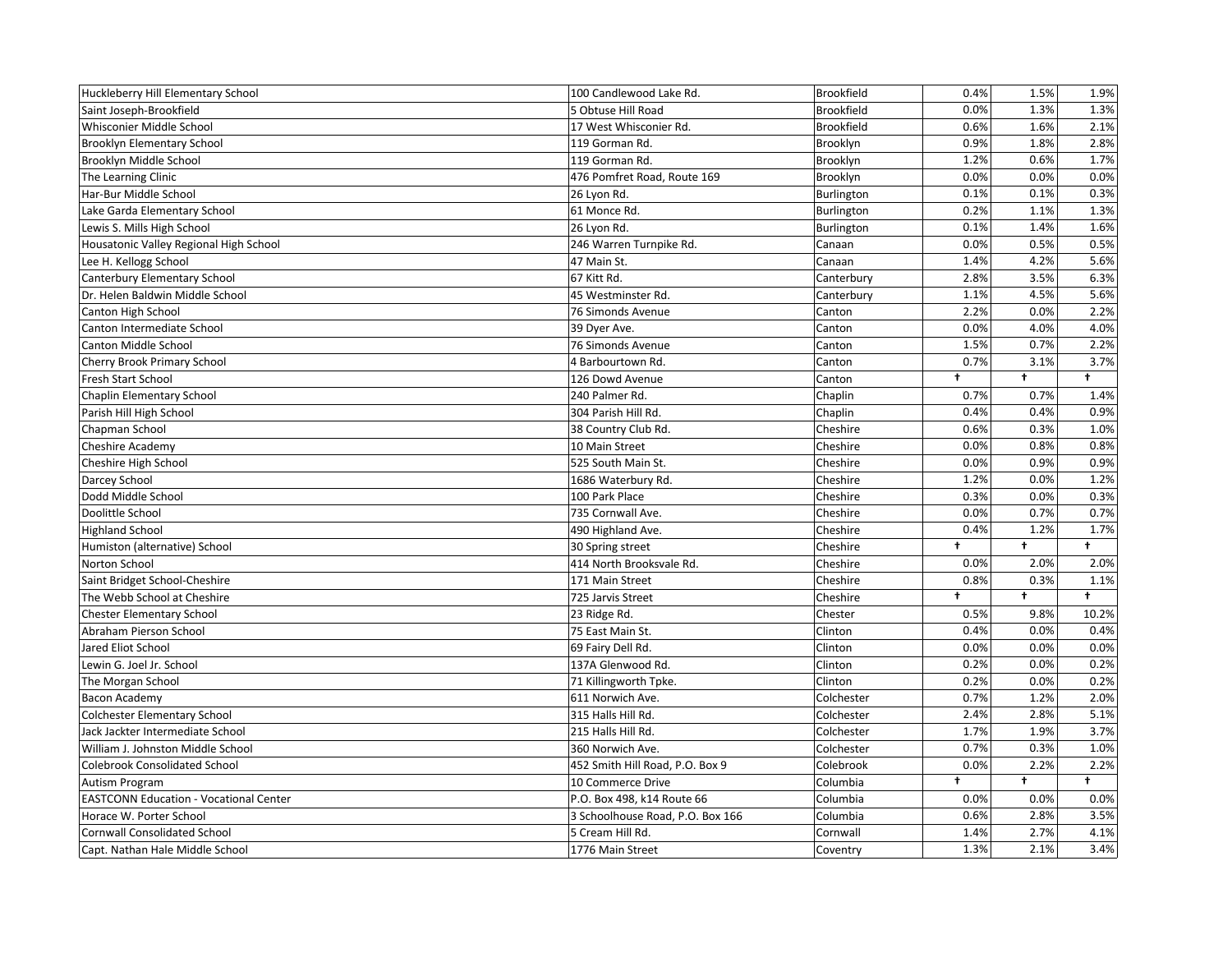| Coventry Early Childhood Center (CECC)                               | 1176 Main St.                     | Coventry   | 0.9% | 0.0% | 0.9% |
|----------------------------------------------------------------------|-----------------------------------|------------|------|------|------|
| <b>Coventry Grammar School</b>                                       | 3453 Main Street                  | Coventry   | 0.6% | 1.4% | 2.0% |
| Coventry High School                                                 | 78 Ripley Hill Road               | Coventry   | 0.0% | 0.2% | 0.2% |
| George Hersey Robertson School                                       | 227 Cross Street                  | Coventry   | 0.0% | 1.0% | 1.0% |
| Adelbrook-The Learning Center of Cromwell                            | 60 Hicksville Road                | Cromwell   | 0.0% | 1.3% | 1.3% |
| Cromwell High School                                                 | 1 Donald Harris Dr.               | Cromwell   | 0.3% | 0.5% | 0.8% |
| Cromwell Middle School                                               | 6 Captain James Mann Memorial Dr. | Cromwell   | 1.5% | 0.2% | 1.7% |
| Edna C. Stevens School                                               | 25 Court St.                      | Cromwell   | 1.9% | 1.5% | 3.3% |
| Woodside Intermediate School                                         | 30 Woodside Rd.                   | Cromwell   | 0.2% | 1.8% | 2.0% |
| <b>Alternative Center For Excellence</b>                             | 26 Locust Ave.                    | Danbury    | 0.0% | 0.0% | 0.0% |
| <b>Broadview Middle School</b>                                       | 72 Hospital Ave.                  | Danbury    | 0.2% | 0.3% | 0.5% |
| Danbury High School                                                  | 43 Clapboard Ridge Rd.            | Danbury    | 0.1% | 0.4% | 0.4% |
| DPS Early Childhood Center                                           | 17 Cottage Street                 | Danbury    | 0.7% | 0.0% | 0.7% |
| Ellsworth Avenue School                                              | 53 Ellsworth Ave                  | Danbury    | 2.9% | 0.2% | 3.2% |
| <b>Great Plain School</b>                                            | 10 Stadley Rough Rd.              | Danbury    | 0.4% | 0.4% | 0.7% |
| Hayestown Avenue School                                              | 42 Tamarack Ave.                  | Danbury    | 0.4% | 1.3% | 1.7% |
| Henry Abbott Technical High School                                   | 21 Hayestown Ave.                 | Danbury    | 2.8% | 0.3% | 3.1% |
| Hudson Country Montessori                                            | 44A Shelter Rock Road             | Danbury    | 0.0% | 5.9% | 5.9% |
| Immaculate High School                                               | 73 Southern Boulevard             | Danbury    | 0.2% | 1.6% | 1.9% |
| Immanuel Lutheran-Danbury                                            | 18 Clapboard Ridge Road           | Danbury    | 3.6% | 3.6% | 7.1% |
| King Street Intermediate School                                      | 151 South King St.                | Danbury    | 0.5% | 1.3% | 1.8% |
| King Street Primary School                                           | 151 South King St.                | Danbury    | 0.9% | 0.4% | 1.3% |
| Mill Ridge Primary School                                            | 49A High Ridge Rd.                | Danbury    | 0.0% | 1.8% | 1.8% |
| Morris Street School                                                 | 28 Morris St.                     | Danbury    | 0.0% | 0.0% | 0.0% |
| Park Avenue School                                                   | 82 Park Ave.                      | Danbury    | 0.0% | 0.2% | 0.2% |
| Pathways Academy - Danbury                                           | 11 Rose Street                    | Danbury    | 0.0% | 0.0% | 0.0% |
| Pembroke School                                                      | 34 1/2 Pembroke Rd.               | Danbury    | 2.0% | 2.3% | 4.4% |
| Rogers Park Middle School                                            | 21 Memorial Dr.                   | Danbury    | 0.3% | 0.3% | 0.6% |
| Saint Gregory The Great                                              | 85 Great Plain Road               | Danbury    | 0.0% | 0.0% | 0.0% |
| Saint Joseph School-Danbury                                          | 370 Main Street                   | Danbury    | 0.0% | 0.0% | 0.0% |
| Saint Peter School                                                   | 98 Main Street                    | Danbury    | 0.0% | 0.0% | 0.0% |
| Shelter Rock School                                                  | 2 Crows Nest Rd.                  | Danbury    | 0.2% | 0.2% | 0.4% |
| South Street School                                                  | 129 South St.                     | Danbury    | 0.0% | 0.0% | 0.0% |
| <b>Stadley Rough School</b>                                          | 25 Karen Rd.                      | Danbury    | 0.4% | 0.6% | 1.0% |
| Western CT Academy of International Studies Elementary Magnet School | 201 University Blvd.              | Danbury    | 0.8% | 1.8% | 2.5% |
| Westside Middle School Academy                                       | 1 School Ridge Road               | Danbury    | 0.5% | 0.2% | 0.7% |
| Wooster School                                                       | 91 Miry Brook Road                | Danbury    | 0.5% | 3.5% | 4.0% |
| Darien High School                                                   | 80 High School Ln.                | Darien     | 0.1% | 0.5% | 0.6% |
| Hindley Elementary School                                            | 10 Nearwater Ln.                  | Darien     | 0.4% | 1.9% | 2.3% |
| <b>Holmes Elementary School</b>                                      | 18 Hoyt St.                       | Darien     | 1.1% | 1.7% | 2.8% |
| Middlesex Middle School                                              | 204 Hollow Tree Ridge Rd.         | Darien     | 0.4% | 0.3% | 0.7% |
| Ox Ridge Elementary School                                           | 395 Mansfield Ave.                | Darien     | 0.7% | 0.0% | 0.7% |
| Pear Tree Point School                                               | 90 Pear Tree Point Road           | Darien     | 0.0% | 4.4% | 4.4% |
| Royle Elementary School                                              | 133 Mansfield Ave.                | Darien     | 1.7% | 1.5% | 3.2% |
| <b>Tokeneke Elementary School</b>                                    | 7 Old Farm Rd.                    | Darien     | 0.8% | 1.2% | 2.0% |
| Deep River Elementary School                                         | 12 River St.                      | Deep River | 0.7% | 1.5% | 2.2% |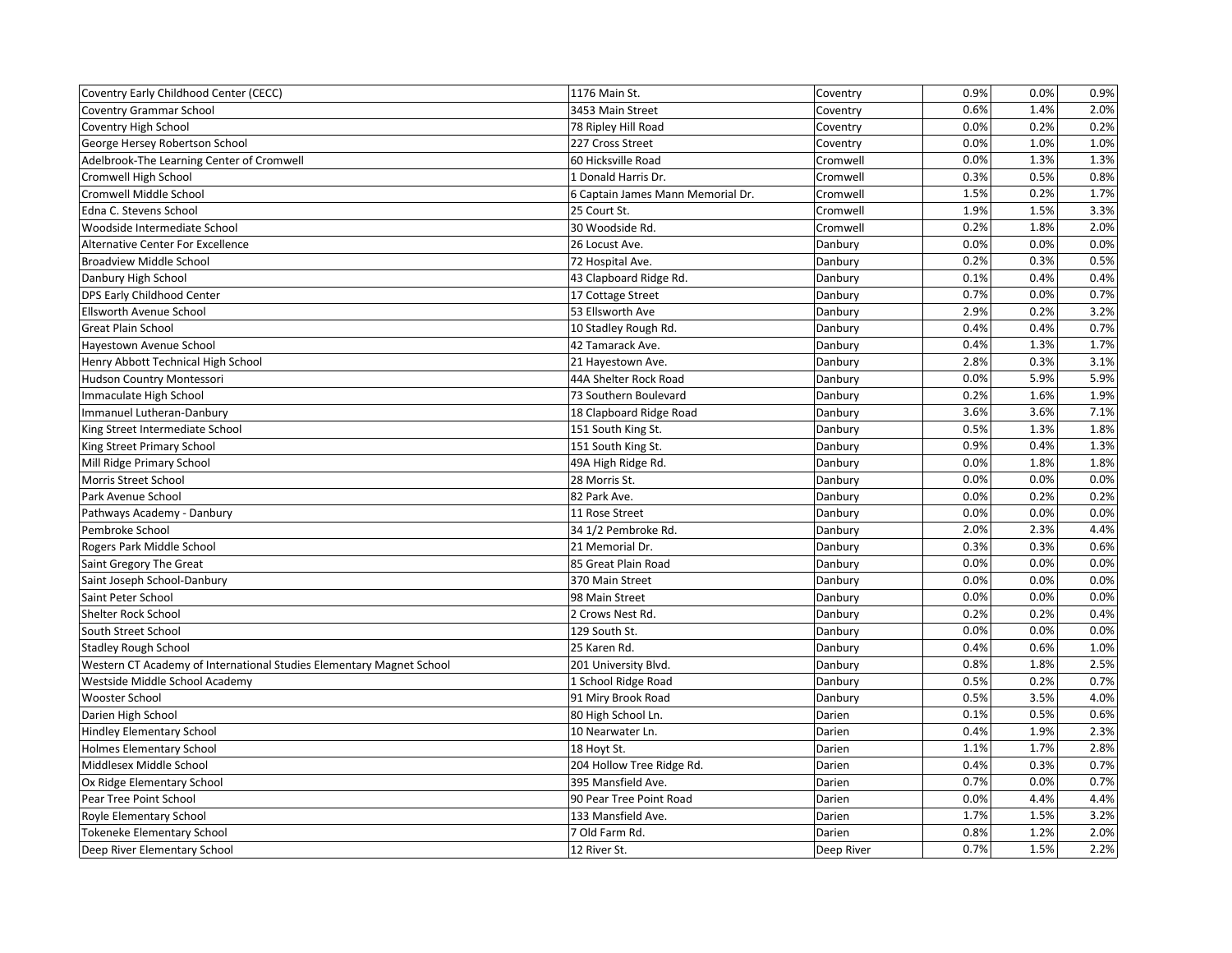| John Winthrop Middle School                    | 1 Winthrop Road               | Deep River    | 1.2%       | 1.2%       | 2.5%       |
|------------------------------------------------|-------------------------------|---------------|------------|------------|------------|
| The Academy at Mount Saint John                | 135 Kirtland Street           | Deep River    | $\ddagger$ | $\ddagger$ | $\ddagger$ |
| Valley Regional High School                    | 256 Kelsey Hill Rd.           | Deep River    | 0.0%       | 0.3%       | 0.3%       |
| <b>Bradley School</b>                          | 155 David Humphreys Rd.       | Derby         | 0.4%       | 0.0%       | 0.4%       |
| Derby High School                              | 75 Chatfield Street           | Derby         | 0.0%       | 0.8%       | 0.8%       |
| Derby Middle School                            | 73 Chatfield Street           | Derby         | 0.0%       | 0.0%       | 0.0%       |
| <b>Irving School</b>                           | 9 Garden Place                | Derby         | 0.3%       | 0.3%       | 0.6%       |
| Little Raiders University                      | 75 Chatfield Street           | Derby         | 0.0%       | 2.3%       | 2.3%       |
| Saint Mary - Saint Michael                     | 14 Seymour Avenue             | Derby         | 1.5%       | 0.7%       | 2.2%       |
| Coginchaug Regional High School                | 135 Pickett Ln.               | Durham        | 0.0%       | 0.6%       | 0.6%       |
| Frank Ward Strong School                       | 191 Main Street               | Durham        | 0.3%       | 0.0%       | 0.3%       |
| Frederick Brewster School                      | 126 Tuttle Rd.                | Durham        | 0.0%       | 0.8%       | 0.8%       |
| <b>Rushford Academy</b>                        | 459 Wallingford Road          | Durham        | $\ddagger$ | $\ddagger$ | $\ddagger$ |
| Allgrove School                                | 33 Turkey Hills Rd.           | East Granby   | 0.5%       | 0.5%       | 0.9%       |
| East Granby High School                        | 95 South Main St.             | East Granby   | 0.0%       | 0.8%       | 0.8%       |
| East Granby Middle School                      | 95 South Main St.             | East Granby   | 0.5%       | 0.5%       | 1.0%       |
| R. Dudley Seymour School                       | 185 Hartford Ave.             | East Granby   | 0.5%       | 2.4%       | 2.9%       |
| East Haddam Elementary School                  | 45 Joe Williams Rd.           | East Haddam   | 2.3%       | 2.3%       | 4.7%       |
| Franklin Academy                               | 140 River Road                | East Haddam   | 0.0%       | 1.5%       | 1.5%       |
| Nathan Hale-Ray High School                    | 15 School Drive, P.O. Box 404 | East Haddam   | 0.0%       | 1.7%       | 1.7%       |
| Nathan Hale-Ray Middle School                  | 73 Clark Gates Rd.            | East Haddam   | 0.0%       | 2.4%       | 2.4%       |
| Center School                                  | 7 Summit St.                  | East Hampton  | 0.9%       | 3.7%       | 4.7%       |
| East Hampton High School                       | 15 North Maple St.            | East Hampton  | 0.4%       | 1.7%       | 2.1%       |
| East Hampton Middle School                     | 19 Childs Rd.                 | East Hampton  | 0.9%       | 2.2%       | 3.1%       |
| <b>Memorial School</b>                         | 20 Smith St.                  | East Hampton  | 1.3%       | 2.1%       | 3.4%       |
| Adelbrook-The Learning Center of East Hartford | 21 Church Street              | East Hartford | ŧ          | $\ddagger$ | $\ddagger$ |
| Anna E. Norris School                          | 40 Remington Rd.              | East Hartford | 0.0%       | 0.0%       | 0.0%       |
| Connecticut IB Academy                         | 857 Forbes St.                | East Hartford | 0.0%       | 0.0%       | 0.0%       |
| <b>Connecticut River Academy</b>               | One Riverside Drive           | East Hartford | 0.0%       | 0.2%       | 0.2%       |
| Dr. Franklin H. Mayberry School                | 101 Great Hill Rd.            | East Hartford | 0.3%       | 0.0%       | 0.3%       |
| Dr. John A. Langford School                    | 61 Alps Dr.                   | East Hartford | 0.0%       | 0.6%       | 0.6%       |
| Dr. Thomas S. O'Connell School                 | 301 May Rd.                   | East Hartford | 0.4%       | 0.4%       | 0.7%       |
| East Hartford High School                      | 869 Forbes St.                | East Hartford | 0.1%       | 0.5%       | 0.6%       |
| East Hartford Middle School                    | 777 Burnside Ave.             | East Hartford | 0.5%       | 0.5%       | 1.0%       |
| Governor William Pitkin School                 | 330 Hills St.                 | East Hartford | 0.3%       | 0.6%       | 0.8%       |
| Hockanum School                                | 191 Main St.                  | East Hartford | 2.9%       | 0.0%       | 2.9%       |
| John J. Allison Jr. Polaris Center (CREC)      | 474 School St.                | East Hartford | 0.0%       | 0.0%       | 0.0%       |
| Joseph O. Goodwin School                       | 1235 Forbes St.               | East Hartford | 0.3%       | 0.3%       | 0.5%       |
| <b>New Testament Baptist School</b>            | 111 Ash Street                | East Hartford | 1.5%       | 1.5%       | 3.0%       |
| Pathways Academy of Technology and Design      | 2 Pent Road                   | East Hartford | 0.2%       | 0.7%       | 0.9%       |
| Riverside Magnet School at Goodwin College     | 29 Willowbrook Rd             | East Hartford | 1.8%       | 0.8%       | 2.5%       |
| Robert J. O'Brien School                       | 52 Farm Dr.                   | East Hartford | 0.0%       | 0.9%       | 0.9%       |
| Saint Christopher School                       | 570 Brewer Street             | East Hartford | 0.7%       | 0.0%       | 0.7%       |
| Silver Lane School                             | 15 Mercer Ave.                | East Hartford | 0.0%       | 1.4%       | 1.4%       |
| Stevens Alternate High School                  | 40 Butternut Dr.              | East Hartford | 0.0%       | 0.0%       | 0.0%       |
| Sunset Ridge Middle School                     | 450 Forbes St.                | East Hartford | 0.3%       | 0.0%       | 0.3%       |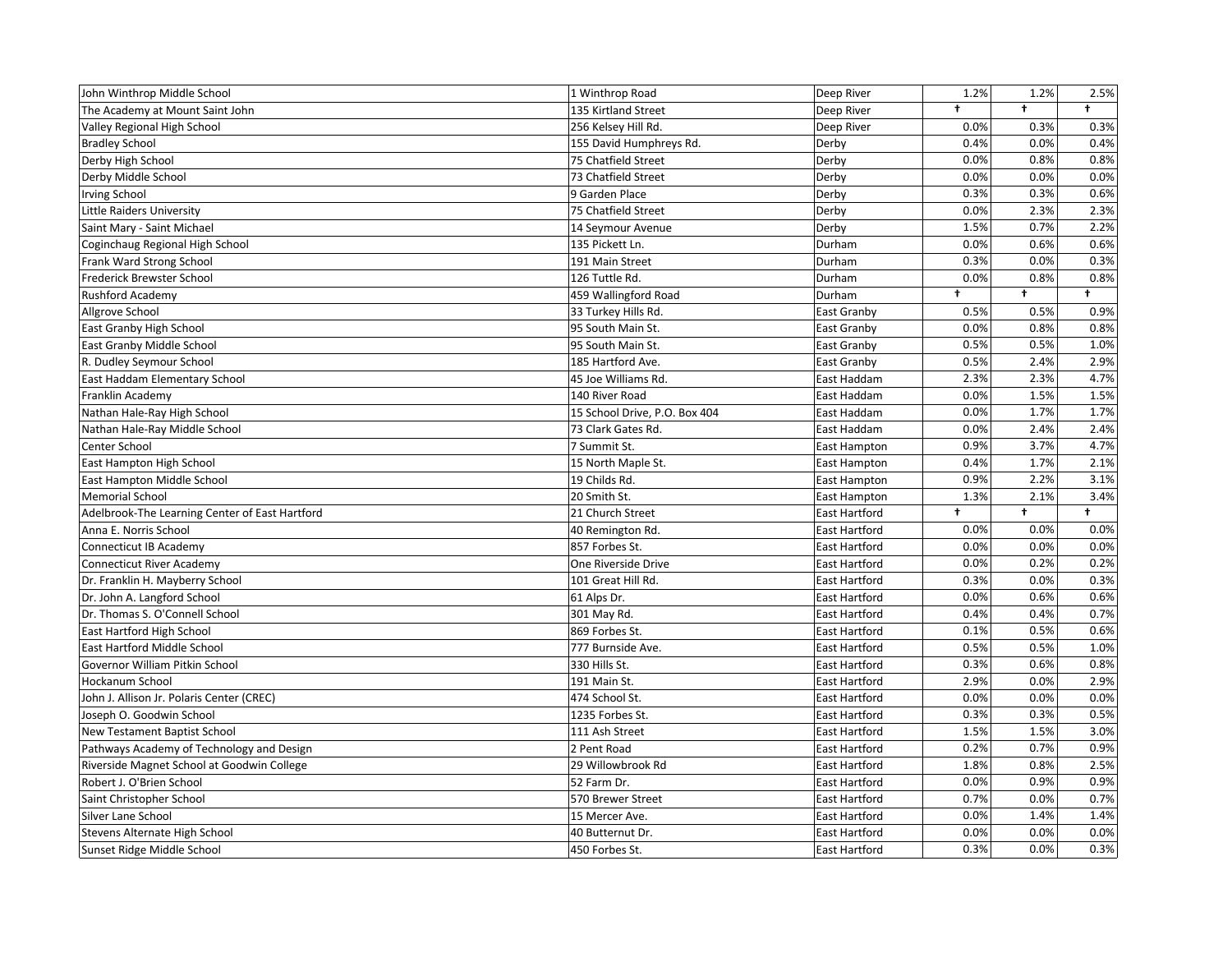| Two Rivers Magnet Middle School                      | 337 East River Dr.             | East Hartford        | 0.2%                 | 0.7%       | 0.9%       |
|------------------------------------------------------|--------------------------------|----------------------|----------------------|------------|------------|
| <b>Woodland School</b>                               | 110 Long Hill Dr.              | <b>East Hartford</b> | 0.0%                 | 0.0%       | 0.0%       |
| Deer Run School                                      | 311 Foxon Rd.                  | East Haven           | 0.4%                 | 0.4%       | 0.9%       |
| Dominick H. Ferrara School                           | 22 Maynard Rd.                 | East Haven           | 0.0%                 | 0.0%       | 0.0%       |
| East Haven Academy                                   | 67 Hudson Street               | East Haven           | 0.0%                 | 0.0%       | 0.0%       |
| East Haven High School                               | 35 Wheelbarrow Ln.             | East Haven           | 0.0%                 | 0.0%       | 0.0%       |
| Grove J. Tuttle School                               | 108 Prospect St.               | East Haven           | 0.4%                 | 0.0%       | 0.4%       |
| Joseph Melillo Middle School                         | 67 Hudson St.                  | East Haven           | 0.0%                 | 0.0%       | 0.0%       |
| Momauguin School                                     | 99 Cosey Beach Rd.             | East Haven           | 0.0%                 | 0.4%       | 0.4%       |
| <b>Overbrook Elementary School</b>                   | 54 Gerrish Ave.                | East Haven           | 0.0%                 | 0.0%       | 0.0%       |
| Pathways Academy - East Haven                        | 35 Bishop Street               | East Haven           | $\ddot{\phantom{1}}$ | $\ddagger$ | $\ddagger$ |
| East Lyme High School                                | 30 Chesterfield Rd.            | East Lyme            | 0.7%                 | 0.3%       | 1.0%       |
| East Lyme Middle School                              | 31 Society Rd.                 | East Lyme            | 0.1%                 | 0.9%       | 1.0%       |
| <b>Flanders School</b>                               | 167 Boston Post Rd.            | East Lyme            | 0.3%                 | 1.8%       | 2.0%       |
| LEARN Diagnostic Center in East Lyme                 | 132 Boston Post Road           | East Lyme            | $\ddagger$           | $\ddagger$ | $\ddagger$ |
| Lillie B. Haynes School                              | 29 Society Rd.                 | East Lyme            | 0.6%                 | 0.6%       | 1.2%       |
| Niantic Center School                                | 7 West Main St.                | East Lyme            | 0.6%                 | 2.3%       | 2.9%       |
| The Lighthouse Community Transition Program - Groton | 46 Plaza Court                 | East Lyme            | t                    | $\ddagger$ | $\ddagger$ |
| Broad Brook Elementary School                        | 14 Rye St.                     | East Windsor         | 0.9%                 | 1.6%       | 2.5%       |
| East Windsor High School                             | 76 South Main St.              | East Windsor         | 0.0%                 | 0.0%       | 0.0%       |
| East Windsor Middle School                           | 38 Main St.                    | East Windsor         | 0.6%                 | 0.9%       | 1.6%       |
| <b>Eastford Elementary School</b>                    | 12 Westford Road, P.O. Box 158 | Eastford             | 2.0%                 | 2.7%       | 4.7%       |
| <b>Easton Country Day School</b>                     | 660 Morehouse Rd.              | Easton               | 0.0%                 | 0.0%       | 0.0%       |
| Helen Keller Middle School                           | 360 Sport Hill Rd.             | Easton               | 0.6%                 | 0.6%       | 1.2%       |
| Samuel Staples Elementary School                     | 515 Morehouse Road             | Easton               | 3.8%                 | 5.0%       | 8.7%       |
| The Speech Academy-Easton                            | 656 Morehouse Road             | Easton               | 7.5%                 | 9.4%       | 17.0%      |
| Center School                                        | 49 Main St.                    | Ellington            | 0.9%                 | 1.3%       | 2.2%       |
| Crystal Lake School                                  | 59 South Road                  | Ellington            | 0.0%                 | 3.1%       | 3.1%       |
| Ellington High School                                | 37 Maple St.                   | Ellington            | 0.4%                 | 1.2%       | 1.6%       |
| Ellington Middle School                              | 46 Middle Butcher Rd.          | Ellington            | 0.7%                 | 1.3%       | 2.0%       |
| Windermere School                                    | 2 Abbott Rd.                   | Ellington            | 0.4%                 | 1.3%       | 1.7%       |
| Edgar H. Parkman School                              | 165 Weymouth Rd.               | Enfield              | 0.0%                 | 0.9%       | 0.9%       |
| Eli Whitney School                                   | 94 Middle Rd.                  | Enfield              | 0.0%                 | 0.3%       | 0.3%       |
| Enfield Child Development Center                     | 117 Post Office Rd             | Enfield              | 0.0%                 | 1.7%       | 1.7%       |
| Enfield Head Start Program                           | 1270 Enfield St.               | Enfield              | 1.0%                 | 0.0%       | 1.0%       |
| Enfield High School                                  | 1264 Enfield St.               | Enfield              | 0.3%                 | 0.4%       | 0.7%       |
| Enfield Montessori                                   | 1325 Enfield Street            | Enfield              | 4.1%                 | 10.6%      | 14.7%      |
| <b>Enfield Street School</b>                         | 1318 Enfield St.               | Enfield              | 0.0%                 | 0.0%       | 0.0%       |
| Hazardville Memorial School                          | 68 North Maple St.             | Enfield              | 0.5%                 | 0.8%       | 1.3%       |
| <b>Henry Barnard School</b>                          | 27 Shaker Rd.                  | Enfield              | 0.0%                 | 0.0%       | 0.0%       |
| John F. Kennedy Middle School                        | 155 Raffia Rd.                 | Enfield              | 0.0%                 | 0.1%       | 0.1%       |
| Little Angels Catholic Pre-School                    | 424 Hazard Avenue              | Enfield              | 3.4%                 | 0.0%       | 3.4%       |
| Natchaug Hospital School Joshua Center-Enfield       | 72 Shaker Road                 | Enfield              | $\ddot{\phantom{1}}$ | $\ddagger$ | $\ddagger$ |
| Prudence Crandall School                             | 150 Brainard Rd.               | Enfield              | 0.0%                 | 0.7%       | 0.7%       |
| <b>Public Safety Academy</b>                         | 1617 King Street               | Enfield              | 0.0%                 | 0.0%       | 0.0%       |
| Saint Bernard School-Enfield                         | 232 Pearl Street               | Enfield              | 0.7%                 | 1.5%       | 2.2%       |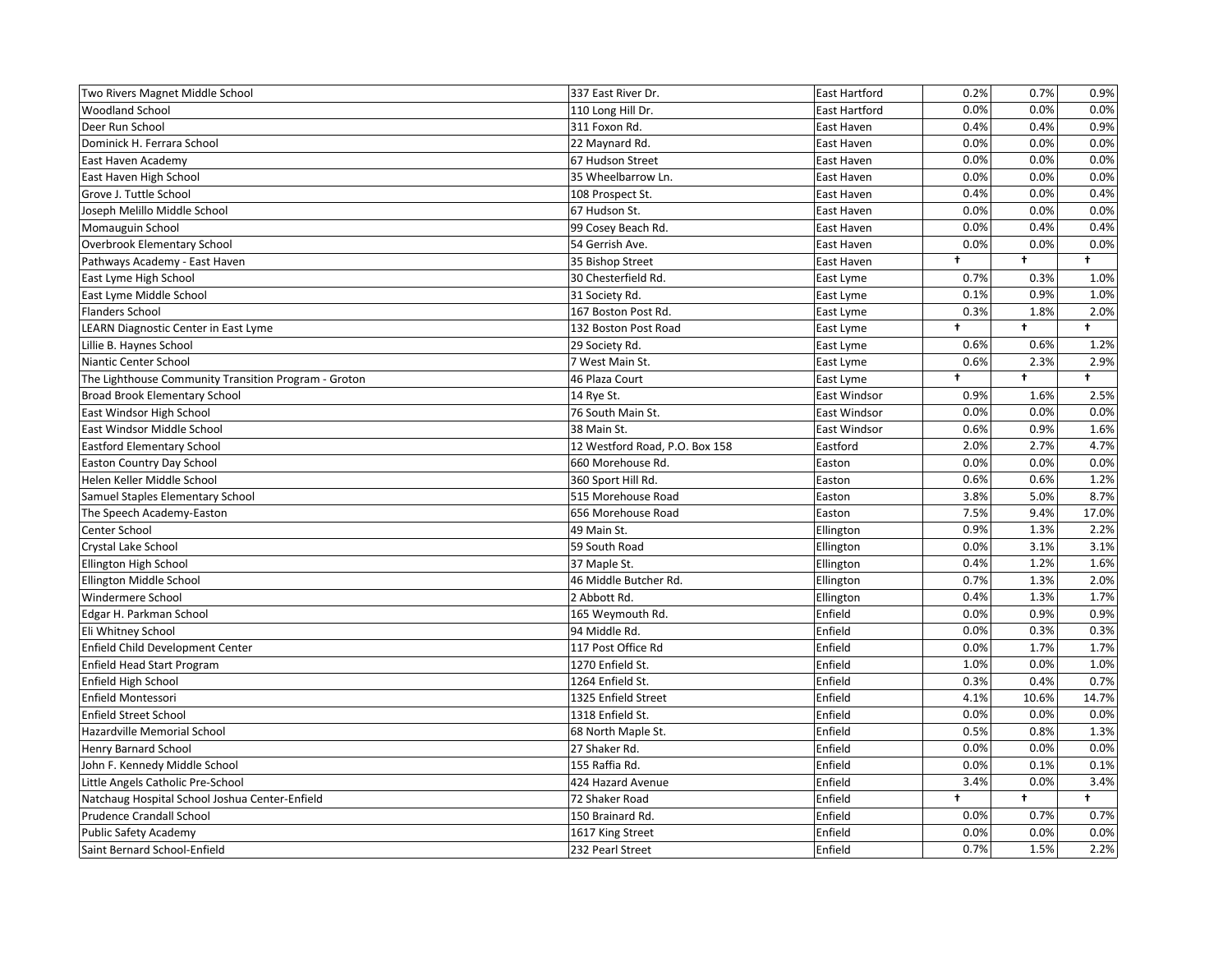| Saint Martha School                     | 214 Brainard Road        | Enfield     | 0.0%       | 0.7%       | 0.7%       |
|-----------------------------------------|--------------------------|-------------|------------|------------|------------|
| <b>Stowe Early Learning Center</b>      | 117 Post Office Rd       | Enfield     | 0.0%       | 0.0%       | 0.0%       |
| <b>Essex Elementary School</b>          | 108 Main St.             | Essex       | 0.3%       | 1.5%       | 1.7%       |
| <b>Assumption Catholic School</b>       | 605 Stratfield Road      | Fairfield   | 0.6%       | 0.6%       | 1.2%       |
| <b>Burr Elementary School</b>           | 1960 Burr St.            | Fairfield   | 0.5%       | 3.1%       | 3.6%       |
| Dwight Elementary School                | 1600 Redding Rd.         | Fairfield   | 1.3%       | 2.2%       | 3.5%       |
| Eagle Hill Southport                    | 214 Main Street          | Fairfield   | 3.1%       | 5.1%       | 8.2%       |
| Early Childhood Center                  | 755 Melville Ave.        | Fairfield   | 7.7%       | 0.8%       | 8.5%       |
| Fairfield College-Preparatory           | 1073 North Benson Road   | Fairfield   | 0.0%       | 1.0%       | 1.0%       |
| Fairfield Country Day School            | 2970 Bronson Road        | Fairfield   | 1.7%       | 1.2%       | 2.9%       |
| Fairfield Ludlowe High School           | 785 Unquowa Rd.          | Fairfield   | 0.3%       | 2.3%       | 2.6%       |
| Fairfield Warde High School             | 755 Melville Ave.        | Fairfield   | 0.5%       | 2.6%       | 3.0%       |
| Fairfield Woods Middle School           | 1115 Fairfield Woods Rd. | Fairfield   | 1.1%       | 1.6%       | 2.7%       |
| <b>Fusion Academy Fairfield</b>         | 2150 Post Road           | Fairfield   | $\ddagger$ | $\ddagger$ | $\ddagger$ |
| Giant Steps CT School                   | 309 Barberry Road        | Fairfield   | 0.0%       | 34.2%      | 34.2%      |
| Holland Hill School                     | 105 Meadowcroft Road     | Fairfield   | 0.0%       | 2.6%       | 2.6%       |
| Jennings School                         | 31 Palm Dr.              | Fairfield   | 1.4%       | 3.8%       | 5.2%       |
| <b>McKinley School</b>                  | 60 Thompson St.          | Fairfield   | 0.0%       | 0.9%       | 0.9%       |
| Mill Hill School                        | 635 Mill Hill Terrace    | Fairfield   | 0.3%       | 1.1%       | 1.4%       |
| North Stratfield School                 | 190 Putting Green Rd.    | Fairfield   | 1.8%       | 0.0%       | 1.8%       |
| Notre Dame Catholic High School         | 220 Jefferson Street     | Fairfield   | 0.4%       | 1.3%       | 1.6%       |
| Osborn Hill School                      | 760 Stillson Rd.         | Fairfield   | 0.5%       | 2.9%       | 3.3%       |
| <b>Riverfield School</b>                | 1625 Mill Plain Rd.      | Fairfield   | 0.0%       | 2.2%       | 2.2%       |
|                                         |                          |             |            |            |            |
| Roger Ludlowe Middle School             | 689 Unquowa Rd.          | Fairfield   | 1.5%       | 0.0%       | 1.5%       |
| Saint Catherine Academy                 | 760 Tahmore Drive        | Fairfield   | $\ddagger$ | $\ddagger$ | $\ddagger$ |
| Saint Thomas Aquinas Catholic School    | 1719 Post Road           | Fairfield   | 1.4%       | 1.9%       | 3.3%       |
| Sherman School                          | 250 Fern St.             | Fairfield   | 1.3%       | 3.0%       | 4.3%       |
| <b>Stratfield School</b>                | 1407 Melville Ave.       | Fairfield   | 0.2%       | 1.6%       | 1.8%       |
| The Unguowa School                      | 981 Stratfield Road      | Fairfield   | 4.4%       | 6.3%       | 10.6%      |
| <b>Tomlinson Middle School</b>          | 200 Unquowa Rd.          | Fairfield   | 0.5%       | 0.0%       | 0.5%       |
| East Farms School                       | 25 Wolf Pit Rd.          | Farmington  | 0.0%       | 0.9%       | 0.9%       |
| Farmington High School                  | 10 Monteith Dr           | Farmington  | 0.0%       | 0.9%       | 0.9%       |
| Irving A. Robbins Middle School         | 20 Wolf Pit Rd.          | Farmington  | 0.3%       | 0.9%       | 1.2%       |
| Miss Porter's School                    | 60 Main Street           | Farmington  | 0.0%       | 0.0%       | 0.0%       |
| Noah Wallace School                     | 2 School St.             | Farmington  | 0.5%       | 1.4%       | 1.9%       |
| Union School                            | 173 School St.           | Farmington  | 0.3%       | 0.9%       | 1.2%       |
| West District School                    | 114 West District Road   | Farmington  | 0.3%       | 1.5%       | 1.9%       |
| West Woods Upper Elementary School      | 50 Judson Ln.            | Farmington  | 0.6%       | 0.0%       | 0.6%       |
| Franklin Elementary School              | 206 Pond Rd.             | Franklin    | 0.6%       | 0.0%       | 0.6%       |
| <b>Buttonball Lane School</b>           | 376 Buttonball Ln.       | Glastonbury | 0.2%       | 1.6%       | 1.8%       |
| Eastbury School                         | 1389 Neipsic Rd.         | Glastonbury | 2.3%       | 3.0%       | 5.3%       |
| Gideon Welles School                    | 1029 Neipsic Rd.         | Glastonbury | 0.0%       | 2.2%       | 2.2%       |
| Glastonbury High School                 | 330 Hubbard St.          | Glastonbury | 0.0%       | 1.0%       | 1.1%       |
| Glastonbury/East Hartford Magnet School | 95 Oak Street            | Glastonbury | 0.2%       | 1.3%       | 1.5%       |
| Hebron Avenue School                    | 1363 Hebron Avenue       | Glastonbury | 2.1%       | 2.9%       | 5.0%       |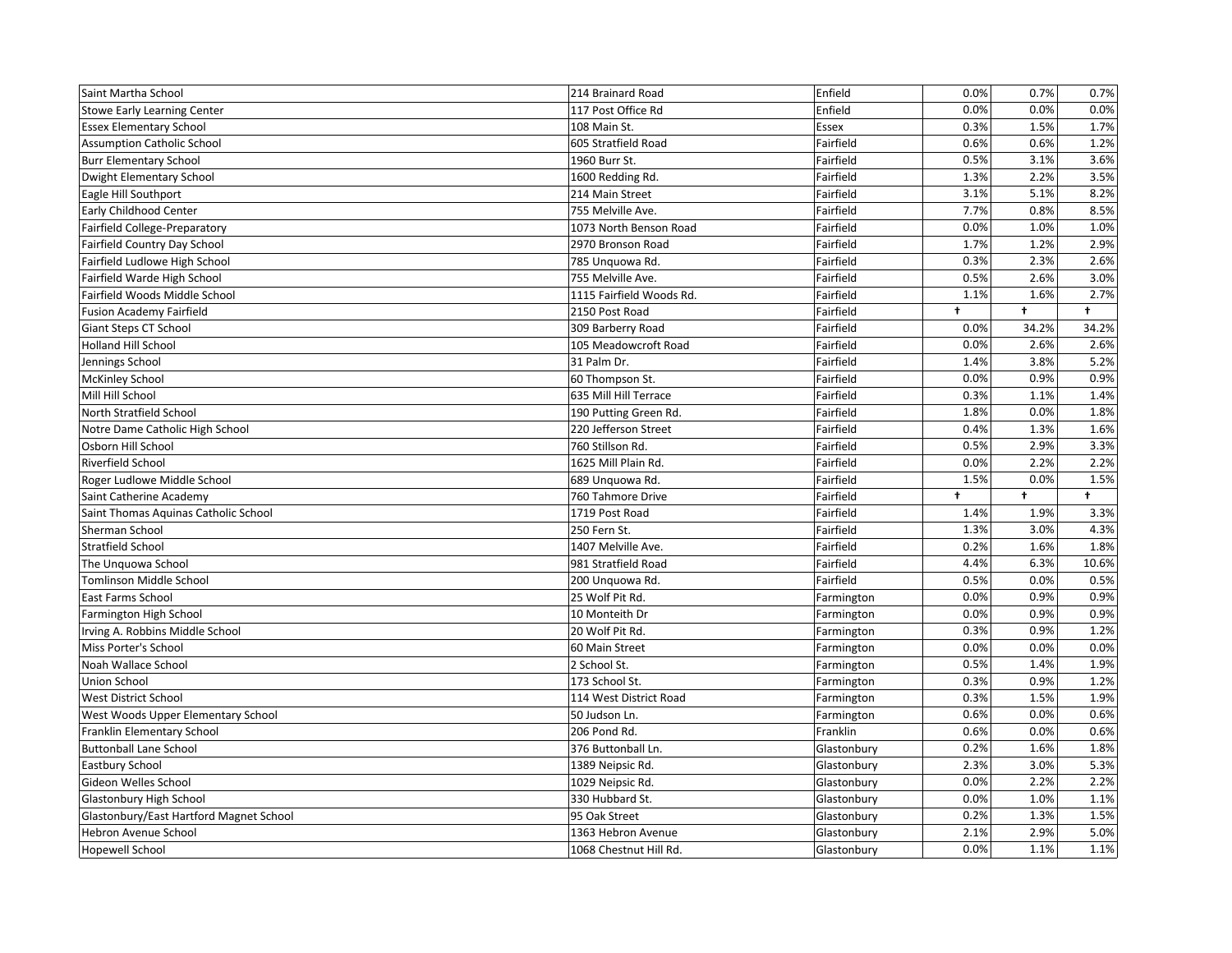|                                                               | 82 Griswold St.                      | Glastonbury | 0.3%       | 3.0%       | 3.3%       |
|---------------------------------------------------------------|--------------------------------------|-------------|------------|------------|------------|
| Nayaug Elementary School                                      | 222 Old Maide Ln.                    | Glastonbury | 0.0%       | 1.9%       | 1.9%       |
| Smith Middle School                                           | 216 Addison Rd.                      | Glastonbury | 0.2%       | 1.1%       | 1.3%       |
| Goshen Center School                                          | 50 North St.                         | Goshen      | 1.5%       | 1.5%       | 3.1%       |
| <b>Granby Memorial High School</b>                            | 315 Salmon Brook St.                 | Granby      | 0.5%       | 1.1%       | 1.5%       |
| Granby Memorial Middle School                                 | 321 Salmon Brook St.                 | Granby      | 1.0%       | 0.5%       | 1.4%       |
| Kelly Lane Primary School                                     | 60 Kelly Ln.                         | Granby      | 0.8%       | 1.0%       | 1.8%       |
| Wells Road Intermediate School                                | 134 Wells Rd.                        | Granby      | 1.0%       | 1.2%       | 2.2%       |
| <b>Brunswick School</b>                                       | 100 Maher Avenue                     | Greenwich   | 0.0%       | 0.8%       | 0.8%       |
| Carmel Academy                                                | 270 Lake Avenue                      | Greenwich   | 0.0%       | 0.4%       | 0.4%       |
| <b>Central Middle School</b>                                  | 9 Indian Rock Ln.                    | Greenwich   | 0.3%       | 0.9%       | 1.2%       |
| Convent of the Sacred Heart                                   | 1177 King Street                     | Greenwich   | 0.1%       | 0.6%       | 0.7%       |
| Cos Cob School                                                | 300 East Putnam Ave.                 | Greenwich   | 0.2%       | 0.7%       | 0.9%       |
| Eagle Hill School                                             | 45 Glenville Road                    | Greenwich   | 1.6%       | 1.2%       | 2.7%       |
| <b>Fusion Academy Greenwich</b>                               | 66 Gatehouse Road Stamford, CT 06902 | Greenwich   | 0.0%       | 0.0%       | 0.0%       |
| Glenville School                                              | 33 Riversville Rd.                   | Greenwich   | 1.3%       | 2.9%       | 4.2%       |
| <b>Greenwich Academy</b>                                      | 200 North Maple Avenue               | Greenwich   | 0.6%       | 0.5%       | 1.1%       |
| <b>Greenwich Catholic</b>                                     | 471 North Street                     | Greenwich   | 2.2%       | 3.7%       | 5.9%       |
| Greenwich Country Day                                         | 401 Old Church Road                  | Greenwich   | 0.2%       | 0.3%       | 0.6%       |
| Greenwich High School                                         | 10 Hillside Rd.                      | Greenwich   | 0.1%       | 0.3%       | 0.4%       |
| Hamilton Avenue School                                        | 184 Hamilton Avenue                  | Greenwich   | 1.1%       | 1.1%       | 2.2%       |
| Julian Curtiss School                                         | 180 East Elm St.                     | Greenwich   | 0.3%       | 3.0%       | 3.3%       |
| New Lebanon School                                            | 25 Mead Ave.                         | Greenwich   | 0.0%       | 0.3%       | 0.3%       |
| North Street School                                           | 381 North Street                     | Greenwich   | 0.7%       | 1.5%       | 2.2%       |
| Old Greenwich School                                          | 825 Sound Beach Ave.                 | Greenwich   | $\ddagger$ | $\ddagger$ | $\ddagger$ |
|                                                               |                                      |             |            |            |            |
| Parkway School                                                | 141 Lower Cross Rd.                  | Greenwich   | 1.2%       | 1.2%       | 2.4%       |
| The Greenwich Japanese School                                 | 270 Lake Ave                         | Greenwich   | 0.0%       | 0.0%       | 0.0%       |
| The Stanwich School                                           | 257 Stanwich Road                    | Greenwich   | 0.0%       | 0.0%       | 0.0%       |
| Western Middle School                                         | 1 Western Junior Hwy.                | Greenwich   | 0.7%       | 0.3%       | 1.0%       |
| Whitby School                                                 | 969 Lake Avenue                      | Greenwich   | 3.0%       | 2.5%       | 5.6%       |
| <b>Griswold Elementary School</b>                             | 303 Slater Ave.                      | Griswold    | 0.6%       | 2.1%       | 2.7%       |
| Griswold High School                                          | 267 Slater Ave.                      | Griswold    | 0.9%       | 1.7%       | 2.6%       |
| Griswold Middle School                                        | 211 Slater Ave.                      | Griswold    | 0.6%       | 1.1%       | 1.7%       |
| Carl C. Cutler Middle School                                  | 160 Fishtown Rd.                     | Groton      | 0.2%       | 0.6%       | 0.8%       |
| Catherine Kolnaski Magnet School                              | 500 Poquonnock Rd.                   | Groton      | 0.4%       | 0.2%       | 0.6%       |
| Charles Barnum School                                         | 68 Briar Hill Rd.                    | Groton      | 0.5%       | 0.8%       | 1.3%       |
| <b>Claude Chester School</b>                                  | 1 Harry Day Drive                    | Groton      | 0.0%       | 0.5%       | 0.5%       |
| Ella T. Grasso Southeastern Technical High School             | 189 Fort Hill Rd.                    | Groton      | 0.2%       | 0.2%       | 0.4%       |
| Marine Science Magnet High School of Southeastern Connecticut | 130 Shennecossett Road               | Groton      | 0.4%       | 0.4%       | 0.7%       |
| Mary Morrisson School                                         | 154 Toll Gate Road                   | Groton      | 1.3%       | 0.0%       | 1.3%       |
| Mystic Middle School                                          | 204 Mistuxet Ave.                    | Groton      | 0.8%       | 2.5%       | 3.4%       |
| Northeast Academy Elementary School                           | 115 Oslo Street                      | Groton      | 0.5%       | 3.1%       | 3.6%       |
| Robert E. Fitch High School                                   | 101 Groton Long Point Road           | Groton      | 0.0%       | 0.7%       | 0.7%       |
| S. B. Butler School                                           | 155 Ocean View Ave.                  | Groton      | 0.3%       | 1.6%       | 2.0%       |
| Sacred Heart School-Groton                                    | 50 Sacred Heart Drive                | Groton      | 0.6%       | 0.6%       | 1.2%       |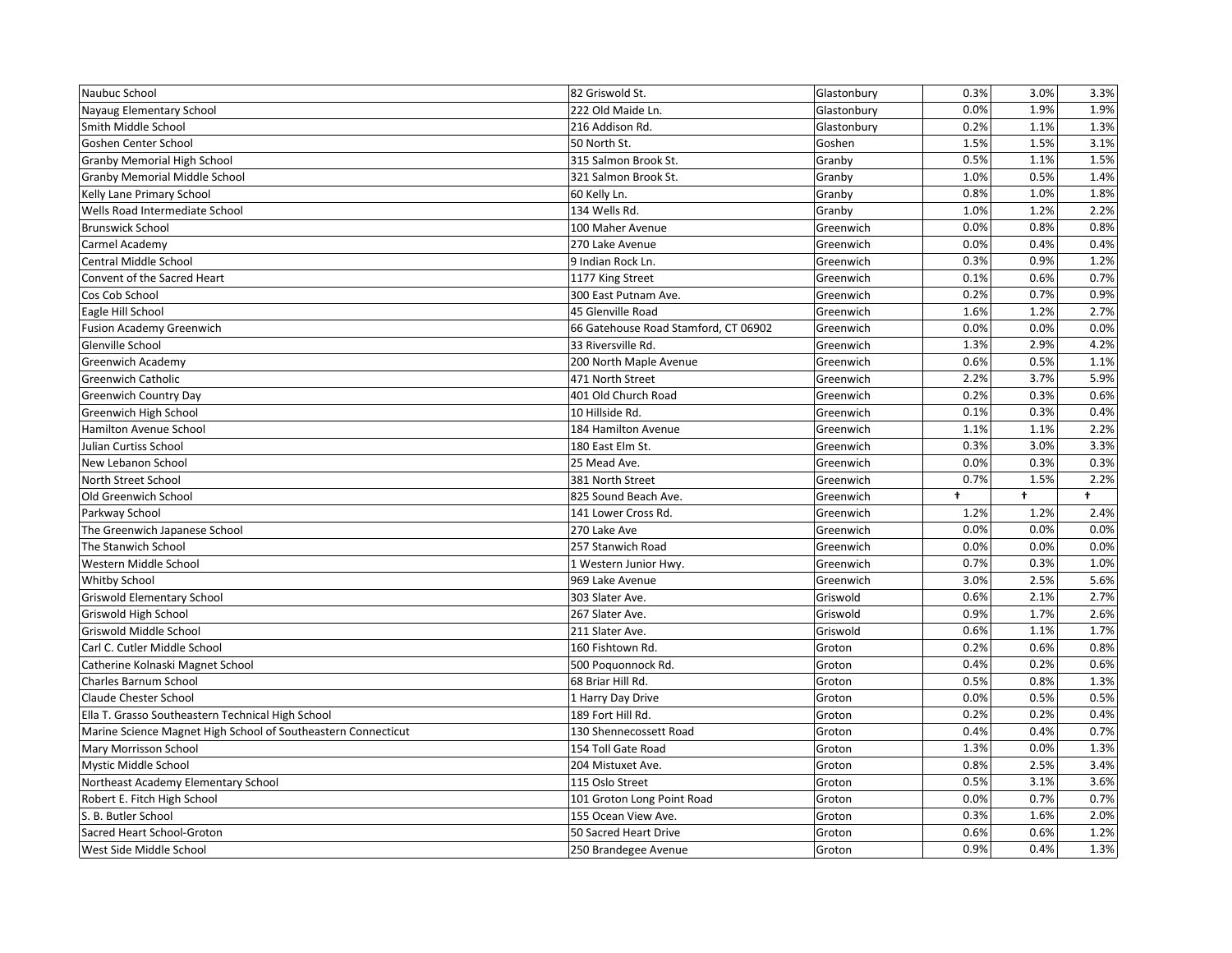| A. Baldwin Middle School                          | 68 Bullard Dr.          | Guilford | 2.2%      | 1.3%       | 3.5%       |
|---------------------------------------------------|-------------------------|----------|-----------|------------|------------|
| A. W. Cox School                                  | 143 Three Mile Course   | Guilford | 1.1%      | 3.4%       | 4.5%       |
| Calvin Leete School                               | 280 South Union St.     | Guilford | 1.6%      | 2.0%       | 3.5%       |
| E. C. Adams Middle School                         | 233 Church St.          | Guilford | 1.9%      | 4.0%       | 5.9%       |
| <b>Guilford High School</b>                       | 605 New England Rd.     | Guilford | 0.0%      | 1.2%       | 1.2%       |
| <b>Guilford Lakes School</b>                      | 40 Maupas Rd.           | Guilford | 2.0%      | 1.4%       | 3.4%       |
| Melissa Jones School                              | 181 Ledge Hill Rd.      | Guilford | 1.0%      | 1.0%       | 2.1%       |
| <b>Burr District Elementary School</b>            | 792 Killingworth Road   | Haddam   | 0.8%      | 0.8%       | 1.6%       |
| <b>Haddam Elementary School</b>                   | 272 Saybrook Road       | Haddam   | 0.5%      | 18.9%      | 19.5%      |
| Haddam-Killingworth High School                   | 95 Little City Road     | Haddam   | 0.1%      | 3.0%       | 3.1%       |
| Killingworth Elementary School                    | 340 Route 81            | Haddam   | 0.4%      | 0.8%       | 1.2%       |
| Alice Peck Learning Center                        | 35 Hillfield Rd         | Hamden   | 1.1%      | 2.2%       | 3.3%       |
| <b>Bear Path School</b>                           | 10 Kirk Rd.             | Hamden   | 0.2%      | 1.3%       | 1.6%       |
| Cedarhurst School                                 | 871 Prospect Street     | Hamden   | 0.0%      | 0.0%       | 0.0%       |
| Church Street School                              | 95 Church St.           | Hamden   | 0.0%      | 0.3%       | 0.3%       |
| Dunbar Hill School                                | 315 Lane St.            | Hamden   | 0.0%      | 0.0%       | 0.0%       |
| Eli Whitney Technical High School                 | 100 Fairview Ave        | Hamden   | 0.2%      | 0.0%       | 0.2%       |
| Hamden Collaborative Learning Center (HCLC)       | 306 Circular Avenue     | Hamden   | 0.0%      | 0.0%       | 0.0%       |
| Hamden Hall School                                | 1108 Whitney Avenue     | Hamden   | 0.5%      | 0.4%       | 0.9%       |
| Hamden High School                                | 2040 Dixwell Ave.       | Hamden   | 0.1%      | 1.2%       | 1.3%       |
| Hamden Middle School                              | 2623 Dixwell Ave.       | Hamden   | 0.1%      | 0.3%       | 0.5%       |
| Helen Street School                               | 285 Helen St.           | Hamden   | 0.0%      | 0.3%       | 0.3%       |
| Lorraine D. Foster Day School                     | 1861 Whitney Avenue     | Hamden   | $\ddot{}$ | $\ddagger$ | $\ddagger$ |
| Ridge Hill School                                 | 120 Carew Rd.           | Hamden   | 0.0%      | 2.3%       | 2.3%       |
| Sacred Heart Academy-Hamden                       | 265 Benham Street       | Hamden   | 0.6%      | 0.4%       | 1.0%       |
| Saint Rita School                                 | 1601 Whitney Avenue     | Hamden   | 1.2%      | 1.2%       | 2.3%       |
| Shepherd Glen School                              | 1 Skiff St. Ext.        | Hamden   | 0.3%      | 1.7%       | 2.0%       |
| Spring Glen School                                | 1908 Whitney Ave.       | Hamden   | 0.2%      | 0.2%       | 0.5%       |
| The Children Center of Hamden Whitney Hall School | 1400 Whitney Avenue     | Hamden   | 0.0%      | 1.4%       | 1.4%       |
| West Woods Christian Academy                      | 2105 State Street       | Hamden   | 0.0%      | 0.0%       | 0.0%       |
| West Woods School                                 | 350 West Todd St.       | Hamden   | 0.0%      | 0.6%       | 0.6%       |
| Whitney High School East                          | 261 Skiff St.           | Hamden   | 0.0%      | 0.0%       | 0.0%       |
| Whitney North/West                                | 205 Skiff St.           | Hamden   | 0.0%      | 0.0%       | 0.0%       |
| Wintergreen Interdistrict Magnet School           | 670 Wintergreen Ave.    | Hamden   | 0.3%      | 0.8%       | 1.1%       |
| Hampton Elementary School                         | 380 Main St.            | Hampton  | 0.0%      | 0.0%       | 0.0%       |
| A. I. Prince Technical High School                |                         |          |           |            | 0.4%       |
| Achievement First Hartford Academy Inc.           | 401 Flatbush Ave.       | Hartford | 0.0%      | 0.4%       |            |
|                                                   | 305 Greenfield Street   | Hartford | 0.0%      | 0.0%       | 0.0%       |
| Annie Fisher Elementary School                    | 280 Plainfield St       | Hartford | 0.3%      | 0.0%       | 0.3%       |
| Asian Studies Academy at Bellizzi School          | 215 South Street        | Hartford | 0.2%      | 0.2%       | 0.3%       |
| <b>Batchelder School</b>                          | 757 New Britain Avenue  | Hartford | 0.0%      | 0.0%       | 0.0%       |
| Betances Early Reading Lab Magnet School          | 42 Charter Oak Avenue   | Hartford | 0.0%      | 0.0%       | 0.0%       |
| <b>Betances STEM Magnet School</b>                | 585 Wethersfield Avenue | Hartford | 0.4%      | 0.0%       | 0.4%       |
| Breakthrough II Magnet School                     | 395 Lyme Street         | Hartford | 0.0%      | 0.0%       | 0.0%       |
| Breakthrough Magnet School                        | 290 Brookfield Street   | Hartford | 0.6%      | 0.6%       | 1.1%       |
| <b>Bulkeley High School</b>                       | 300 Wethersfield Avenue | Hartford | 0.0%      | 0.1%       | 0.1%       |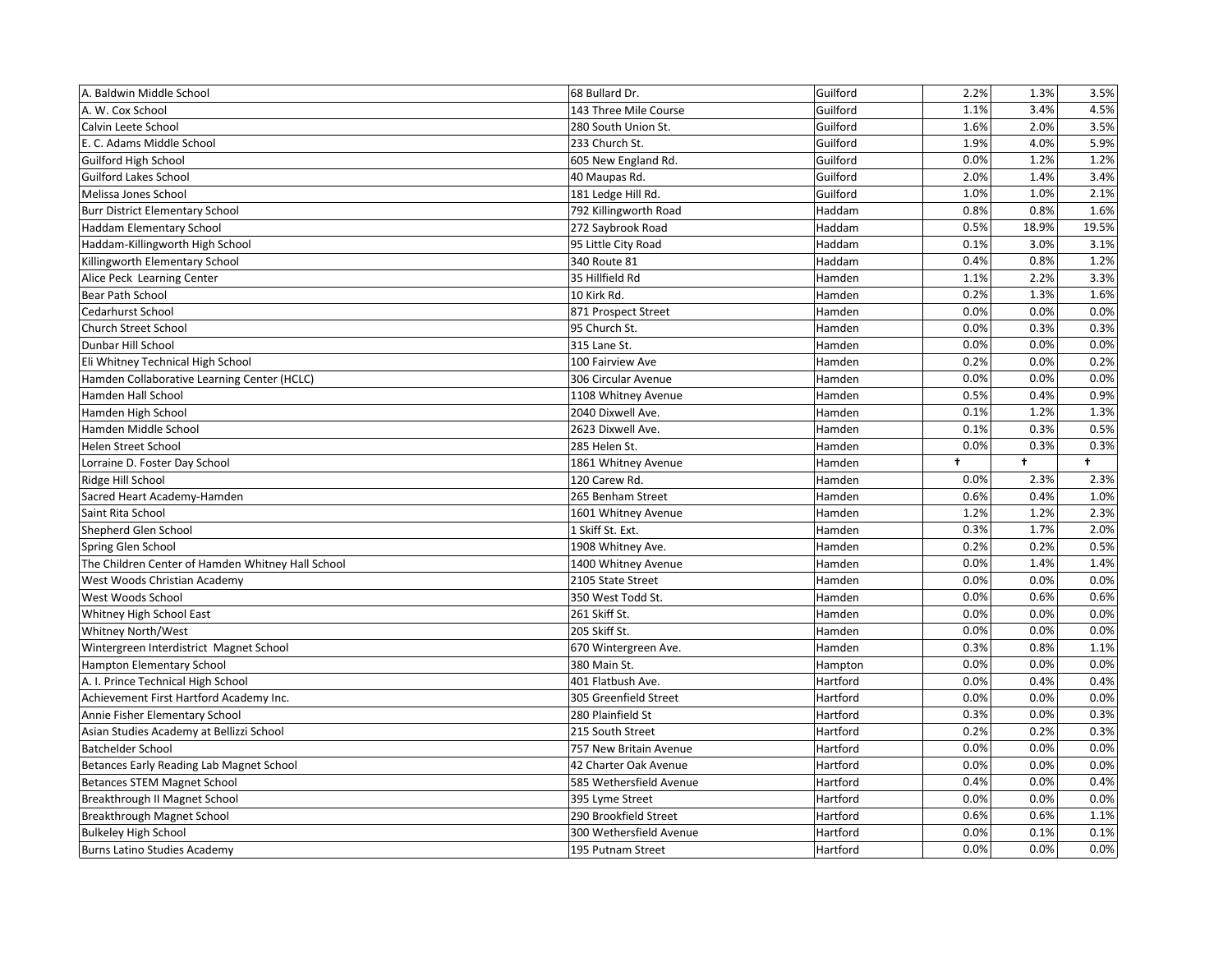| <b>Burr School</b>                                           | 400 Wethersfield Avenue | Hartford | 0.0%                 | 0.0%       | 0.0%       |
|--------------------------------------------------------------|-------------------------|----------|----------------------|------------|------------|
| Capital Community College Magnet Academy                     | 1304 Main Street        | Hartford | 0.0%                 | 0.0%       | 0.0%       |
| Capital Preparatory Magnet School                            | 1304 Main Street        | Hartford | 0.0%                 | 0.0%       | 0.0%       |
| <b>Classical Magnet School</b>                               | 85 Woodland Street      | Hartford | 0.0%                 | 0.6%       | 0.6%       |
| <b>Covenant Preparatory School</b>                           | 135 Broad Street        | Hartford | 2.5%                 | 0.0%       | 2.5%       |
| Eagle House Education Program                                | 1680 Albany Avenue      | Hartford | $\ddot{\phantom{1}}$ | $\ddagger$ | $\ddagger$ |
| ELAMS/Montessori Magnet at Moylan School                     | 101 Catherine Street    | Hartford | 0.9%                 | 0.4%       | 1.3%       |
| Environmental Sciences Magnet at Hooker School               | 440 Broadview Terrace   | Hartford | 0.3%                 | 1.2%       | 1.5%       |
| <b>Global Communications Academy</b>                         | 85 Edwards Street       | Hartford | 0.0%                 | 0.0%       | 0.0%       |
| Grace Academy                                                | 277 Main Street         | Hartford | 0.0%                 | 1.7%       | 1.7%       |
| Grace S. Webb School                                         | 200 Retreat Avenue      | Hartford | 0.0%                 | 0.0%       | 0.0%       |
| Greater Hartford Academy of the Arts High School - Full Time | 15 Vernon St.           | Hartford | 0.9%                 | 1.8%       | 2.7%       |
| Greater Hartford Academy of the Arts Magnet High School      | 140 Huyshope Avenue     | Hartford | 0.3%                 | 1.5%       | 1.8%       |
| Hartford Area S.D.A. School                                  | 474 Woodland Street     | Hartford | $\ddagger$           | $\ddagger$ | $\ddagger$ |
| Hartford Magnet Trinity College Academy                      | 53 Vernon Street        | Hartford | 0.4%                 | 0.4%       | 0.8%       |
| Hartford PreKindergarten Magnet School                       | 121 Cornwall Street     | Hartford | 0.0%                 | 0.0%       | 0.0%       |
| High Road School of Hartford High                            | 245 Locust Street       | Hartford | 0.0%                 | 0.0%       | 0.0%       |
| High Road School of Hartford-Primary                         | 55 Waverly Place        | Hartford | 0.0%                 | 0.0%       | 0.0%       |
| High School, Inc.                                            | 275 Asylum Avenue       | Hartford | 0.0%                 | 0.0%       | 0.0%       |
| <b>HPHS</b>                                                  | 55 Forest Street        | Hartford | 0.1%                 | 0.1%       | 0.2%       |
| Journalism and Media Academy                                 | 150 Tower Street        | Hartford | 0.0%                 | 0.2%       | 0.2%       |
| Jumoke Academy                                               | 834 Asylum Ave.         | Hartford | 0.6%                 | 0.7%       | 1.3%       |
| Kennelly School                                              | 180 White Street        | Hartford | 0.4%                 | 0.0%       | 0.4%       |
| Kinsella High                                                | 245 Locust Street       | Hartford | 0.0%                 | 0.5%       | 0.5%       |
| Kinsella Magnet School of Performing Arts                    | 65 Van Block Avenue     | Hartford | 1.6%                 | 0.0%       | 1.6%       |
| M. D. Fox School                                             | 470 Maple Avenue        | Hartford | 0.0%                 | 0.2%       | 0.2%       |
| M. L. King, Jr. School                                       | 25 Ridgefield Street    | Hartford | 0.0%                 | 0.4%       | 0.4%       |
| McDonough Middle School                                      | 111 Hillside Avenue     | Hartford | 0.0%                 | 0.5%       | 0.5%       |
| Milner School                                                | 104 Vine Street         | Hartford | 0.0%                 | 0.0%       | 0.0%       |
| Montessori Magnet at Fisher School                           | 280 Plainfield Street   | Hartford | 5.7%                 | 0.0%       | 5.7%       |
| Montessori Magnet School                                     | 1460 Broad St.          | Hartford | 1.7%                 | 2.9%       | 4.6%       |
| Naylor/CCSU Leadership Academy                               | 639 Franklin Avenue     | Hartford | 0.0%                 | 0.3%       | 0.3%       |
| Oak Hill School at Hartford Primary                          | 120 Holcomb Street      | Hartford | 0.0%                 | 0.0%       | 0.0%       |
| Opportunity Academy-Hartford                                 | 20-28 Sargeant Street   | Hartford | 0.0%                 | 0.0%       | 0.0%       |
| <b>Options Educational Services</b>                          | 606 Farmington Avenue   | Hartford | t                    | $\ddagger$ | $\ddagger$ |
| Parkville Community School                                   | 1755 New Park Avenue    | Hartford | 0.4%                 | 0.0%       | 0.4%       |
| Rawson School                                                | 260 Holcomb Street      | Hartford | 1.0%                 | 0.0%       | 1.0%       |
| Renzulli Gifted and Talented Academy                         | 110 Washington Street   | Hartford | 0.0%                 | 0.0%       | 0.0%       |
| Sanchez School                                               | 176 Babcock Street      | Hartford | 0.0%                 | 0.0%       | 0.0%       |
| <b>SAND School</b>                                           | 1750 Main Street        | Hartford | 0.3%                 | 0.3%       | 0.6%       |
| Simpson-Waverly School                                       | 55 Waverly Street       | Hartford | 0.3%                 | 0.3%       | 0.7%       |
| Sport and Medical Sciences Academy                           | 280 Huyshope Avenue     | Hartford | 0.0%                 | 0.0%       | 0.0%       |
| <b>STEM Magnet at Fisher School</b>                          | 280 Plainfield Street   | Hartford | 0.3%                 | 0.0%       | 0.3%       |
| <b>Trinity Academy Hartford</b>                              | 120 Sigourney Street    | Hartford | 0.0%                 | 4.8%       | 4.8%       |
| University High School of Science and Engineering            | 351 Mark Twain Drive    | Hartford | 0.0%                 | 0.0%       | 0.0%       |
| Watkinson School                                             | 180 Bloomfield Avenue   | Hartford | 0.4%                 | 1.3%       | 1.7%       |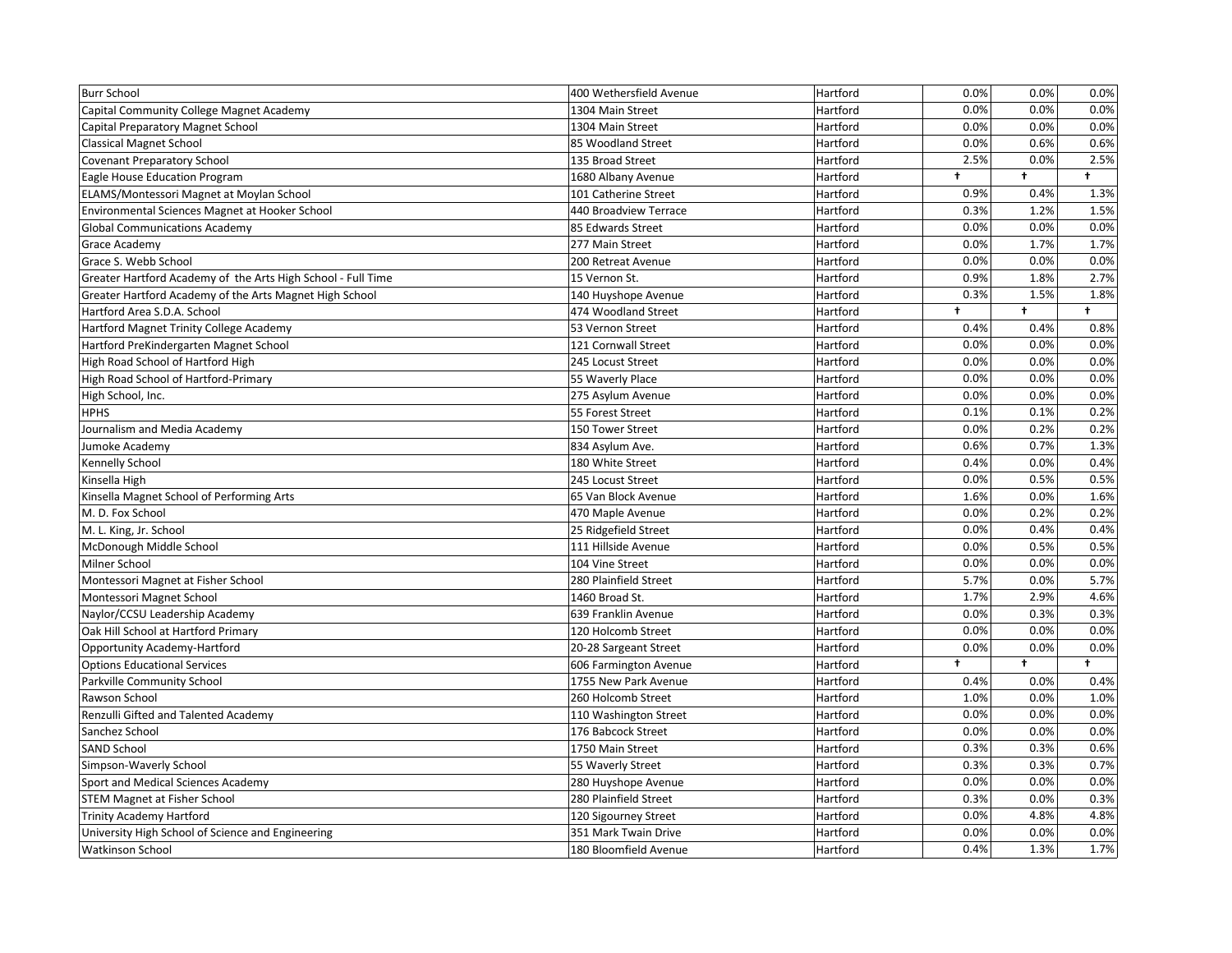| Webster Micro Society Magnet School                 | 5 Cone Street                    | Hartford     | 0.2%                 | 0.5%       | 0.7%       |
|-----------------------------------------------------|----------------------------------|--------------|----------------------|------------|------------|
| West Middle School                                  | 44 Niles Street                  | Hartford     | 0.2%                 | 0.2%       | 0.4%       |
| Wish Museum School                                  | 350 Barbour Street               | Hartford     | 0.0%                 | 0.0%       | 0.0%       |
| <b>Hartland School</b>                              | 30 South Rd.                     | Hartland     | 0.0%                 | 0.0%       | 0.0%       |
| Harwinton Consolidated School                       | 115 Litchfield Rd.               | Harwinton    | 0.8%                 | 3.0%       | 3.8%       |
| Christ Lutheran School                              | 330 Church Street                | Hebron       | $\ddagger$           | $\ddagger$ | $\ddagger$ |
| <b>Gilead Hill School</b>                           | 580 Gilead St.                   | Hebron       | 1.9%                 | 2.2%       | 4.0%       |
| <b>Hebron Elementary School</b>                     | 92 Church St.                    | Hebron       | 0.0%                 | 0.3%       | 0.3%       |
| RHAM High School                                    | 85 Wall St.                      | Hebron       | 0.1%                 | 0.9%       | 1.0%       |
| RHAM Middle School                                  | 25 Rham Rd.                      | Hebron       | 0.2%                 | 0.0%       | 0.2%       |
| Kent Center School                                  | 9 Judd Street                    | Kent         | 1.7%                 | 1.3%       | 3.0%       |
| Kent School                                         | 1 Macedonia Rd                   | Kent         | 0.0%                 | 0.5%       | 0.5%       |
| Marvelwood (BC)                                     | 476 Skiff Mountain Rd.           | Kent         | 0.0%                 | 2.1%       | 2.1%       |
| South Kent School                                   | 40 Bull's Bridge                 | Kent         | 0.0%                 | 0.0%       | 0.0%       |
| Good Year Early Childhood Preschool                 | 22 Williamsville Road            | Killingly    | 8.7%                 | 3.1%       | 11.8%      |
| H. H. Ellis Technical High School                   | 613 Upper Maple St.              | Killingly    | 0.4%                 | 0.9%       | 1.3%       |
| Killingly Central School                            | 60 Soap St.                      | Killingly    | 4.2%                 | 2.3%       | 6.5%       |
| Killingly High School                               | 226 Putman Pike                  | Killingly    | 0.7%                 | 0.7%       | 1.5%       |
| Killingly Intermediate School                       | 1599 Upper Maple St.             | Killingly    | 2.5%                 | 1.7%       | 4.2%       |
| Killingly Memorial School                           | 339 Main St.                     | Killingly    | 0.0%                 | 0.6%       | 0.6%       |
| Natchaug Hospital School Joshua Center NE-Danielson | 934 North Main Street            | Killingly    | ŧ                    | t.         | $\ddagger$ |
| New Hope Academy                                    | P.O. Box 134 1369 Hartford Pike  | Killingly    | $\ddot{\phantom{1}}$ | $\ddagger$ | $\ddagger$ |
| Quinebaug Middle College                            | 742 Upper Maple St.              | Killingly    | 0.6%                 | 1.7%       | 2.3%       |
| Saint James School-Danielson                        | 120 Water Street                 | Killingly    | 0.6%                 | 1.8%       | 2.4%       |
| Haddam-Killingworth Middle School                   | 451 Route 81                     | Killingworth | 8.3%                 | 0.9%       | 9.2%       |
| Lebanon Elementary School                           | 479 Exeter Rd.                   | Lebanon      | 1.5%                 | 2.6%       | 4.1%       |
| Lebanon Middle School                               | 891 Exeter Rd.                   | Lebanon      | 0.3%                 | 0.3%       | 0.6%       |
| Lyman Memorial High School                          | 917 Exeter Rd.                   | Lebanon      | 0.0%                 | 0.6%       | 0.6%       |
| Gales Ferry School                                  | 1858 Route 12                    | Ledyard      | 2.4%                 | 0.3%       | 2.8%       |
| Gallup Hill School                                  | 169 Gallup Hill Rd.              | Ledyard      | 0.0%                 | 1.0%       | 1.0%       |
| Juliet W. Long School                               | 1854 Route12                     | Ledvard      | 0.7%                 | 0.7%       | 1.4%       |
| Ledyard Center School                               | 740 Colonel Ledyard Hwy.         | Ledyard      | 0.0%                 | 1.5%       | 1.5%       |
| Ledyard High School                                 | 24 Gallup Hill Rd.               | Ledyard      | 0.7%                 | 0.8%       | 1.5%       |
| Ledyard Middle School                               | 1860 Route 12                    | Ledyard      | 0.5%                 | 0.5%       | 1.1%       |
| Lisbon Central School                               | 15 Newent Rd.                    | Lisbon       | 1.0%                 | 1.8%       | 2.8%       |
| Center School                                       | 125 West St., P.O. Box 110       | Litchfield   | 1.3%                 | 3.0%       | 4.4%       |
| Litchfield Intermediate School                      | 35 Plumb Hill Road, P.O. Box 110 | Litchfield   | 0.0%                 | 3.8%       | 3.8%       |
| Litchfield Middle/High School                       | 14 Plumb Hill Road               | Litchfield   | 0.7%                 | 2.3%       | 3.0%       |
| Litchfield Montessori School                        | 5 Knife Shop Road                | Litchfield   | 1.7%                 | 5.2%       | 6.9%       |
| The Forman School                                   | 12 Norfolk Road                  | Litchfield   | 0.0%                 | 1.4%       | 1.4%       |
| Wamogo Regional High School                         | 98 Wamogo Rd.                    | Litchfield   | 0.4%                 | 1.0%       | 1.3%       |
| Lyme Consolidated School                            |                                  |              |                      |            | 2.0%       |
|                                                     | 478 Hamburg Road                 | Lyme         | 0.0%                 | 2.0%       |            |
| Daniel Hand High School                             | 286 Green Hill Rd.               | Madison      | 0.1%                 | 0.3%       | 0.4%       |
| Dr. Robert H. Brown Middle School                   | 980 Durham Rd.                   | Madison      | 0.0%                 | 1.8%       | 1.8%       |
| Grove School                                        | 175 Copse Road                   | Madison      | 0.0%                 | 0.0%       | 0.0%       |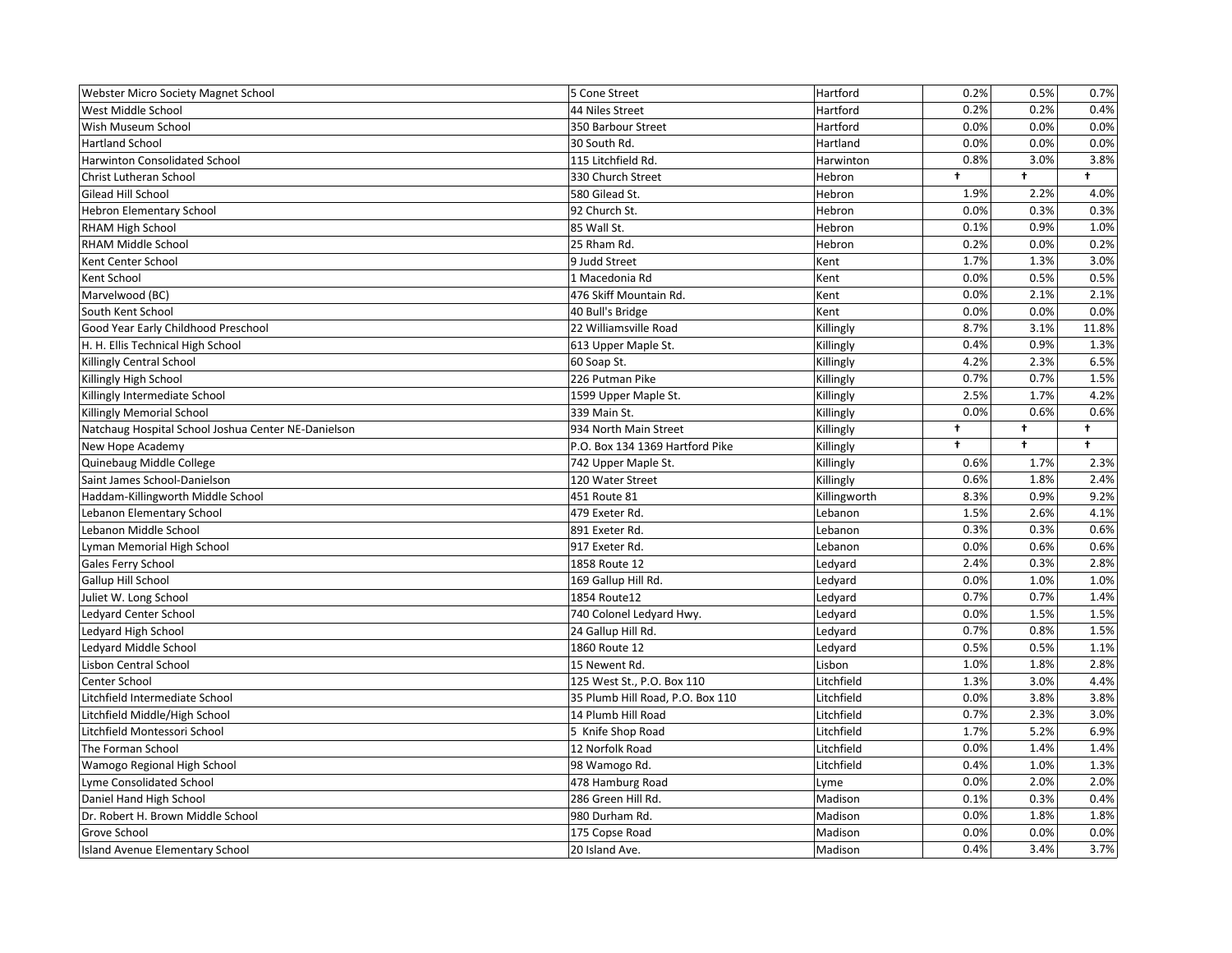| J. Milton Jeffrey Elementary School              | 331 Copse Rd.             | Madison     | 0.6%       | 1.7%       | 2.3%       |
|--------------------------------------------------|---------------------------|-------------|------------|------------|------------|
| Kathleen H. Ryerson Elementary School            | 982 Durham Rd.            | Madison     | 2.9%       | 2.5%       | 5.4%       |
| Our Lady of Mercy School, Incorporated           | 149 Neck Road             | Madison     | 2.2%       | 0.7%       | 2.9%       |
| <b>SARAH</b> in Action-Madison                   | 51 Boston Post Road       | Madison     | $\ddagger$ | $\ddagger$ | $\ddagger$ |
| The Country School                               | 341 Opening Hill Road     | Madison     | 0.5%       | 1.5%       | 2.0%       |
| Town Campus Learning Center                      | 2 Campus Drive            | Madison     | 7.9%       | 0.0%       | 7.9%       |
| Walter C. Polson Upper Middle School             | 302 Green Hill Rd.        | Madison     | 0.5%       | 0.7%       | 1.1%       |
| Adelbrook-The Learning Center of Manchester      | 42 Prospect Street        | Manchester  | $\ddagger$ | $\ddagger$ | $\ddagger$ |
| <b>Bentley Alternative Education</b>             | 134 East Middle Turnpike  | Manchester  | 0.0%       | 0.0%       | 0.0%       |
| <b>Bowers School</b>                             | 141 Princeton St.         | Manchester  | 0.2%       | 0.7%       | 1.0%       |
| <b>Buckley School</b>                            | 250 Vernon St.            | Manchester  | 0.5%       | 0.8%       | 1.3%       |
| Community Child Guidance Clinic School           | 317 North Main Street     | Manchester  | 0.0%       | 0.0%       | 0.0%       |
| East Catholic High School                        | 115 New State Road        | Manchester  | 0.0%       | 0.5%       | 0.5%       |
| Elisabeth M. Bennet Academy                      | 1151 Main St.             | Manchester  | 0.0%       | 0.3%       | 0.3%       |
| Great Path Academy at MCC                        | 60 Bidwell Street, MS #20 | Manchester  | 0.0%       | 0.3%       | 0.3%       |
| <b>Highland Park School</b>                      | 397 Porter St.            | Manchester  | 0.0%       | 0.4%       | 0.4%       |
| Howell Cheney Technical High School              | 791 West Middle Tpke.     | Manchester  | 0.0%       | 0.3%       | 0.3%       |
| Illing Middle School                             | 227 Middle Tpke E         | Manchester  | 0.6%       | 0.1%       | 0.7%       |
| Keeney School                                    | 179 Keeney St.            | Manchester  | 0.9%       | 0.6%       | 1.5%       |
| Manchester High School                           | 134 MiddleTpke E          | Manchester  | 0.0%       | 0.2%       | 0.2%       |
| Manchester Memorial Hospital Clinical Day School | 71 Haynes Street          | Manchester  | ŧ          | t.         | $\ddagger$ |
| Manchester Preschool                             | 60 Washington Street      | Manchester  | 1.1%       | 0.0%       | 1.1%       |
| Manchester Regional Academy                      | 665 Wetherell St.         | Manchester  | 0.0%       | 1.6%       | 1.6%       |
| Martin School                                    | 140 Dartmouth Rd.         | Manchester  | 0.0%       | 0.4%       | 0.4%       |
| <b>Odyssey Community School</b>                  | 579 West Middle Tpke.     | Manchester  | 0.3%       | 2.4%       | 2.7%       |
| Robertson School                                 | 65 North School St.       | Manchester  | 0.3%       | 0.3%       | 0.6%       |
| Saint Bridget School-Manchester                  | 74 Main Street            | Manchester  | 1.1%       | 0.6%       | 1.7%       |
| Saint James-Manchester                           | 73 Park Street            | Manchester  | 0.5%       | 0.7%       | 1.2%       |
| The Cornerstone Christian School                 | 236 Main Street           | Manchester  | 2.7%       | 5.4%       | 8.1%       |
| Verplanck School                                 | 126 Olcott St.            | Manchester  | 0.5%       | 0.5%       | 1.1%       |
| Waddell School                                   | 1151 Main Street          | Manchester  | 0.3%       | 1.7%       | 1.9%       |
| <b>Washington School</b>                         | 94 Cedar St.              | Manchester  | 0.3%       | 0.3%       | 0.7%       |
| Annie E. Vinton School                           | 306 Stafford Rd.          | Mansfield   | 0.0%       | 0.9%       | 0.9%       |
| Clinical Day TX, Mansfield                       | 189 Storrs Road           | Mansfield   | $\ddagger$ | $\ddagger$ | $\ddagger$ |
| Dorothy C. Goodwin School                        | 321 Hunting Lodge Rd.     | Mansfield   | 1.1%       | 0.6%       | 1.7%       |
| E. O. Smith High School                          | 1235 Storrs Rd.           | Mansfield   | 0.3%       | 1.5%       | 1.8%       |
| Mansfield Middle School                          | 205 Spring Hill Rd.       | Mansfield   | 0.7%       | 1.8%       | 2.6%       |
| Natchaug Hospital Journey School                 | 189 Storrs Road           | Mansfield   | $\ddagger$ | $\ddagger$ | $\ddagger$ |
| Oak Grove Montessori                             | 132 Pleasnt Valley Road   | Mansfield   | 4.4%       | 13.2%      | 17.6%      |
| Southeast Elementary School                      | 134 Warrenville Rd.       | Mansfield   | 3.3%       | 4.9%       | 8.2%       |
| Elmer Thienes-Mary Hall Elementary School        | 25 School Dr.             | Marlborough | 0.8%       | 1.2%       | 2.0%       |
| Benjamin Franklin School                         | 426 West Main St.         | Meriden     | 0.0%       | 0.3%       | 0.3%       |
| Casimir Pulaski School                           | 100 Clearview Ave.        | Meriden     | 0.2%       | 0.6%       | 0.8%       |
| <b>CT Christian Academy</b>                      | 601 Paddock Avenue        | Meriden     | $\ddagger$ | $\ddagger$ | $\ddagger$ |
| Francis T. Maloney High School                   | 121 Gravel St.            | Meriden     | 0.0%       | 0.3%       | 0.3%       |
| H. C. Wilcox Technical High School               | 298 Oregon Rd.            | Meriden     | 0.3%       | 0.4%       | 0.7%       |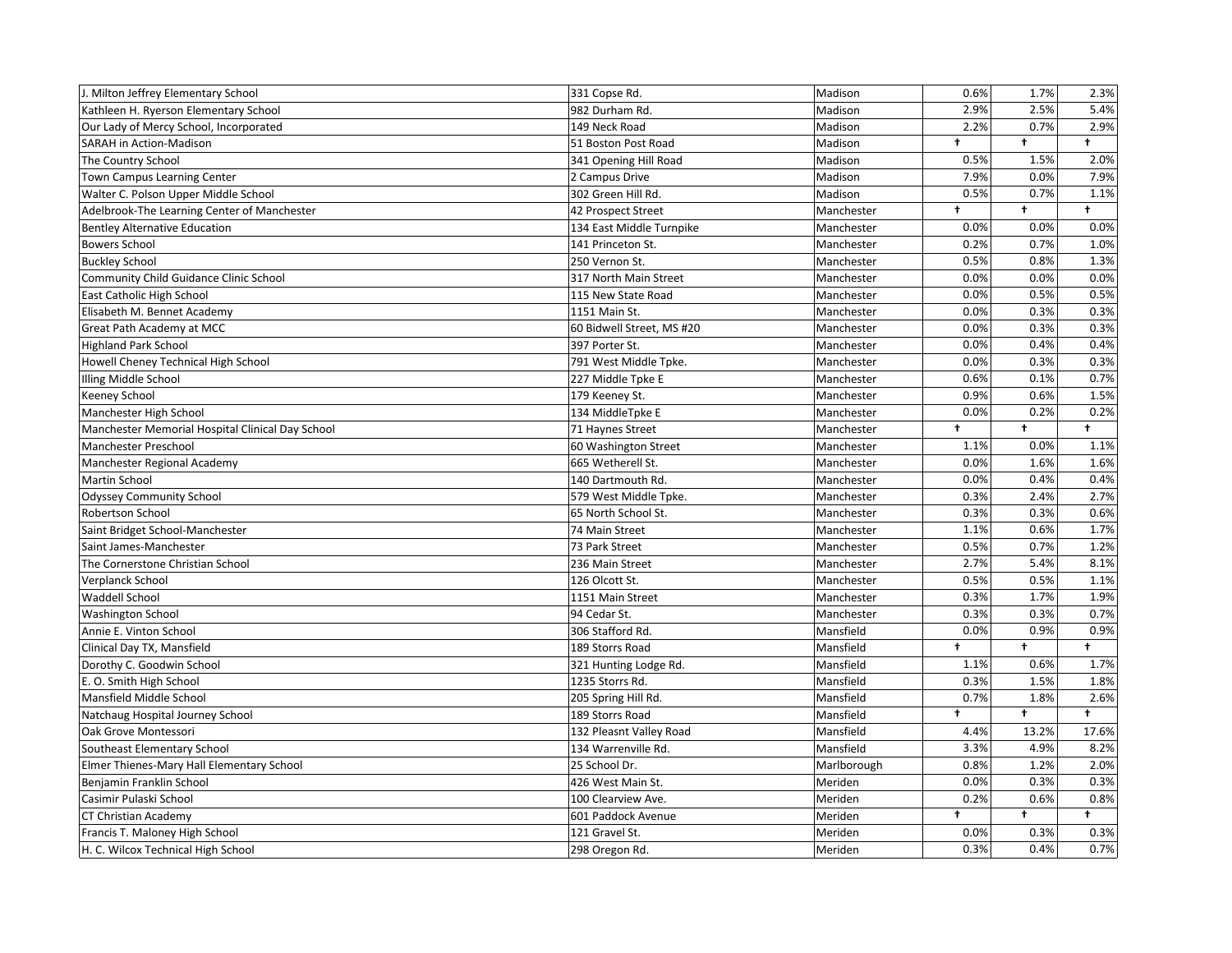| Hanover School                                   | 208 Main St.                | Meriden     | 0.3% | 1.2%  | 1.5%  |
|--------------------------------------------------|-----------------------------|-------------|------|-------|-------|
| Israel Putnam School                             | 133 Parker Ave.             | Meriden     | 0.0% | 0.0%  | 0.0%  |
| John Barry School                                | 124 Columbia St.            | Meriden     | 0.0% | 0.2%  | 0.2%  |
| Lincoln Middle School                            | 164 Centennial Ave.         | Meriden     | 0.0% | 0.0%  | 0.0%  |
| Meliora Academy                                  | 470 Murdock Avenue, Suite 1 | Meriden     | 1.9% | 16.7% | 18.5% |
| MidState Christian Academy                       | 139 Charles Street          | Meriden     | 2.0% | 3.1%  | 5.1%  |
| Nathan Hale School                               | 277 Atkins St. Ext.         | Meriden     | 0.0% | 0.5%  | 0.5%  |
| Orville H. Platt High School                     | 220 Coe Ave.                | Meriden     | 0.0% | 0.0%  | 0.0%  |
| Our Lady of Mount Carmel-Meriden                 | 115 Lewis Avenue            | Meriden     | 1.8% | 0.5%  | 2.3%  |
| Roger Sherman School                             | 64 North Pearl St.          | Meriden     | 0.2% | 0.2%  | 0.3%  |
| Thomas Edison Magnet Middle School               | 1355 North Broad St.        | Meriden     | 0.1% | 0.1%  | 0.3%  |
| <b>Thomas Hooker School</b>                      | 70 Overlook Rd.             | Meriden     | 0.0% | 0.7%  | 0.7%  |
| Washington Middle School                         | 1225 North Broad St.        | Meriden     | 0.0% | 0.0%  | 0.0%  |
| Long Meadow Elementary School                    | 65 North Benson Rd.         | Middlebury  | 0.8% | 0.4%  | 1.2%  |
| Memorial Middle School                           | 1 Memorial Dr               | Middlebury  | 0.9% | 1.6%  | 2.5%  |
| Middlebury Elementary School                     | 550 Whittemore Rd           | Middlebury  | 0.7% | 1.0%  | 1.7%  |
| Westover School                                  | 1237 Whittemore Road        | Middlebury  | 0.0% | 0.0%  | 0.0%  |
| John Lyman School                                | 106 Way Rd.                 | Middlefield | 5.6% | 0.4%  | 6.0%  |
| Middlefield Memorial School                      | 124 Hubbard St.             | Middlefield | 0.0% | 0.6%  | 0.6%  |
| The Independent Day School                       | 115 Laurel Brook Road       | Middlefield | 0.0% | 1.3%  | 1.3%  |
| <b>Bielefield School</b>                         | 70 Maynard St.              | Middletown  | 0.0% | 0.0%  | 0.0%  |
| Farm Hill School                                 | 390 Ridge Rd.               | Middletown  | 0.3% | 0.0%  | 0.3%  |
| Keigwin Middle School                            | 99 Spruce St.               | Middletown  | 0.0% | 0.0%  | 0.0%  |
| Lawrence School                                  | Kaplan Dr.                  | Middletown  | 0.0% | 0.7%  | 0.7%  |
| MacDonough School                                | 66 Spring St.               | Middletown  | 0.4% | 1.3%  | 1.7%  |
| Mercy High School                                | 1740 Randolph Road          | Middletown  | 0.2% | 0.8%  | 1.0%  |
| Middletown High School                           | 200 LaRosa Lane             | Middletown  | 0.2% | 0.7%  | 0.9%  |
| Moody School                                     | 300 Country Club Rd.        | Middletown  | 1.1% | 0.8%  | 1.9%  |
| Saint John Paul II                               | 87 South Main Street        | Middletown  | 0.5% | 1.6%  | 2.1%  |
| Snow School                                      | 299 Wadsworth St.           | Middletown  | 0.3% | 0.8%  | 1.1%  |
| Spencer School                                   | 207 Westfield St.           | Middletown  | 0.0% | 0.3%  | 0.3%  |
| Vinal Technical High School                      | 60 Daniels St.              | Middletown  | 0.0% | 0.7%  | 0.7%  |
| <b>Wesley School</b>                             | 10 Wesleyan Hills Rd.       | Middletown  | 0.4% | 0.4%  | 0.8%  |
| Woodrow Wilson Middle School                     | 1 Wildermans Way            | Middletown  | 0.8% | 0.6%  | 1.4%  |
| Xavier High School                               | 181 Randolph Road           | Middletown  | 0.1% | 0.7%  | 0.9%  |
| Academy of Our Lady of Mercy, Lauralton Hall     | 200 High Street             | Milford     | 0.2% | 0.0%  | 0.2%  |
| Calf Pen Meadow School                           | 395 Welch's Point Rd.       | Milford     | 2.4% | 3.8%  | 6.2%  |
| Charles F. Hayden School at Boys & Girls Village | 528 Wheelers Farms Road     | Milford     | 0.0% | 0.0%  | 0.0%  |
| East Shore Middle School                         | 240 Chapel St.              | Milford     | 1.5% | 2.2%  | 3.6%  |
| Harborside Middle School                         | 175 High St.                | Milford     | 1.0% | 1.0%  | 2.1%  |
| J. F. Kennedy School                             | 404 West Ave.               | Milford     | 1.1% | 2.3%  | 3.4%  |
| Jonathan Law High School                         | 20 Lansdale Ave.            | Milford     | 0.0% | 1.7%  | 1.7%  |
| Joseph A. Foran High School                      | 80 Foran Dr.                | Milford     | 0.0% | 2.5%  | 2.5%  |
| Live Oaks School                                 | 575 Merwin Ave.             | Milford     | 1.9% | 1.3%  | 3.2%  |
| Mathewson School                                 | 466 West River St.          | Milford     | 0.8% | 2.1%  | 2.9%  |
| Meadowside School                                | 80 Seeman's Ln.             | Milford     | 0.4% | 3.2%  | 3.5%  |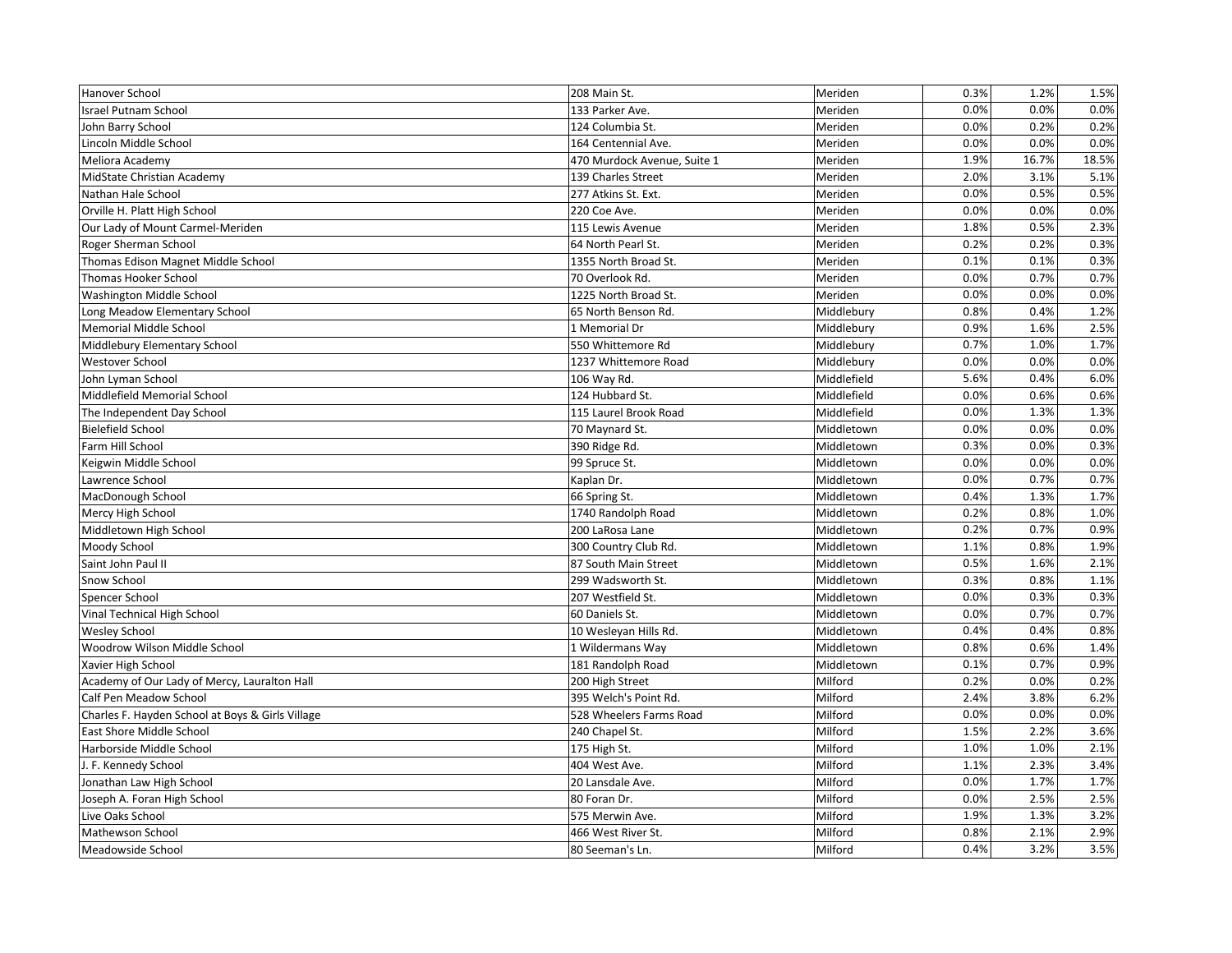| Milestones-Milford                    | 95 Wolf Harbor Rd            | Milford            | 0.0% | 9.1%       | 9.1%       |
|---------------------------------------|------------------------------|--------------------|------|------------|------------|
| Milford Christian Academy             | 989 New Haven Avenue         | Milford            | 6.7% | 16.7%      | 23.3%      |
| Orange Avenue School                  | 260 Orange Ave.              | Milford            | 2.0% | 3.8%       | 5.8%       |
| <b>Orchard Hills School</b>           | 185 Marino Dr.               | Milford            | 1.5% | 1.8%       | 3.3%       |
| Platt Technical High School           | 600 Orange Ave.              | Milford            | 1.2% | 0.0%       | 1.2%       |
| Pumpkin Delight School                | 24 Art St.                   | Milford            | 1.5% | 1.5%       | 3.0%       |
| Saint Mary School-Milford             | 72 Gulf Street               | Milford            | 3.8% | 5.5%       | 9.3%       |
| The Academy                           | 140 Gulf St.                 | Milford            | 0.0% | 1.7%       | 1.7%       |
| The Foundation School-Milford         | 91 Woodmont Road             | Milford            | 5.0% | 5.0%       | 10.0%      |
| West Shore Middle School              | 70 Kay Ave.                  | Milford            | 2.2% | 1.1%       | 3.3%       |
| Woodhouse Academy                     | 4 Oxford Road, Building F    | Milford            | t    | $\ddagger$ | $\ddagger$ |
| Fawn Hollow Elementary School         | 375 Fan Hill Rd.             | Monroe             | 1.0% | 2.7%       | 3.6%       |
| Jockey Hollow School                  | 365 Fan Hill Rd.             | Monroe             | 0.9% | 1.0%       | 1.9%       |
| Masuk High School                     | 1014 Monroe Tpke.            | Monroe             | 0.0% | 0.4%       | 0.4%       |
| Monroe Elementary School              | 375 Monroe Tpke.             | Monroe             | 2.9% | 2.1%       | 5.1%       |
| <b>Stepney Elementary School</b>      | 180 Old Newtown Rd.          | Monroe             | 0.2% | 0.7%       | 0.9%       |
| Bradley School-New London Regional    | 26 Maple Avenue              | Montville          | 0.0% | 0.0%       | 0.0%       |
| Dr. Charles E. Murphy School          | 500 Chesterfield Rd.         | Montville          | 0.3% | 0.0%       | 0.3%       |
| Leonard J. Tyl Middle School          | 166 Chesterfield Rd.         | Montville          | 0.4% | 0.2%       | 0.6%       |
| Mohegan School                        | 49 Golden Rd.                | Montville          | 0.3% | 0.6%       | 0.9%       |
| Montville High School                 | 800 Old Colchester Rd.       | Montville          | 0.0% | 0.6%       | 0.6%       |
| Oakdale School                        | 30 Indiana Circle            | Montville          | 0.9% | 1.6%       | 2.5%       |
| Palmer Academy                        | 238 Maple Ave                | Montville          | t    | $\ddagger$ | $\ddagger$ |
| Saint Bernard High School             | 1593 Norwich-New London Tpke | Montville          | 0.3% | 0.3%       | 0.6%       |
| <b>Saint Thomas More</b>              | 45 Cottage Road              | Montville          | 0.0% | 1.8%       | 1.8%       |
| James Morris School                   | 10 East St.                  | Morris             | 2.2% | 1.5%       | 3.7%       |
| Andrew Avenue School                  | 140 Andrew Ave.              | Naugatuck          | 0.0% | 1.1%       | 1.1%       |
| City Hill Middle School               | 441 City Hill St.            | Naugatuck          | 0.6% | 0.8%       | 1.4%       |
| Cross Street Intermediate School      | 120 Cross St.                | Naugatuck          | 0.0% | 0.0%       | 0.0%       |
| Early Childhood Center at Central Ave | 28 Central Avenue            | Naugatuck          | 1.6% | 0.0%       | 1.6%       |
| Hillside Intermediate School          | 51 Hillside Ave.             | Naugatuck          | 0.0% | 0.0%       | 0.0%       |
| Hop Brook Elementary School           | 75 Crown Street              | Naugatuck          | 0.0% | 0.0%       | 0.0%       |
| Maple Hill School                     | 641 Maple Hill Rd.           | Naugatuck          | 0.7% | 0.9%       | 1.6%       |
| Naugatuck High School                 | 543 Rubber Ave.              | Naugatuck          | 0.2% | 0.6%       | 0.7%       |
| Salem School                          | 124 Meadow St.               | Naugatuck          | 0.8% | 1.5%       | 2.3%       |
| St. Francis - St. Hedwig              | 294 Church St.               | Naugatuck          | 0.6% | 0.6%       | 1.3%       |
| Western School                        | 100 Pine St.                 | Naugatuck          | 0.0% | 0.7%       | 0.7%       |
| Academy of Science and Innovation     | 600 Slater Road              | New Britain        | 0.5% | 0.7%       | 1.2%       |
| <b>Brook Side School</b>              | 505 South Main St.           | <b>New Britain</b> | 2.2% | 0.0%       | 2.2%       |
| <b>CCMC School</b>                    | 300 John Downey Drive        | <b>New Britain</b> | 0.0% | 0.8%       | 0.8%       |
| Chamberlain Elementary School         |                              |                    |      | 0.0%       | 0.2%       |
|                                       | 120 Newington Ave.           | <b>New Britain</b> | 0.2% |            |            |
| E. C. Goodwin Technical High School   | 735 Slater Rd.               | <b>New Britain</b> | 0.0% | 0.3%       | 0.3%       |
| Early Learning Center @ Roosevelt     | 40 Goodwin St                | <b>New Britain</b> | 0.0% | 0.0%       | 0.0%       |
| Frank J. DiLoreto School              | 732 Slater Rd.               | <b>New Britain</b> | 0.0% | 0.1%       | 0.1%       |
| Gaffney Elementary School             | 322 Slater Rd.               | <b>New Britain</b> | 0.0% | 0.0%       | 0.0%       |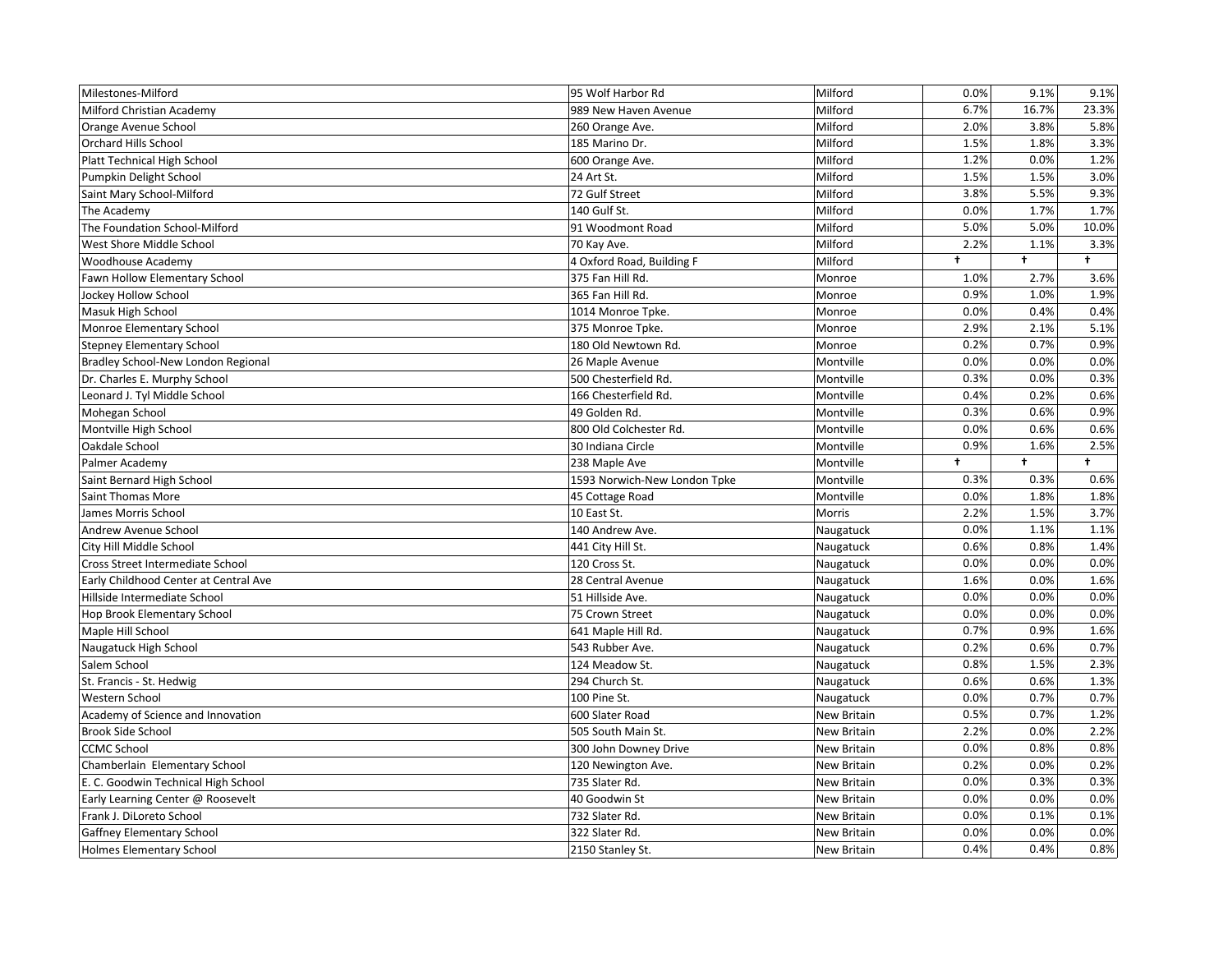| House of Arts Letters and Science (HALS) Academy    | 40 Goodwin St                    | <b>New Britain</b>   | 0.7%       | 0.0%       | 0.7%       |
|-----------------------------------------------------|----------------------------------|----------------------|------------|------------|------------|
| Jefferson Elementary School                         | 140 Horse Plain Rd.              | <b>New Britain</b>   | 0.6%       | 0.8%       | 1.5%       |
| Lincoln Elementary School                           | 145 Steele St.                   | <b>New Britain</b>   | 0.6%       | 1.0%       | 1.5%       |
| New Britain High School                             | 110 Mill St.                     | <b>New Britain</b>   | 0.0%       | 0.1%       | 0.1%       |
| New Britain Transition Center                       | 757 Farmington Ave.              | <b>New Britain</b>   | 0.0%       | 0.0%       | 0.0%       |
| Northend Elementary School                          | 160 Bassett St.                  | New Britain          | 2.0%       | 0.0%       | 2.0%       |
| Pulaski Middle School                               | 757 Farmington Ave.              | <b>New Britain</b>   | 0.1%       | 0.1%       | 0.2%       |
| Raymond Hill School                                 | 345 Linwood Street               | <b>New Britain</b>   | 0.0%       | 0.0%       | 0.0%       |
| Sacred Heart School-New Britain                     | 35 Orange Street                 | <b>New Britain</b>   | 1.0%       | 2.0%       | 3.1%       |
| Slade Middle School                                 | 183 Steele St.                   | New Britain          | 0.1%       | 0.0%       | 0.1%       |
| <b>Smalley Elementary School</b>                    | 175 West St.                     | <b>New Britain</b>   | 0.0%       | 0.0%       | 0.0%       |
| <b>Smith Elementary School</b>                      | 142 Rutherford St.               | <b>New Britain</b>   | 0.4%       | 0.2%       | 0.5%       |
| Vance Elementary School                             | 183 Vance St.                    | <b>New Britain</b>   | 0.0%       | 0.4%       | 0.4%       |
| East School                                         | 54 Little Brook Rd.              | New Canaan           | 1.3%       | 3.7%       | 5.0%       |
| New Canaan Country School                           | P.O. Box 997, 545 Ponus Ridge Rd | New Canaan           | 1.0%       | 0.5%       | 1.5%       |
| New Canaan High School                              | 11 Farm Rd.                      | New Canaan           | 0.7%       | 1.6%       | 2.3%       |
| Saint Aloysius School                               | 33 South Avenue                  | New Canaan           | 0.6%       | 6.7%       | 7.3%       |
| Saint Luke's School                                 | 377 North Wilton Road            | New Canaan           | 0.4%       | 0.7%       | 1.1%       |
| Saxe Middle School                                  | 468 South Ave.                   | New Canaan           | 1.1%       | 1.8%       | 2.9%       |
| South School                                        | 8 Farm Rd.                       | New Canaan           | 0.9%       | 2.4%       | 3.3%       |
| <b>West School</b>                                  | 769 Ponus Ridge                  | New Canaan           | 2.0%       | 3.2%       | 5.3%       |
| <b>Consolidated School</b>                          | 12 Gillotti Rd.                  | <b>New Fairfield</b> | 0.2%       | 0.0%       | 0.2%       |
| Meeting House Hill School                           | 24 Gillotti Rd.                  | <b>New Fairfield</b> | t          | $\ddagger$ | $\ddagger$ |
| New Fairfield PreK -12 School                       | 54 Gillotti Rd.                  | New Fairfield        | 0.1%       | 0.9%       | 0.9%       |
| Ann Antolini School                                 | 30 Antolini Road                 | <b>New Hartford</b>  | 0.8%       | 1.9%       | 2.7%       |
| <b>Bakerville Consolidated School</b>               | 51 Cedar Ln.                     | New Hartford         | 0.9%       | 2.7%       | 3.6%       |
| New Hartford Elementary School                      | 40 Wickett St.                   | <b>New Hartford</b>  | 1.2%       | 0.0%       | 1.2%       |
| All Nations Christian Academy                       | 358 Lenox Street                 | <b>New Haven</b>     | $\ddagger$ | $\ddagger$ | $\ddagger$ |
| Amistad Academy                                     | 130 Edgewood Avenue              | New Haven            | 0.0%       | 0.1%       | 0.1%       |
| <b>Aspire Program- ACES</b>                         | 560 Ella T Grasso Blvd           | New Haven            | $\ddagger$ | $\ddagger$ | $\ddagger$ |
| Augusta Lewis Troup School                          | 259 Edgewood Ave.                | New Haven            | 0.2%       | 0.0%       | 0.2%       |
| <b>Barnard Environmental Magnet School</b>          | 170 Derby Ave.                   | New Haven            | 0.4%       | 0.2%       | 0.6%       |
| <b>Beecher School</b>                               | 100 Jewel Street                 | New Haven            | 1.2%       | 0.0%       | 1.2%       |
| Benjamin Jepson Magnet School                       | 15 Lexington Ave.                | New Haven            | 0.0%       | 0.0%       | 0.0%       |
| Betsy Ross Arts Magnet School                       | 150 Kimberly Ave.                | New Haven            | 0.0%       | 0.5%       | 0.5%       |
| Bishop Woods Architecture and Design Magnet School  | 1481 Quinnipiac Avenue           | New Haven            | 0.0%       | 0.0%       | 0.0%       |
| Booker T. Washington Academy                        | 804 State Street                 | New Haven            | 0.3%       | 0.7%       | 1.0%       |
| <b>Brennan Rogers School</b>                        | 200 Wilmot Rd.                   | New Haven            | 0.0%       | 0.0%       | 0.0%       |
| Celentano BioTech, Health and Medical Magnet School | 400 Canner Street                | New Haven            | 0.5%       | 0.3%       | 0.8%       |
| <b>Clinton Avenue School</b>                        | 293 Clinton Ave.                 | New Haven            | 0.0%       | 0.2%       | 0.2%       |
| Cold Spring School                                  | 263 Chapel Street                | New Haven            | 2.0%       | 1.4%       | 3.4%       |
| Columbus Family Academy                             | 255 Blatchley Ave.               | New Haven            | 0.0%       | 0.0%       | 0.0%       |
| Common Ground High School                           | 358 Springside Ave.              | New Haven            | 1.0%       | 1.5%       | 2.5%       |
| Conte/West Hills Magnet School                      | 511 Chapel St.                   | New Haven            | 0.3%       | 0.3%       | 0.6%       |
| Cooperative High School                             |                                  |                      |            |            |            |
|                                                     | 177 College Street               | New Haven            | 0.0%       | 0.2%       | 0.2%       |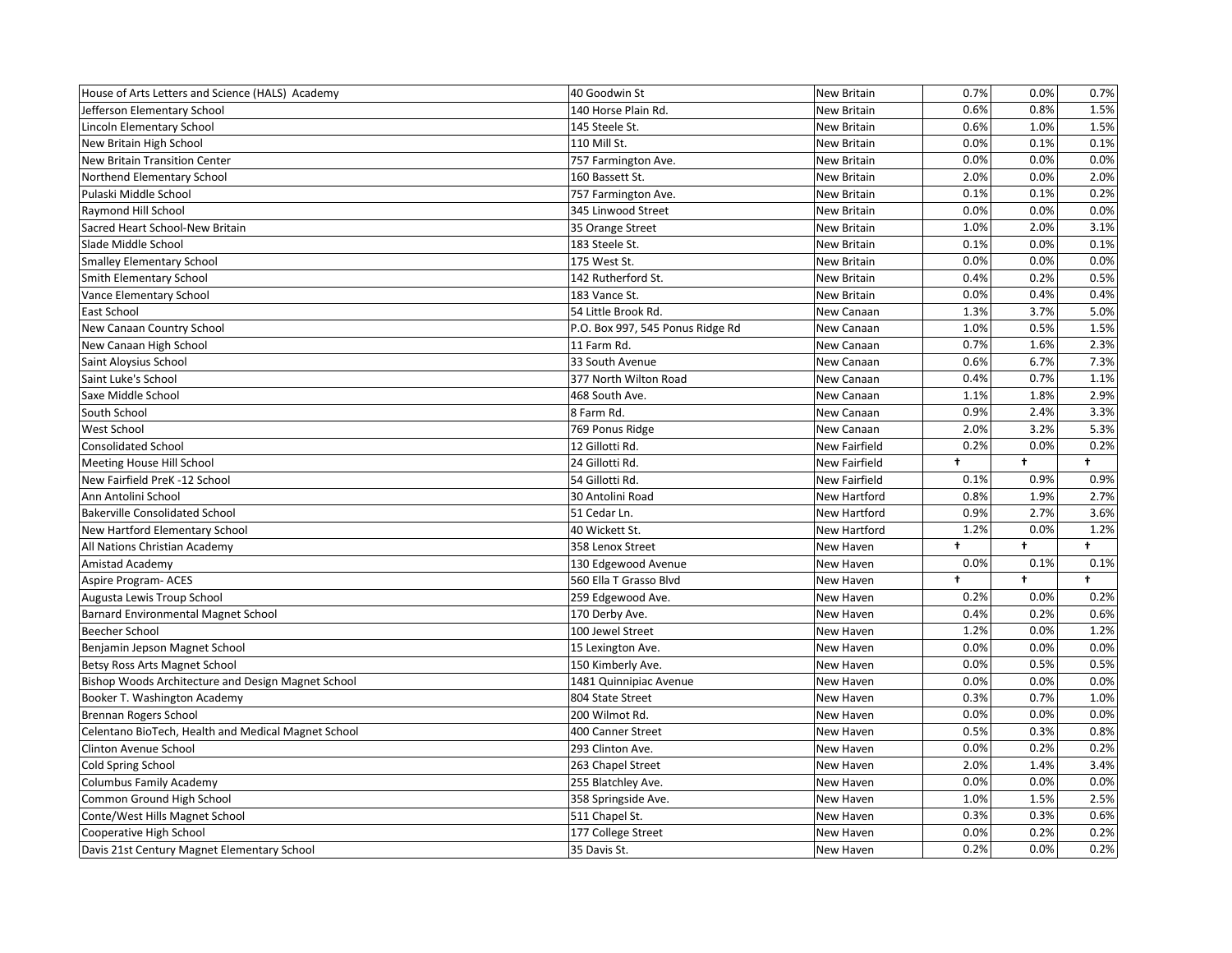| Early Childhood Learning Center Head Start Program- Reginald Mayo | 185 Goffe Street      | New Haven  | 1.9%       | 0.2%       | 2.1%       |
|-------------------------------------------------------------------|-----------------------|------------|------------|------------|------------|
| <b>East Rock Community Magnet School</b>                          | 133 Nash St.          | New Haven  | 0.2%       | 0.6%       | 0.7%       |
| <b>Edgewood School</b>                                            | 737 Edgewood Ave.     | New Haven  | 0.0%       | 1.1%       | 1.1%       |
| Elm City Elementary College Prep                                  | 407 James Street      | New Haven  | 0.2%       | 0.0%       | 0.2%       |
| Elm City Middle School                                            | 794 Dixwell Ave.      | New Haven  | 0.0%       | 0.0%       | 0.0%       |
| Elm City Montessori School                                        | 375 Quinnipiac Avenue | New Haven  | 1.8%       | 0.0%       | 1.8%       |
| Fair Haven School                                                 | 164 Grand Ave.        | New Haven  | 0.1%       | 0.1%       | 0.2%       |
| High School In The Community                                      | 175 Water St.         | New Haven  | 0.0%       | 0.0%       | 0.0%       |
| Highville Charter School                                          | 1 Science Park        | New Haven  | 1.0%       | 0.0%       | 1.0%       |
| Hill Central Music Academy                                        | 140 Dewitt St.        | New Haven  | 0.0%       | 0.0%       | 0.0%       |
| Hill Regional Career High School                                  | 140 Legion Ave.       | New Haven  | 0.0%       | 0.0%       | 0.0%       |
| <b>Hopkins</b>                                                    | 986 Forest Road       | New Haven  | 0.0%       | 0.0%       | 0.0%       |
| James Hillhouse High School                                       | 480 Sherman Parkway   | New Haven  | 0.0%       | 0.0%       | 0.0%       |
| John C. Daniels                                                   | 569 Congress Ave.     | New Haven  | 0.2%       | 1.5%       | 1.7%       |
| John S. Martinez Sea and Sky STEM School                          | 100 James St.         | New Haven  | 0.0%       | 0.2%       | 0.2%       |
| King/Robinson Magnet School                                       | 150 Fournier St.      | New Haven  | 0.4%       | 0.0%       | 0.4%       |
| Lincoln-Bassett School                                            | 130 Bassett St.       | New Haven  | 0.5%       | 1.0%       | 1.6%       |
| Mauro-Sheridan Magnet School                                      | 191 Fountain St.      | New Haven  | 0.2%       | 0.0%       | 0.2%       |
| Metropolitan Business Academy                                     | 115 Water Street      | New Haven  | 0.0%       | 0.2%       | 0.2%       |
| Nathan Hale School                                                | 480 Townsend Ave.     | New Haven  | 0.0%       | 0.4%       | 0.4%       |
| New Haven Academy                                                 | 444 Orange Street     | New Haven  | 0.0%       | 0.6%       | 0.6%       |
| New Horizon                                                       | 103 Hallock Ave.      | New Haven  | 0.0%       | 0.0%       | 0.0%       |
| New Light                                                         | 21 Wooster Place      | New Haven  | 0.0%       | 0.0%       | 0.0%       |
| Quinnipiac Real World Math STEM School                            | 460 Lexington Avenue  | New Haven  | 0.0%       | 0.0%       | 0.0%       |
| <b>Riverside Education Academy</b>                                | 560 Ella Grasso Blvd. | New Haven  | 0.0%       | 0.0%       | 0.0%       |
| Roberto Clemente Leadership Academy for Global Awareness          | 360 Columbus Avenue   | New Haven  | 0.0%       | 0.0%       | 0.0%       |
| Ross/Woodward School                                              | 185 Barnes Ave.       | New Haven  | 0.0%       | 0.4%       | 0.4%       |
| Saint Bernadette School                                           | 21 Burr Street        | New Haven  | 0.0%       | 0.0%       | 0.0%       |
| Saint Brendan School                                              | 342 Ellsworth Avenue  | New Haven  | $\ddagger$ | $\ddagger$ | $\ddagger$ |
| Saint Thomas's Day School                                         | 830 Whitney Avenue    | New Haven  | 0.0%       | 1.9%       | 1.9%       |
| Sound School                                                      | 60 South Water St.    | New Haven  | 0.0%       | 0.9%       | 0.9%       |
| St. Aedan-Brendan School                                          | 351 McKinley Avenue   | New Haven  | 1.2%       | 0.0%       | 1.2%       |
| St. Francis & St. Rose of Lima School-New Haven                   | 423 Ferry Street      | New Haven  | 0.0%       | 0.0%       | 0.0%       |
| St. Martin de Porres Academy-New Haven                            | 208 Columbus Avenue   | New Haven  | 0.0%       | 0.0%       | 0.0%       |
| Strong 21st Century Communications Magnet and SCSU Lab School     | 130 Orchard Street    | New Haven  | 0.0%       | 0.0%       | 0.0%       |
| The Foote School                                                  | 50 Loomis Place       | New Haven  | 1.0%       | 0.8%       | 1.9%       |
| <b>Truman School</b>                                              | 114 Truman St.        | New Haven  | 0.0%       | 0.0%       | 0.0%       |
| <b>West Rock Authors Academy</b>                                  | 311 Valley Street     | New Haven  | 0.0%       | 0.0%       | 0.0%       |
| Wexler/Grant Community School                                     | 55 Foote St.          | New Haven  | 0.2%       | 0.2%       | 0.5%       |
| Wilbur Cross High School                                          | 181 Mitchell Dr.      | New Haven  | 0.0%       | 0.1%       | 0.1%       |
| Worthington Hooker School                                         | 180 Canner St.        | New Haven  | 0.2%       | 1.8%       | 2.0%       |
| Yale Child Study Center School                                    | 15 York Street        | New Haven  | $\ddagger$ | t.         | $\ddagger$ |
| Yeshiva Gedolah Rabbinical Institute of New England               | 292 Norton Street     | New Haven  | $\ddagger$ | $\ddagger$ | $\ddagger$ |
| Bennie Dover Jackson Middle School                                | 36 Waller St.         | New London | 0.0%       | 0.0%       | 0.0%       |
| C.B. Jennings Dual Language & International Elementary Magnet     | 50 Mercer Street      | New London | 0.4%       | 0.0%       | 0.4%       |
| Harbor                                                            | 432 Montauk Avenue    | New London | 0.7%       | 1.4%       | 2.2%       |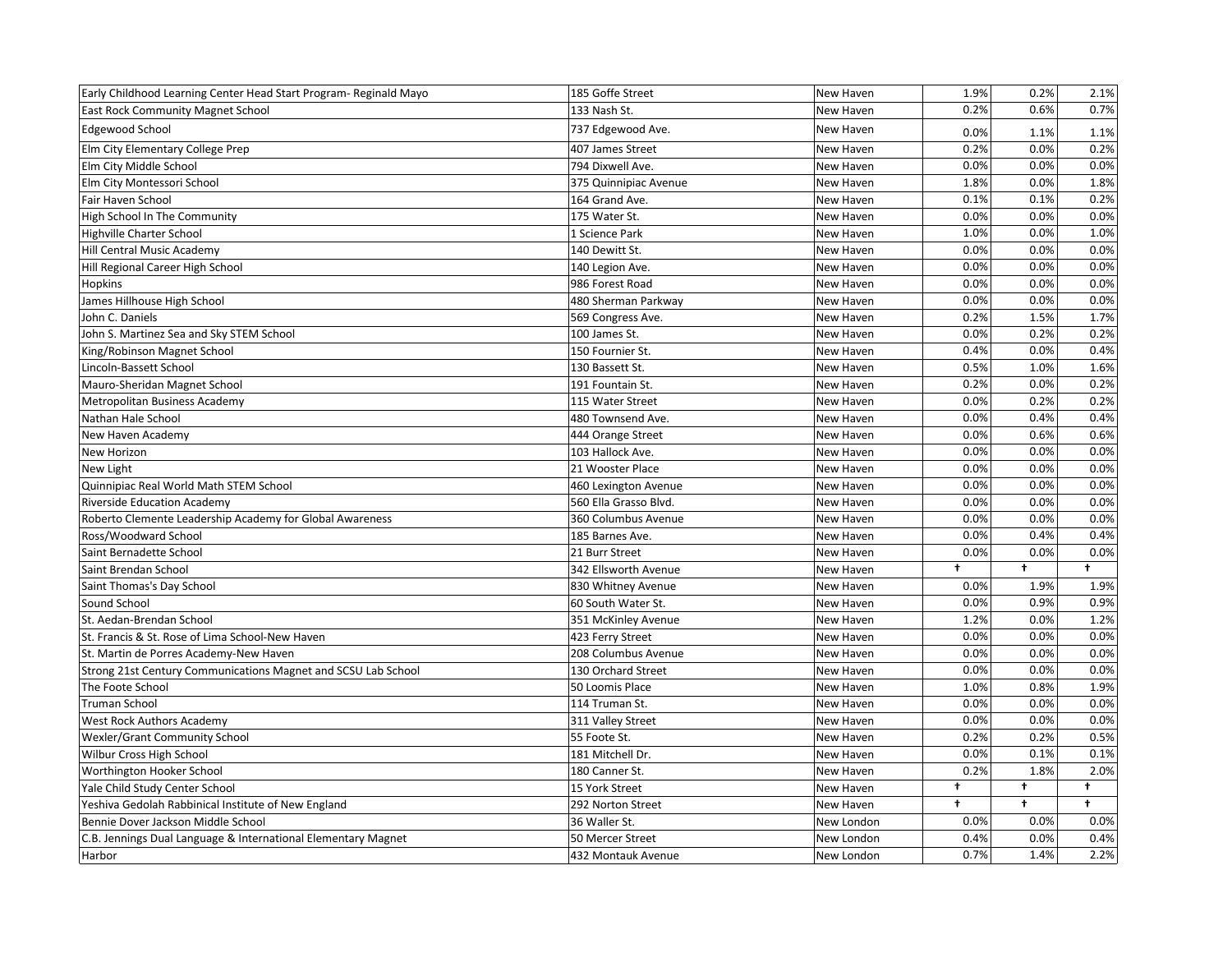| High Road School of New London Middle/High at Shiloh       | 1 Garvin Street               | New London     | $\ddagger$ | t.         | $^{\dagger}$ |
|------------------------------------------------------------|-------------------------------|----------------|------------|------------|--------------|
| High Road School of New London Primary at Bennie Dover     | 36 Waller Street              | New London     | $\ddagger$ | $\ddagger$ | $\ddagger$   |
| <b>Interdistrict School For Arts And Communication</b>     | 190 Governor Winthrop Blvd.   | New London     | 0.0%       | 1.5%       | 1.5%         |
| Nathan Hale Arts Magnet School                             | 37 Beech Drive                | New London     | 0.5%       | 1.4%       | 2.0%         |
| New London High Science & Technical Magnet School          | 490 Jefferson Avenue          | New London     | 0.0%       | 0.4%       | 0.4%         |
| Regional Multicultural Magnet School                       | One Bulkeley Place            | New London     | 0.2%       | 1.5%       | 1.7%         |
| Saint Joseph-New London                                    | 25 Squire Street              | New London     | 0.0%       | 0.0%       | 0.0%         |
| The Williams School                                        | 182 Mohegan Avenue            | New London     | 0.9%       | 1.7%       | 2.6%         |
| Winthrop STEM Elementary Magnet School                     | 74 Grove Street               | New London     | 0.4%       | 0.6%       | 0.9%         |
| Canterbury School                                          | 101 Aspetuck Avenue           | New Milford    | 0.0%       | 0.3%       | 0.3%         |
| Faith Preparatory School                                   | 600 Danbury Rd., Suite 2      | New Milford    | 3.1%       | 3.1%       | 6.1%         |
| Hill And Plain School                                      | 60 Old Town Park Rd.          | New Milford    | 1.5%       | 1.7%       | 3.2%         |
| New Milford High School                                    | 388 Danbury Rd.               | New Milford    | 0.7%       | 0.7%       | 1.4%         |
| Northville Elementary School                               | 22 Hipp Rd.                   | New Milford    | 0.4%       | 0.4%       | 0.9%         |
| Sarah Noble Intermediate School                            | 25 Sunny Valley Rd.           | New Milford    | 0.9%       | 1.6%       | 2.5%         |
| Schaghticoke Middle School                                 | 23 Hipp Rd.                   | New Milford    | 0.9%       | 1.4%       | 2.3%         |
| Anna Reynolds School                                       | 85 Reservoir Rd.              | Newington      | 0.0%       | 0.2%       | 0.2%         |
| Elizabeth Green School                                     | 30 Thomas St.                 | Newington      | 0.3%       | 0.7%       | 1.0%         |
| <b>Emmanuel Christian Academy</b>                          | 569 Maple Hill Avenue         | Newington      | 0.7%       | 1.3%       | 2.0%         |
| John Paterson School                                       | 120 Church St.                | Newington      | 0.0%       | 0.8%       | 0.8%         |
| John Wallace Middle School                                 | 71 Halleran Dr.               | Newington      | 0.3%       | 0.1%       | 0.4%         |
| Martin Kellogg Middle School                               | 155 Harding Ave.              | Newington      | 0.6%       | 0.6%       | 1.3%         |
| Newington High School                                      | 605 Willard Ave.              | Newington      | 0.0%       | 0.2%       | 0.2%         |
| Ruth Chaffee School                                        | 160 Superior Ave.             | Newington      | 0.9%       | 0.6%       | 1.5%         |
| Hawley Elementary School                                   | 29 Church Hill Rd.            | Newtown        | 1.0%       | 3.0%       | 4.0%         |
| Head O'Meadow Elementary School                            | 94 Boggs Hill Rd.             | Newtown        | 0.4%       | 1.5%       | 1.9%         |
| Housatonic Valley School                                   | 40 Dodgingtown Road           | Newtown        | 14.2%      | 23.6%      | 37.7%        |
| Middle Gate Elementary School                              | 7 Cold Spring Rd.             | Newtown        | 1.4%       | 2.5%       | 3.9%         |
| Newtown High School                                        | 12 Berkshire Rd.              | Newtown        | 0.4%       | 1.5%       | 1.9%         |
| Newtown Middle School                                      | 11 Queen St.                  | Newtown        | 0.6%       | 0.7%       | 1.3%         |
| Reed Intermediate School                                   | 3 Trades Lane                 | Newtown        | 0.2%       | 2.2%       | 2.3%         |
| Saint Rose of Lima-Newtown                                 | 40 Church Hill Road           | Newtown        | 2.8%       | 1.8%       | 4.6%         |
| Sandy Hook Elementary School                               | 12 Dickinson Drive            | Newtown        | 0.7%       | 2.1%       | 2.8%         |
| The Fraser-Woods School                                    | 173 South Main St.            | Newtown        | 5.8%       | 3.2%       | 9.0%         |
| <b>Botelle Elementary School</b>                           | 128 Greenwoods Rd. East       | Norfolk        | 0.0%       | 1.1%       | 1.1%         |
| Center for Austism Spectrum                                | 26 Old Post Road              | North Branford | 2.6%       | 7.9%       | 10.5%        |
| Jerome Harrison School                                     | 335 Foxon Rd.                 | North Branford | 0.3%       | 0.3%       | 0.5%         |
| North Branford High School                                 | 49 Caputo Rd.                 | North Branford | 0.0%       | 0.0%       | 0.0%         |
| North Branford Intermediate School                         | 654 Foxon Rd.                 | North Branford | 0.0%       | 0.2%       | 0.2%         |
| <b>Totoket Valley Elementary School</b>                    | 1388 Middletown Ave.          | North Branford | 0.2%       | 0.5%       | 0.7%         |
| North Elementary School                                    | 90 Pease Street, P.O. Box 758 | North Canaan   | 0.0%       | 0.0%       | 0.0%         |
| Aces Village School                                        | 31 Temple Street              | North Haven    | 0.0%       | 0.0%       | 0.0%         |
| Clintonville Elementary School                             | 456 Clintonville Rd.          | North Haven    | 0.3%       | 0.6%       | 0.9%         |
| Cortlandt V.R. Creed Health and Sport Sciences High School | 88 Bassett Road               | North Haven    | 0.0%       | 0.0%       | 0.0%         |
| Elizabeth Ives School for Special Children                 | 70 State Street               | North Haven    | ŧ          | ÷          | $\ddagger$   |
| Green Acres Elementary School                              | 146 Upper State St.           | North Haven    | 1.0%       | 1.5%       | 2.6%         |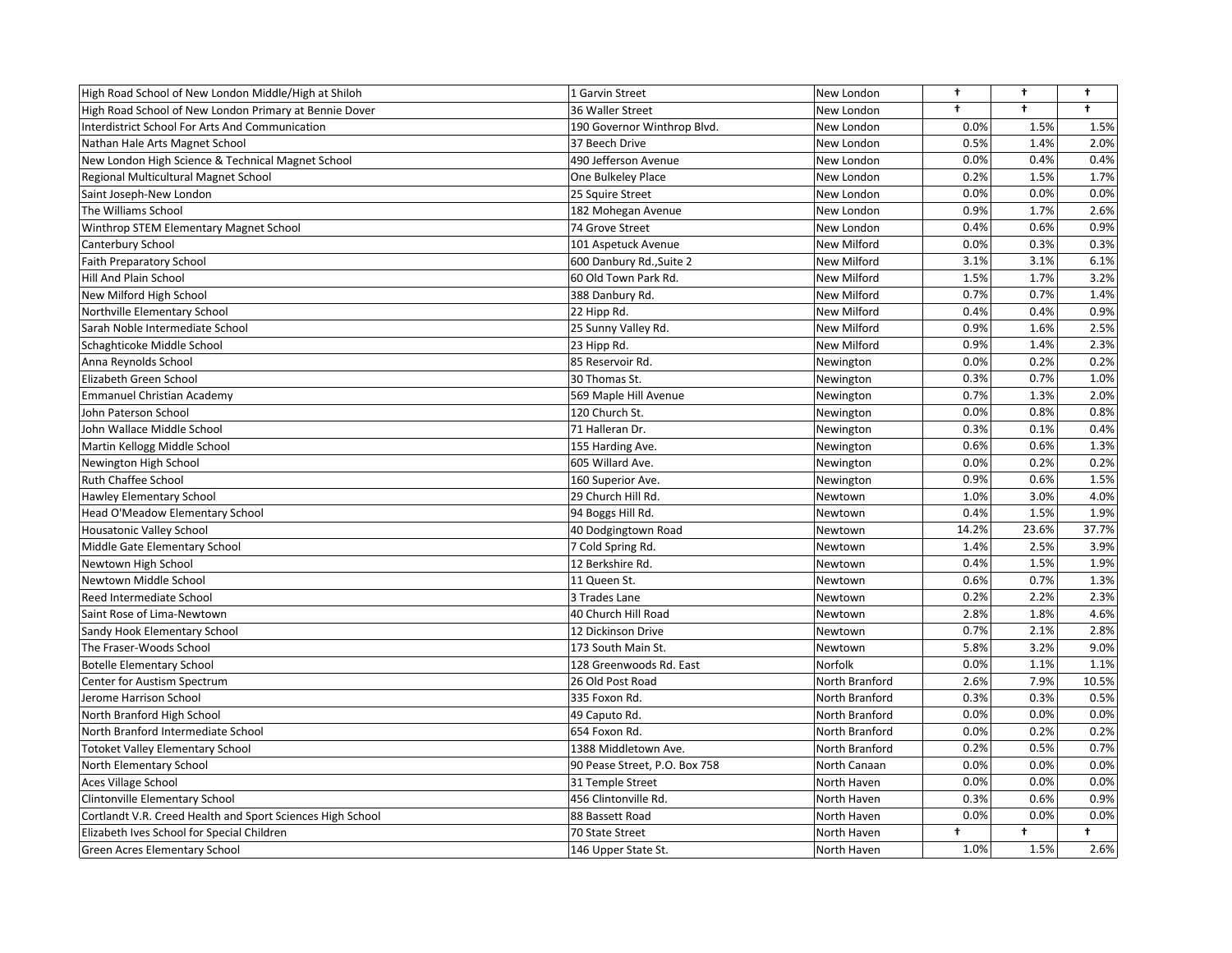| Mill Road (ACES)                                         | 295 Mill Road                  | North Haven      | 0.0%       | 0.0%                 | 0.0%       |
|----------------------------------------------------------|--------------------------------|------------------|------------|----------------------|------------|
| Montowese Elementary School                              | 145 Fitch St.                  | North Haven      | 0.0%       | 0.4%                 | 0.4%       |
| North Haven High School                                  | 221 Elm Street                 | North Haven      | 0.2%       | 0.5%                 | 0.6%       |
| North Haven Middle School                                | 55 Bailey Rd.                  | North Haven      | 0.1%       | 0.4%                 | 0.5%       |
| Ridge Road Elementary School                             | 1341 Ridge Rd.                 | North Haven      | 0.3%       | 0.8%                 | 1.0%       |
| Village School                                           | 31 Temple St.                  | North Haven      | $\ddagger$ | $\ddagger$           | $\ddagger$ |
| Cornerstone Baptist Academy                              | P.O. BOx 25, 5 Rocky Hollow Rd | North Stonington | $\ddagger$ | $\ddagger$           | $\ddagger$ |
| North Stonington Christian Academy                       | 12 Stillman Road               | North Stonington | 6.5%       | 6.5%                 | 12.9%      |
| North Stonington Elementary School                       | 311 Norwich/Westerly Rd.       | North Stonington | 1.0%       | 1.8%                 | 2.8%       |
| Wheeler High School                                      | 298 Norwich/Westerly Rd.       | North Stonington | 0.6%       | 1.4%                 | 1.9%       |
| Wheeler Middle School                                    | 298 Norwich/Westerly Rd.       | North Stonington | 1.7%       | 0.0%                 | 1.7%       |
| All Saints Catholic School                               | 139 West Rocks Road            | Norwalk          | 1.2%       | 1.2%                 | 2.5%       |
| Anchor Academy dba Regina Pacis Academy                  | P.O. Box 774, 8 Leonard St     | Norwalk          | 3.4%       | 5.2%                 | 8.6%       |
| Brien McMahon High School                                | 300 Highland Avenue            | Norwalk          | 0.0%       | 0.5%                 | 0.5%       |
| <b>Brookside Elementary School</b>                       | 382 Highland Avenue            | Norwalk          | 1.4%       | 0.7%                 | 2.0%       |
| <b>Columbus Magnet School</b>                            | 46 Concord Street              | Norwalk          | 0.5%       | 2.2%                 | 2.7%       |
| <b>Cranbury Elementary School</b>                        | 5 Knowalot Lane                | Norwalk          | 0.4%       | 1.1%                 | 1.6%       |
| Fox Run Elementary School                                | 228 Fillow Street              | Norwalk          | 0.7%       | 1.2%                 | 1.9%       |
| High Road School of Norwalk                              | 17 North Avenue                | Norwalk          | ŧ          | $\ddot{\phantom{1}}$ | $\ddagger$ |
| Jefferson Magnet School                                  | 75 Van Buren Avenue            | Norwalk          | 0.0%       | 0.0%                 | 0.0%       |
| Kendall Elementary School                                | 57 Fillow Street               | Norwalk          | 0.2%       | 0.2%                 | 0.4%       |
| Marvin Elementary School                                 | 15 Calf Pasture Beach Road     | Norwalk          | 0.2%       | 1.4%                 | 1.6%       |
| Naramake Elementary School                               | 16 King Street                 | Norwalk          | 0.3%       | 1.8%                 | 2.0%       |
| Nathan Hale Middle School                                | 176 Strawberry Hill Avenue     | Norwalk          | 0.4%       | 0.7%                 | 1.2%       |
| Norwalk Early Childhood Center                           | 11 Allen Road                  | Norwalk          | 1.3%       | 0.0%                 | 1.3%       |
| Norwalk High School                                      | 23 Calvin Murphy Street        | Norwalk          | 0.1%       | 0.8%                 | 0.9%       |
| Norwalk Pathways Academy at Briggs                       | 350 Main Street                | Norwalk          | 0.0%       | 0.0%                 | 0.0%       |
| Ponus Ridge Middle School                                | 21 Hunters Lane                | Norwalk          | 0.0%       | 0.1%                 | 0.1%       |
| Roton Middle School                                      | 201 Highland Avenue            | Norwalk          | 0.0%       | 1.0%                 | 1.0%       |
| Rowayton School                                          | 1 Roton Avenue                 | Norwalk          | 0.4%       | 1.1%                 | 1.5%       |
| Side By Side Charter School                              | 10 Chestnut St.                | Norwalk          | 0.0%       | 1.3%                 | 1.3%       |
| Silvermine Elementary School                             | 157 Perry Avenue               | Norwalk          | 0.4%       | 0.4%                 | 0.8%       |
| <b>Tracey School</b>                                     | 20 Camp Street                 | Norwalk          | 0.5%       | 0.0%                 | 0.5%       |
| West Rocks Middle School                                 | 81 West Rocks Road             | Norwalk          | 0.3%       | 0.2%                 | 0.5%       |
| Winston Preparatory School                               | 57 West Rocks Road             | Norwalk          | 0.9%       | 0.9%                 | 1.7%       |
| <b>Wolfpit School</b>                                    | One Starlight Drive            | Norwalk          | 1.2%       | 1.5%                 | 2.7%       |
| <b>Bishop School Early Learning Center</b>               | 526 East Main St.              | Norwich          | 1.1%       | 0.0%                 | 1.1%       |
| Case Street - Early Learning Center                      | 30 Case Street                 | Norwich          | 0.0%       | 0.0%                 | 0.0%       |
| <b>Hickory Street School</b>                             | 15 Teachers Drive              | Norwich          | t          | $\ddagger$           | $\ddagger$ |
| Integrated Day Charter School                            | 68 Thermos Ave.                | Norwich          | 3.0%       | 4.9%                 | 7.9%       |
| John B. Stanton Network School                           | 386 New London Tpke.           | Norwich          | 0.9%       | 1.7%                 | 2.6%       |
| Kelly Middle School                                      | 25 Mahan Dr.                   | Norwich          | 0.6%       | 0.7%                 | 1.3%       |
| Montessori Discovery School                              | 218 Dudley Street              | Norwich          | 13.6%      | 0.0%                 | 13.6%      |
| <b>Moriarty Magnet School</b>                            | 20 Lawlor Ln.                  | Norwich          | 0.0%       | 0.5%                 | 0.5%       |
| Natchaug Hospital School Joshua Center Thames Valley CDT | 11A Stott Avenue               | Norwich          | $\ddagger$ | ÷                    | $\ddagger$ |
| Norwich Free Academy                                     | 305 Broadway                   | Norwich          | 0.1%       | 0.9%                 | 1.1%       |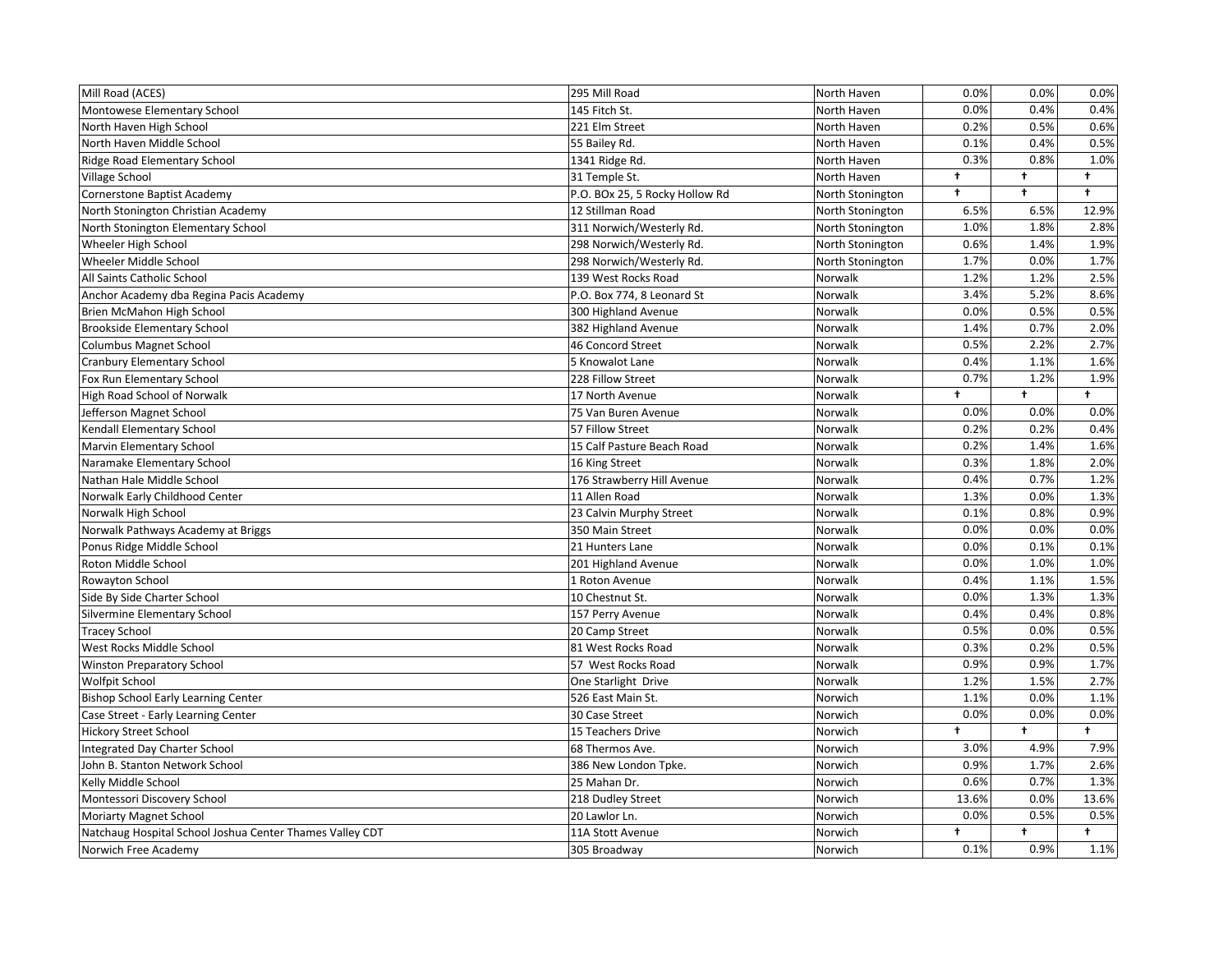| Norwich Technical High School                    | 7 Mahan Drive                 | Norwich      | 0.3%                 | 0.2%       | 0.5%       |
|--------------------------------------------------|-------------------------------|--------------|----------------------|------------|------------|
| Sacred Heart School-Taftville                    | 15 Hunters Avenue             | Norwich      | 0.0%                 | 1.1%       | 1.1%       |
| Saint Patrick Cathedral School                   | 211 Broadway                  | Norwich      | 0.7%                 | 1.3%       | 2.0%       |
| Samuel Huntington School                         | 80 West Town St.              | Norwich      | 0.0%                 | 1.9%       | 1.9%       |
| Teachers' Memorial Middle School                 | 15 Teachers Dr.               | Norwich      | 0.0%                 | 0.3%       | 0.3%       |
| Thomas W. Mahan School                           | 94 Salem Tpke.                | Norwich      | 0.0%                 | 0.0%       | 0.0%       |
| Three Rivers Middle College Magnet School        | 574 New London Turnpike       | Norwich      | 0.0%                 | 0.0%       | 0.0%       |
| <b>Uncas Network School</b>                      | 280 Elizabeth St.             | Norwich      | 0.4%                 | 0.8%       | 1.1%       |
| Veterans' Memorial School                        | 80 Crouch Ave.                | Norwich      | 0.3%                 | 0.6%       | 0.9%       |
| <b>Wequonnoc Magnet School</b>                   | 155 Providence St.            | Norwich      | 0.0%                 | 0.0%       | 0.0%       |
| Wildwood Christian                               | 35 Wawecus Hill Road          | Norwich      | 6.7%                 | 5.3%       | 12.0%      |
| Center School                                    | 49 Lyme St.                   | Old Lyme     | 0.0%                 | 0.0%       | 0.0%       |
| Lyme-Old Lyme High School                        | 69 Lyme St.                   | Old Lyme     | 0.6%                 | 0.6%       | 1.3%       |
| Lyme-Old Lyme Middle School                      | 53 Lyme St.                   | Old Lyme     | 2.0%                 | 2.6%       | 4.6%       |
| Mile Creek School                                | 205 Mile Creek Rd.            | Old Lyme     | 0.0%                 | 1.6%       | 1.6%       |
| Old Lyme Middle Latensive                        | 49 Lyme Street                | Old Lyme     | t                    | $\ddagger$ | $\ddagger$ |
| Joshua Center - Shoreline                        | 5 Research Parkway            | Old Saybrook | $\ddagger$           | $\ddagger$ | $\ddagger$ |
| Kathleen E. Goodwin School                       | 80 Old Boston Post Rd.        | Old Saybrook | 1.1%                 | 1.1%       | 2.2%       |
| Old Saybrook Middle School                       | 60 Sheffield St.              | Old Saybrook | 0.7%                 | 0.9%       | 1.6%       |
| Old Saybrook Senior High School                  | 1111 Boston Post Rd.          | Old Saybrook | 0.4%                 | 0.9%       | 1.3%       |
| Saint John Catholic School                       | 42 Maynard Road               | Old Saybrook | 5.6%                 | 7.6%       | 13.2%      |
| The Children's Tree Montessori School Inc.       | 96 Essex Road                 | Old Saybrook | $\ddot{\phantom{1}}$ | $\ddagger$ | $\ddagger$ |
| Amity Middle School: Orange                      | 100 Ohman Ave.                | Orange       | 0.8%                 | 0.5%       | 1.3%       |
| Hope Academy                                     | 89 Marsh Hill Road            | Orange       | 3.1%                 | 1.6%       | 4.7%       |
| Mary L. Tracy School                             | 650 School House Lane         | Orange       | 6.5%                 | 1.1%       | 7.6%       |
| Milestones-Orange                                | 339 Boston Post Road          | Orange       | $\ddot{\phantom{1}}$ | $\ddagger$ | $\ddagger$ |
| Peck Place School                                | 500 Peck Ln.                  | Orange       | 0.3%                 | 3.6%       | 3.8%       |
| Race Brook School                                | 107 Grannis Rd.               | Orange       | 0.3%                 | 0.8%       | 1.1%       |
| Southern Connecticut Hebrew Academy              | 261 Derby Avenue              | Orange       | 3.6%                 | 7.8%       | 11.4%      |
| The Foundation School-Orange                     | 719 Derby Milford Road        | Orange       | 2.9%                 | 5.7%       | 8.6%       |
| <b>Turkey Hill School</b>                        | 441 Turkey Hill Rd.           | Orange       | 0.3%                 | 9.5%       | 9.9%       |
| Eastern Middle School                            | 51 Hendrie Ave.               | Oxford       | 0.7%                 | 0.1%       | 0.8%       |
| Great Oak Middle School                          | 50 Great Oak Rd.              | Oxford       | 0.4%                 | 0.8%       | 1.2%       |
| International School At Dundee                   | 55 Florence Rd.               | Oxford       | 0.0%                 | 1.4%       | 1.4%       |
| North Mianus School                              | 309 Palmer Hill Rd.           | Oxford       | 0.4%                 | 3.0%       | 3.4%       |
| <b>Oxford Center School</b>                      | 462 Oxford Rd.                | Oxford       | 0.0%                 | 1.2%       | 1.2%       |
| Oxford High School                               | 61 Quaker Farms Rd.           | Oxford       | 0.4%                 | 0.5%       | 0.9%       |
| Quaker Farms School                              | 30 Great Oak Rd.              | Oxford       | 0.3%                 | 0.8%       | 1.1%       |
| Riverside School                                 | 90 Hendrie Ave.               | Oxford       | 0.4%                 | 0.6%       | 1.1%       |
| Early Childhood Center - Pre-K Readiness Program | 651 Norwich Rd.               | Plainfield   | t                    | t.         | $\ddagger$ |
| Moosup Elementary School                         | 35 Church St.                 | Plainfield   | 1.3%                 | 0.6%       | 1.9%       |
| Plainfield Central School                        | 75 Canterbury Rd.             | Plainfield   | 0.0%                 | 0.8%       | 0.8%       |
| Plainfield High School                           | 105 Putnam Road, P.O. Box 218 | Plainfield   | 0.0%                 | 0.9%       | 0.9%       |
| Plainfield Memorial School                       | 95 Canterbury Rd.             | Plainfield   | 0.3%                 | 1.5%       | 1.8%       |
| Shepard Hill Elementary School                   | 234 Shepard Hill Rd.          | Plainfield   | 0.2%                 | 1.0%       | 1.2%       |
| Frank T. Wheeler School                          | 15 Cleverland Memorial Dr.    | Plainville   | 0.3%                 | 1.3%       | 1.6%       |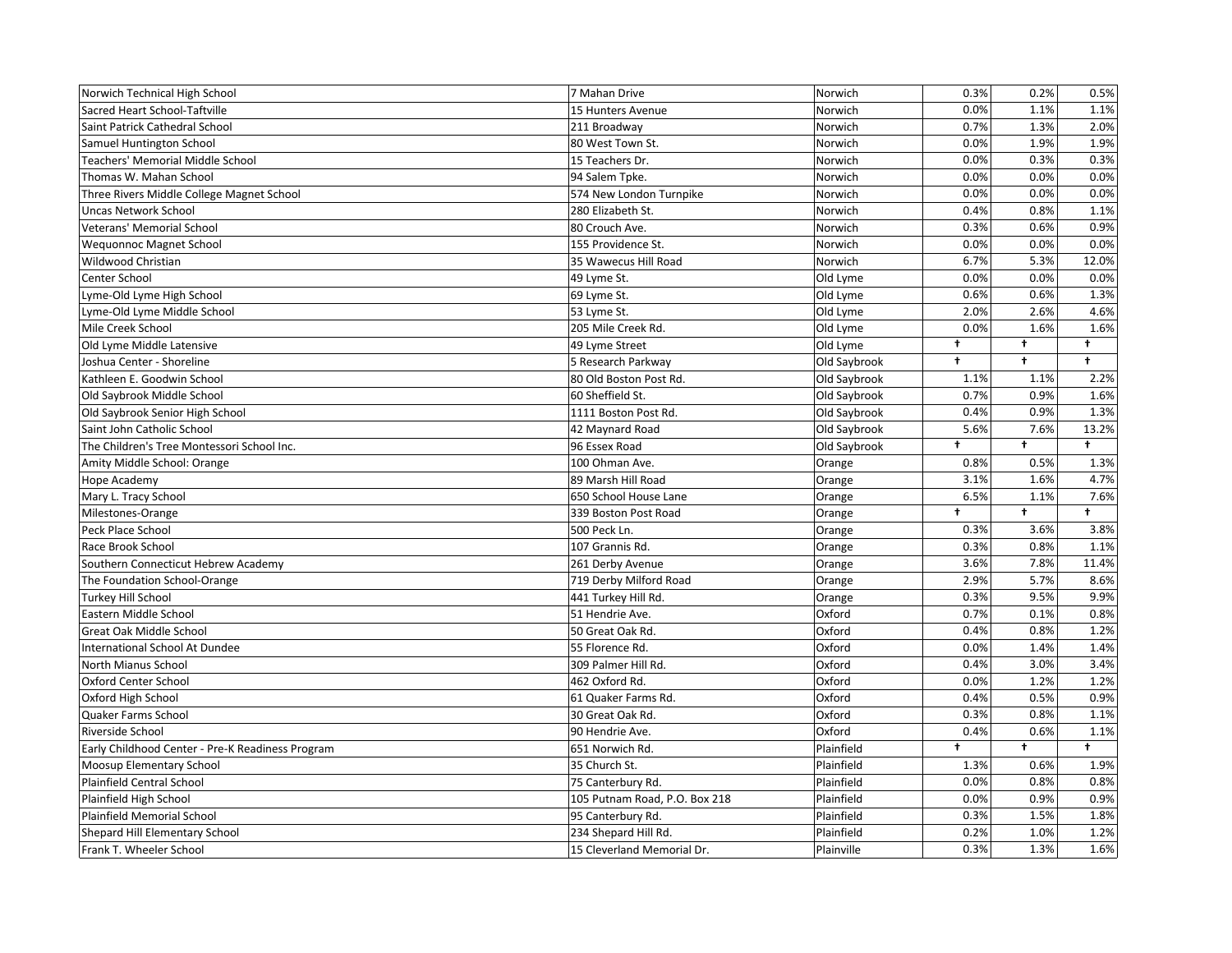| Linden Street School                            | 69 Linden St.             | Plainville        | 0.2%  | 1.0%  | 1.2%  |
|-------------------------------------------------|---------------------------|-------------------|-------|-------|-------|
| Louis Toffolon School                           | 145 NorthWest Dr.         | Plainville        | 0.5%  | 0.0%  | 0.5%  |
| Middle School of Plainville                     | 150 Northwest Dr.         | Plainville        | 0.7%  | 0.7%  | 1.5%  |
| Northwest Village School/Wheeler Clinic         | 91 Northwest Drive        | Plainville        | 0.0%  | 0.0%  | 0.0%  |
| Plainville High School                          | 47 Robert Holcomb Way     | Plainville        | 0.4%  | 0.0%  | 0.4%  |
| Eli Terry Jr. Middle School                     | 21 North Main Street      | Plymouth          | 0.0%  | 0.6%  | 0.6%  |
| Harry S. Fisher Elementary School               | 79 North Main Street      | Plymouth          | 0.0%  | 1.5%  | 1.5%  |
| Plymouth Center School                          | 107 North Street          | Plymouth          | 2.5%  | 3.7%  | 6.2%  |
| Terryville High School                          | 33 North Harwinton Avenue | Plymouth          | 0.2%  | 0.2%  | 0.4%  |
| Pomfret Community School                        | 20 Pomfret St.            | Pomfret           | 1.8%  | 2.3%  | 4.1%  |
| Pomfret School                                  | 398 Pomfret Street        | Pomfret           | 0.0%  | 0.8%  | 0.8%  |
| The Rectory School                              | 528 Pomfret Street        | Pomfret           | 0.4%  | 0.0%  | 0.4%  |
| Brownstone Intermediate School                  | 314 Main St.              | Portland          | 0.0%  | 3.5%  | 3.5%  |
| Gildersleeve School                             | 575 1/2 Main St.          | Portland          | 0.0%  | 1.0%  | 1.0%  |
| Portland High School                            | 95 High Street            | Portland          | 0.0%  | 0.5%  | 0.5%  |
| Portland Middle School                          | 93 High Street            | Portland          | 1.8%  | 0.0%  | 1.8%  |
| Valley View School                              | 81 High St.               | Portland          | 2.3%  | 1.4%  | 3.7%  |
| <b>Preston Plains School</b>                    | 1 Route 164               | Preston           | 0.7%  | 1.4%  | 2.2%  |
| Preston Veterans' Memorial School               | 325 Shetucket Tpke.       | Preston           | 1.0%  | 0.6%  | 1.6%  |
| Long River Middle School                        | 38 Columbia Ave.          | Prospect          | 0.2%  | 0.4%  | 0.5%  |
| <b>Prospect Elementary School</b>               | 75 New Haven Road         | Prospect          | 4.0%  | 21.6% | 25.6% |
| Crossway Christian Academy                      | 250 East Putnam Road      | Putnam            | 10.3% | 15.5% | 25.9% |
| EASTCONN Northeast Regional Program-Killingly   | 79 Westfield Avenue       | Putnam            | 0.0%  | 1.3%  | 1.3%  |
| Putnam Elementary School                        | 33 Wicker St.             | Putnam            | 0.2%  | 0.3%  | 0.5%  |
| Putnam High School                              | 152 Woodstock Ave.        | Putnam            | 2.5%  | 0.4%  | 2.9%  |
| Putnam Middle School                            | 35 Wicker St.             | Putnam            | 0.0%  | 0.0%  | 0.0%  |
| Putnam Science Academy                          | 18 Maple Street           | Putnam            | 0.0%  | 0.0%  | 0.0%  |
| Joel Barlow High School                         | 100 Black Rock Tpke.      | Redding           | 0.7%  | 1.7%  | 2.3%  |
| John Read Middle School                         | 486 Redding Road          | Redding           | 0.7%  | 4.3%  | 5.0%  |
| Landmark of Academy Redding/Westport            | 20 Portland Avenue        | Redding           | 1.4%  | 0.0%  | 1.4%  |
| Redding Elementary School                       | 33 Lonetown Rd.           | Redding           | 38.0% | 3.7%  | 41.6% |
| <b>Barlow Mountain Elementary School</b>        | 115 Barlow Mountain Rd.   | Ridgefield        | 0.0%  | 1.5%  | 1.5%  |
| <b>Branchville Elementary School</b>            | 40 Florida Rd.            | Ridgefield        | 0.0%  | 0.8%  | 0.8%  |
| East Ridge Middle School                        | 10 East Ridge Rd.         | Ridgefield        | 1.4%  | 2.3%  | 3.7%  |
| Farmingville Elementary School                  | 324 Farmington Rd.        | Ridgefield        | 0.6%  | 2.7%  | 3.4%  |
| Ridgebury Elementary School                     | 112 Bennett's Farm Rd.    | Ridgefield        | 1.7%  | 3.5%  | 5.2%  |
| Ridgefield Academy                              | 223 West Mountain Road    | Ridgefield        | 1.9%  | 2.7%  | 4.6%  |
| Ridgefield High School                          | 700 North Salem Rd.       | Ridgefield        | 0.4%  | 1.5%  | 1.9%  |
| Saint Mary School - Ridgefield                  | 183 High Ridge Avenue     | Ridgefield        | 2.8%  | 2.4%  | 5.2%  |
| <b>Scotland Elementary School</b>               | 111 Barlow Mountain Rd.   | Ridgefield        | 3.1%  | 1.3%  | 4.5%  |
| Scotts Ridge Middle School                      | 750 North Salem Rd.       | Ridgefield        | 0.4%  | 1.4%  | 1.8%  |
| Veterans Park Elementary School                 | 8 Governor St.            | Ridgefield        | 0.0%  | 1.8%  | 1.8%  |
| Academy of Aerospace and Engineering Elementary | 525 Brook Street          | Rocky Hill        | 0.0%  | 0.5%  | 0.5%  |
| Albert D. Griswold Middle School                | 144 Bailey Rd.            | <b>Rocky Hill</b> | 1.1%  | 0.5%  | 1.6%  |
| Myrtle H. Stevens School                        | 322 Orchard St.           | Rocky Hill        | 0.2%  | 0.7%  | 0.9%  |
| Rocky Hill High School                          | 50 Chapin Ave.            | <b>Rocky Hill</b> | 0.5%  | 0.4%  | 0.9%  |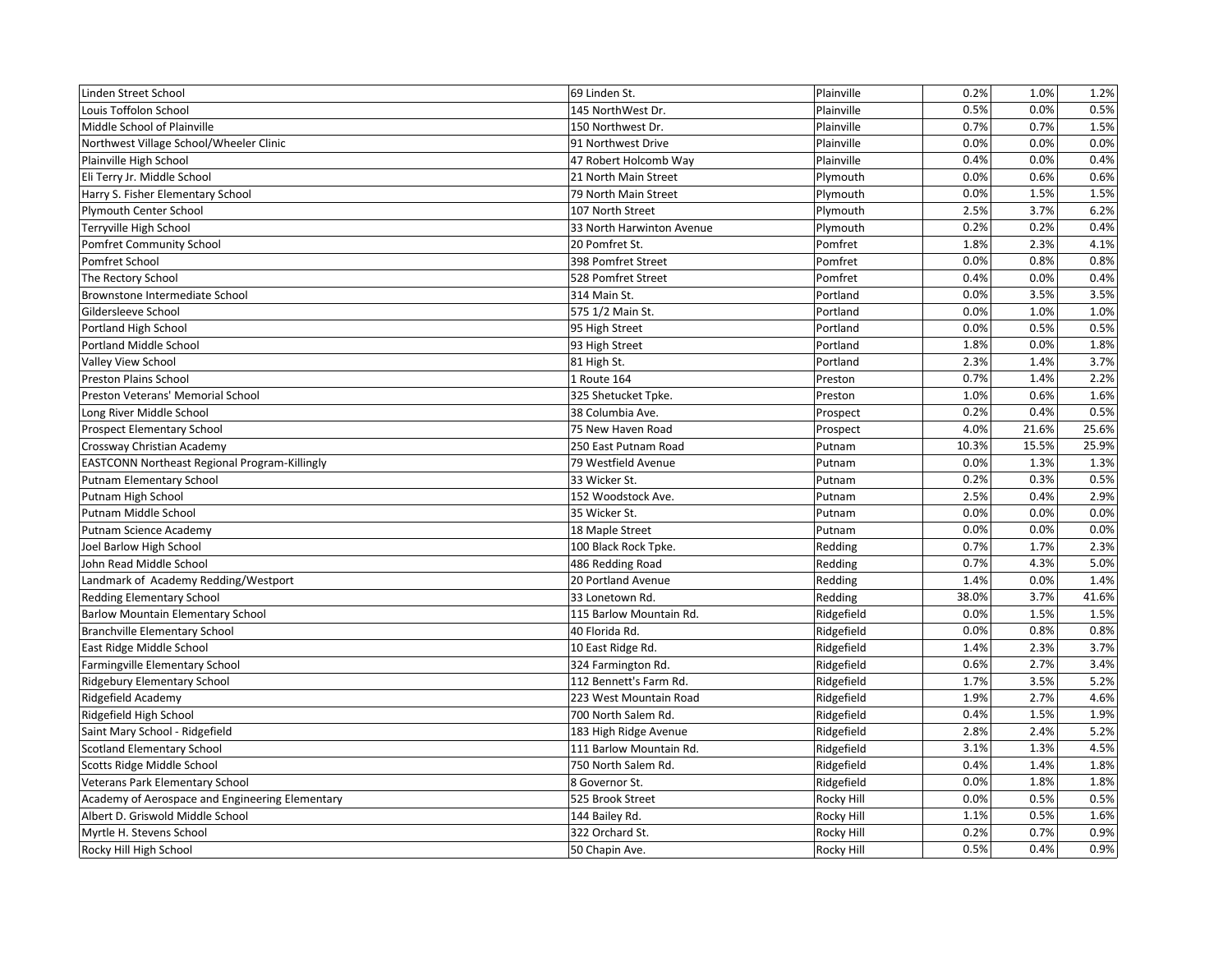| West Hill School                                   | 95 Cronin Dr.                       | Rocky Hill    | 1.7% | 1.2%       | 2.9%       |
|----------------------------------------------------|-------------------------------------|---------------|------|------------|------------|
| Booth Free School                                  | 14 South St.                        | Roxbury       | 4.3% | 5.7%       | 10.0%      |
| Salem Elementary School                            | 200 Hartford Rd.                    | Salem         | 0.3% | 1.0%       | 1.3%       |
| Indian Mountain School                             | 211 Indian Mountain Road            | Salisbury     | 3.1% | 0.9%       | 4.0%       |
| Salisbury Central School                           | 45 Lincoln City Road, P.O. Box 1808 | Salisbury     | 2.3% | 4.3%       | 6.6%       |
| Salisbury School                                   | 251 Canaan Road                     | Salisbury     | 0.0% | 0.4%       | 0.4%       |
| The Hotchkiss School                               | 11 Interlaken Road                  | Salisbury     | 0.0% | 0.7%       | 0.7%       |
| <b>Scotland Elementary School</b>                  | 68 Brook Rd.                        | Scotland      | 0.8% | 0.8%       | 1.7%       |
| <b>Bungay School</b>                               | 35 Bungay Rd.                       | Seymour       | 0.4% | 2.0%       | 2.4%       |
| Chatfield-LoPresti School                          | 51 Skokorat St.                     | Seymour       | 0.2% | 0.7%       | 0.9%       |
| Seymour High School                                | 2 Botsford Rd.                      | Seymour       | 0.8% | 0.8%       | 1.5%       |
| Seymour Middle School                              | 211 Mountain Rd.                    | Seymour       | 0.8% | 1.6%       | 2.3%       |
| Sharon Center School                               | 80 Hilltop Road                     | Sharon        | 1.4% | 0.0%       | 1.4%       |
| Booth Hill School                                  | 544 Booth Hill Rd.                  | Shelton       | 0.0% | 2.1%       | 2.1%       |
| Elizabeth Shelton School                           | 138 Willoughby Rd.                  | Shelton       | 0.0% | 0.4%       | 0.4%       |
| Intermediate School                                | 675 Constitution Blvd. No.          | Shelton       | 0.4% | 0.7%       | 1.1%       |
| Long Hill School                                   | 565 Long Hill Ave.                  | Shelton       | 0.0% | 1.3%       | 1.3%       |
| Mohegan School                                     | 47 Mohegan Rd.                      | Shelton       | 0.9% | 0.9%       | 1.8%       |
| Old Saint Lawrence Elementary - Shelton            | 503 Shelton Avenue                  | Shelton       | 1.5% | 0.0%       | 1.5%       |
| Perry Hill Elementary School                       | 60 Perry Hill Road                  | Shelton       | 0.0% | 0.8%       | 0.8%       |
| Shelton High School                                | 120 Meadow St.                      | Shelton       | 0.1% | 1.2%       | 1.2%       |
| Sunnyside School                                   | 418 River Rd.                       | Shelton       | 0.0% | 1.8%       | 1.8%       |
| Sherman School                                     | 2 Route 37 East                     | Sherman       | 0.7% | 2.3%       | 3.0%       |
| Central School                                     | 29 Massaco St.                      | Simsbury      | 0.0% | 1.8%       | 1.8%       |
| Henry James Memorial School                        | 155 Firetown Rd.                    | Simsbury      | 1.1% | 0.8%       | 1.8%       |
| Latimer Lane School                                | 33 Mountain View Rd.                | Simsbury      | 1.0% | 0.0%       | 1.0%       |
| Saint Mary at Simsbury                             | 946 Hopmeadow Street                | Simsbury      | 0.6% | 0.0%       | 0.6%       |
| Simsbury High School                               | 34 Farms Village Rd.                | Simsbury      | 0.1% | 1.1%       | 1.1%       |
| Squadron Line School                               | 44 Squadron Line Rd.                | Simsbury      | 0.9% | 2.0%       | 2.9%       |
| Tariffville School                                 | 42 Winthrop St.                     | Simsbury      | 0.0% | 2.4%       | 2.4%       |
| The Cobb School-Montessori                         | 112 Sand Hill Road                  | Simsbury      | 5.2% | 5.2%       | 10.4%      |
| The Ethel Walker School                            | 230 Bushy Hill Road                 | Simsbury      | 0.0% | 0.0%       | 0.0%       |
| The Master's School                                | 36 Westledge Road                   | Simsbury      | 1.8% | 0.7%       | 2.6%       |
| Tootin' Hills School                               | 25 Nimrod Rd.                       | Simsbury      | 0.3% | 1.2%       | 1.4%       |
| Westminister School                                | 995 Hopmeadow Street                | Simsbury      | 0.3% | 0.3%       | 0.5%       |
| Mabelle B. Avery Middle School                     | 1 Vision Boulevard                  | Somers        | 0.0% | 0.6%       | 0.6%       |
| Somers Elementary School                           | 4 Vision Boulevard                  | Somers        | 0.7% | 0.3%       | 1.0%       |
| Somers High School                                 | 5 Vision Boulevard                  | Somers        | 0.4% | 1.1%       | 1.5%       |
| The Speech Academy-Somersville                     | 41 School Street                    | <b>Somers</b> | t    | $\ddagger$ | $\ddagger$ |
| Eli Terry School                                   | 569 Griffin Rd.                     | South Windsor | 2.1% | 4.4%       | 6.4%       |
| International Magnet School for Global Citizenship | 625 Chapel Road                     | South Windsor | 0.6% | 1.0%       | 1.7%       |
| Orchard Hill School                                | 380 Foster St.                      | South Windsor | 1.9% | 1.6%       | 3.4%       |
| Philip R. Smith School                             | 949 Avery St.                       | South Windsor | 3.2% | 4.0%       | 7.1%       |
| <b>Pleasant Valley School</b>                      | 591 Ellington Rd.                   | South Windsor | 0.8% | 0.6%       | 1.4%       |
| South Windsor High School                          | 161 Nevers Rd.                      | South Windsor | 0.0% | 0.6%       | 0.6%       |
| <b>Timothy Edwards School</b>                      | 100 Arnold Way                      | South Windsor | 0.5% | 0.6%       | 1.1%       |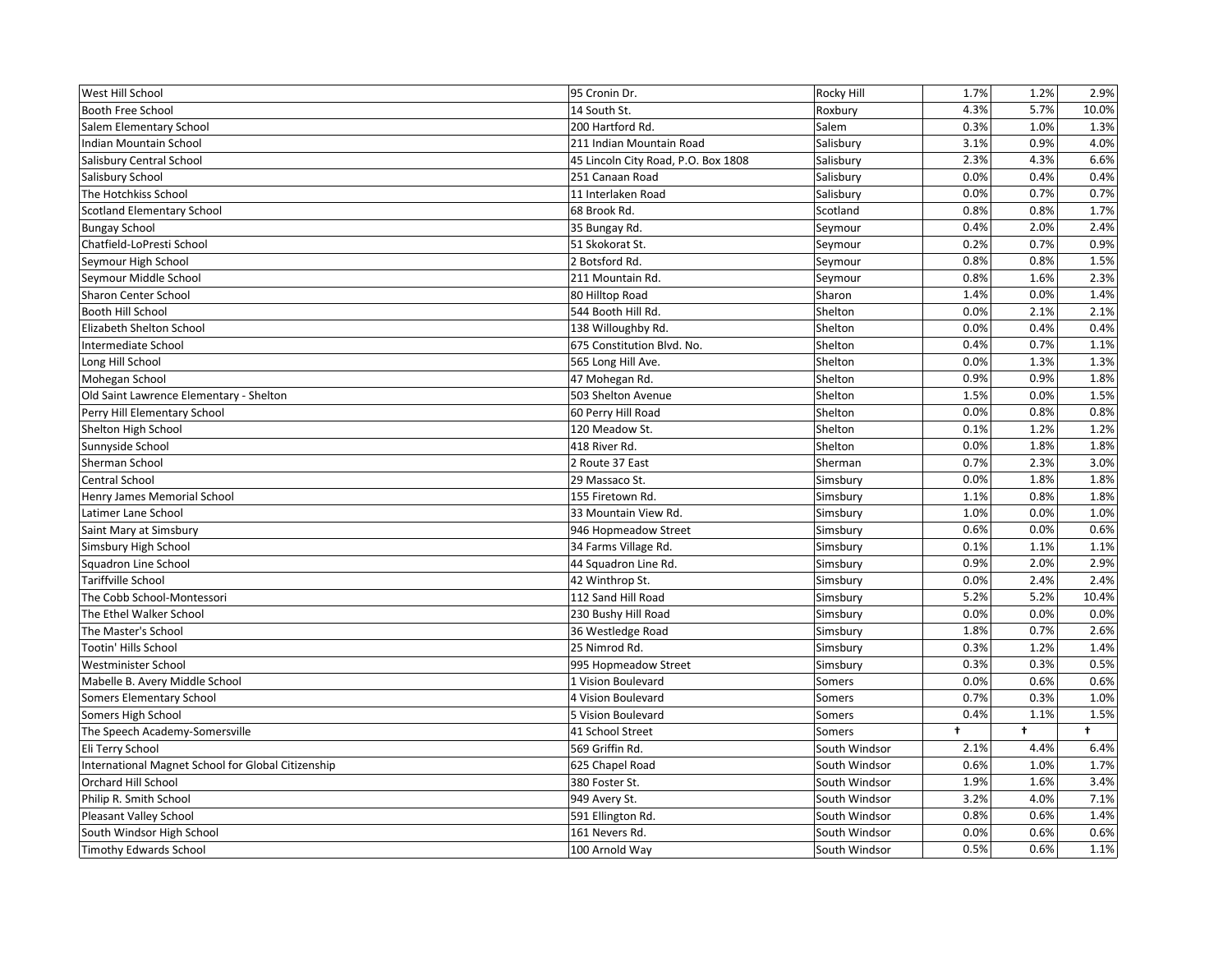| Gainfield Elementary School                                   | 307 Old Field Rd.      | Southbury   | 0.0%  | 1.7%  | 1.7%  |
|---------------------------------------------------------------|------------------------|-------------|-------|-------|-------|
| Pomperaug Regional High School                                | 234 Judd Rd.           | Southbury   | 0.0%  | 0.9%  | 0.9%  |
| Pomperaug School                                              | 607 Main St.           | Southbury   | 1.5%  | 1.8%  | 3.4%  |
| Rochambeau Middle School                                      | 100 Peter Rd.          | Southbury   | 0.6%  | 0.2%  | 0.8%  |
| ALTA at Pyne Center                                           | 242 Main Street        | Southington | 2.2%  | 2.2%  | 4.3%  |
| Central Christian Academy                                     | 1505 West Street       | Southington | 3.1%  | 0.0%  | 3.1%  |
| Derynoski Elementary School                                   | 240 Main St.           | Southington | 1.1%  | 2.2%  | 3.3%  |
| <b>Flanders Elementary School</b>                             | 100 Victoria Dr.       | Southington | 0.7%  | 0.7%  | 1.4%  |
| <b>Hatton Elementary School</b>                               | 50 Spring Lake Rd.     | Southington | 1.1%  | 1.4%  | 2.5%  |
| John F. Kennedy Middle School                                 | 1071 South Main St.    | Southington | 0.5%  | 0.4%  | 0.9%  |
| Joseph A. Depaolo Middle School                               | 385 Pleasant St.       | Southington | 0.1%  | 0.4%  | 0.5%  |
| Plantsville Elementary School                                 | 70 Church Street       | Southington | 0.0%  | 0.7%  | 0.7%  |
| South End Elementary School                                   | 10 Maxwell-Noble Drive | Southington | 0.0%  | 0.4%  | 0.4%  |
| Southington Catholic School                                   | 133 Bristol Street     | Southington | 1.3%  | 0.6%  | 1.9%  |
| Southington High School                                       | 720 Pleasant Street    | Southington | 0.0%  | 0.4%  | 0.4%  |
| Southington Public Schools Preschool Program at Hatton School | 50 Spring Lake Rd      | Southington | 1.5%  | 0.0%  | 1.5%  |
| <b>Strong Elementary School</b>                               | 820 Marion Ave.        | Southington | 0.7%  | 0.3%  | 1.0%  |
| <b>Thalberg Elementary School</b>                             | 145 Dunham Rd.         | Southington | 0.2%  | 1.1%  | 1.4%  |
| Urbin T. Kelley School                                        | 501 Ridgewood Rd.      | Southington | 0.3%  | 0.3%  | 0.6%  |
| Academy of the Holy Family                                    | 54 Main Street         | Sprague     | 0.0%  | 2.6%  | 2.6%  |
| Saint Joseph School-Sprague                                   | 10 School Hill Road    | Sprague     | 3.6%  | 10.9% | 14.5% |
| Sayles School                                                 | 25 Scotland Road       | Sprague     | 0.6%  | 0.9%  | 1.5%  |
| <b>Stafford Elementary School</b>                             | 11 Levinthal Run       | Stafford    | 0.9%  | 9.7%  | 10.6% |
| <b>Stafford High School</b>                                   | 145 Orcuttville Rd.    | Stafford    | 0.0%  | 3.3%  | 3.3%  |
| <b>Stafford Middle School</b>                                 | 21 Levinthal Run       | Stafford    | 0.3%  | 1.7%  | 1.9%  |
| Staffordville School                                          | 21 Lyons Rd.           | Stafford    | 6.9%  | 6.9%  | 13.8% |
| <b>West Stafford School</b>                                   | 153 West Stafford Rd.  | Stafford    | 6.4%  | 4.3%  | 10.7% |
| Apples Preschool                                              | 381 High Ridge Road    | Stamford    | 15.7% | 1.2%  | 16.9% |
| <b>Bi-Cultural Day School</b>                                 | 2186 High Ridge Road   | Stamford    | 1.0%  | 0.7%  | 1.7%  |
| Catholic Academy of Stamford Upper                            | 948 Newfield Avenue    | Stamford    | 0.7%  | 0.0%  | 0.7%  |
| Cloonan School                                                | 11 West North St.      | Stamford    | 0.0%  | 0.0%  | 0.0%  |
| Davenport Ridge School                                        | 1300 Newfield Ave.     | Stamford    | 0.3%  | 1.1%  | 1.5%  |
| Dolan School                                                  | 51 Toms Rd.            | Stamford    | 0.2%  | 0.4%  | 0.6%  |
| <b>Hart School</b>                                            | 61 Adams Ave.          | Stamford    | 0.0%  | 0.9%  | 0.9%  |
| J. M. Wright Technical High School                            | 120 Bridge St.         | Stamford    | 4.2%  | 0.7%  | 4.9%  |
| Jewish High School of Connecticut                             | 1937 West Main Street  | Stamford    | 0.0%  | 0.0%  | 0.0%  |
| Julia A. Stark School                                         | 398 Glenbrook Rd.      | Stamford    | 3.1%  | 1.3%  | 4.5%  |
| K. T. Murphy School                                           | 19 Horton St.          | Stamford    | 0.4%  | 0.4%  | 0.8%  |
| King School, Inc.                                             | 1450 Newfield Avenue   | Stamford    | 0.3%  | 1.9%  | 2.2%  |
| Mead School                                                   | 1095 Riverbank Road    | Stamford    | 1.4%  | 6.8%  | 8.2%  |
| Newfield School                                               | 345 Pepper Ridge Rd.   | Stamford    | 0.2%  | 0.7%  | 0.9%  |
| Northeast School                                              | 82 Scofieldtown Rd.    | Stamford    | 2.1%  | 1.4%  | 3.5%  |
| Rippowam Middle School                                        | 381 High Ridge Rd.     | Stamford    | 0.4%  | 0.5%  | 1.0%  |
| Rogers International School                                   | 202 Blachley Road      | Stamford    | 1.7%  | 2.8%  | 4.5%  |
| Roxbury School                                                | 751 Westhill Rd.       | Stamford    | 0.0%  | 0.8%  | 0.8%  |
| Scofield Middle School                                        | 641 Scofieldtown Rd.   | Stamford    | 1.5%  | 1.2%  | 2.7%  |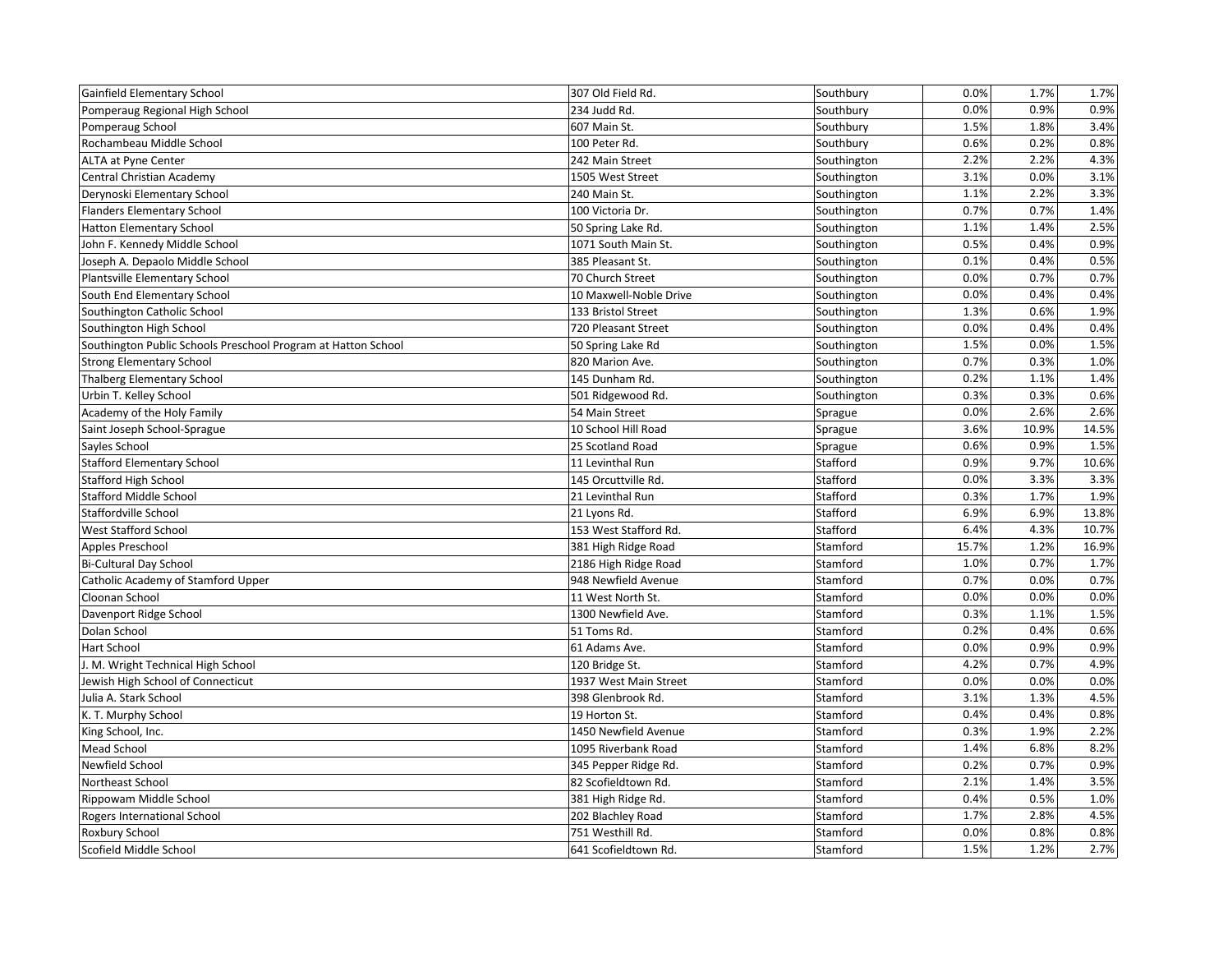| Springdale School                                           | 1127 Hope St.              | Stamford        | 2.6%                 | 1.3%       | 3.9%       |
|-------------------------------------------------------------|----------------------------|-----------------|----------------------|------------|------------|
| <b>Stamford Academy</b>                                     | 229 North St.              | Stamford        | 0.0%                 | 0.6%       | 0.6%       |
| Stamford Charter School for Excellence                      | 1 Schuyler Ave.            | Stamford        | 0.0%                 | 0.0%       | 0.0%       |
| <b>Stamford High School</b>                                 | 55 Strawberry Hill Ave.    | Stamford        | 0.5%                 | 0.5%       | 0.9%       |
| <b>Stillmeadow School</b>                                   | 800 Stillwater Rd.         | Stamford        | 0.5%                 | 0.9%       | 1.4%       |
| Strawberry Hill an ext. of Rogers International             | 200 Strawberry Hill Avenue | Stamford        | 0.3%                 | 2.3%       | 2.6%       |
| The Academy of Information Technology                       | 411 High Ridge Road        | Stamford        | 0.0%                 | 1.4%       | 1.4%       |
| The Catholic Academy of Stamford Lower                      | 1186 Newfield Avenue       | Stamford        | 1.0%                 | 0.0%       | 1.0%       |
| The Children's School                                       | 118 Scofieldtown Road      | Stamford        | 5.6%                 | 3.2%       | 8.7%       |
| The Long Ridge School                                       | 478 Erskine Road           | Stamford        | 4.5%                 | 4.5%       | 9.0%       |
| The Pinnacle School, LLC                                    | 44 Commerce Road           | Stamford        | 2.4%                 | 0.0%       | 2.4%       |
| The Spire School, LLC                                       | 44 Commerce Road           | Stamford        | 0.0%                 | 0.0%       | 0.0%       |
| <b>Toquam Magnet School</b>                                 | 123 Ridgewood Ave.         | Stamford        | 0.3%                 | 0.5%       | 0.8%       |
| Trailblazers Academy                                        | 83 Lockwood Ave            | Stamford        | 0.0%                 | 0.0%       | 0.0%       |
| Trinity Catholic High School                                | 926 Newfield Avenue        | Stamford        | 0.0%                 | 0.3%       | 0.3%       |
| Turn of River School                                        | 117 Vine Rd.               | Stamford        | 0.6%                 | 0.3%       | 0.9%       |
| Villa Maria Education Center                                | 161 Sky Meadow Drive       | Stamford        | 0.0%                 | 2.0%       | 2.0%       |
| Waterside School                                            | 770 Pacific Street         | Stamford        | 0.7%                 | 1.4%       | 2.1%       |
| Westhill High School                                        | 125 Roxbury Rd.            | Stamford        | 0.1%                 | 0.2%       | 0.4%       |
| Westover School                                             | 412 Stillwater Ave.        | Stamford        | 1.2%                 | 1.5%       | 2.6%       |
| <b>Sterling Community School</b>                            | 251 Sterling Rd.           | <b>Sterling</b> | 0.8%                 | 0.5%       | 1.3%       |
| Deans Mill School                                           | 35 Deans Mill Rd.          | Stonington      | 0.8%                 | 3.4%       | 4.1%       |
| Pawcatuck Middle School                                     | 40 Field St.               | Stonington      | 0.3%                 | 1.7%       | 2.0%       |
| Pine Point School                                           | 89 Barnes Road             | Stonington      | 2.2%                 | 5.9%       | 8.1%       |
| Saint Michael School                                        | 63 Liberty Street          | Stonington      | 0.0%                 | 3.3%       | 3.3%       |
| Stonington BOE Pre-School                                   | 49 North Stonington Rd     | Stonington      | $\ddot{\phantom{1}}$ | $\ddagger$ | $\ddagger$ |
| Stonington High School                                      | 176 South Broad St.        | Stonington      | 0.1%                 | 2.9%       | 3.0%       |
| <b>Stonington HS PreK</b>                                   | 176 South Broad St         | Stonington      | t                    | $\ddagger$ | $\ddagger$ |
| West Broad Street School                                    | 131 West Broad St.         | Stonington      | 0.8%                 | 4.0%       | 4.8%       |
| West Vine Street School                                     | 17 West Vine St.           | Stonington      | 1.1%                 | 3.9%       | 5.1%       |
| <b>Bunnell High School</b>                                  | 1 Bulldog Blvd.            | Stratford       | 0.0%                 | 0.0%       | 0.0%       |
| <b>Chapel Elementary School</b>                             | 380 Chapel St.             | Stratford       | 0.0%                 | 0.0%       | 0.0%       |
| David Wooster Middle School                                 | 150 Lincoln St.            | Stratford       | 0.6%                 | 0.4%       | 1.0%       |
| Diocese of Bridgeport Schools Corp. D.B.A. St. James School | 50 Harvey Place            | Stratford       | 0.3%                 | 1.4%       | 1.7%       |
| Eli Whitney School                                          | 1130 Huntington Rd.        | Stratford       | 0.4%                 | 0.6%       | 1.0%       |
| Franklin School                                             | 1895 Barnum Ave.           | Stratford       | 1.0%                 | 0.0%       | 1.0%       |
| Harry B. Flood Middle School                                | 490 Chapel St.             | Stratford       | 0.0%                 | 0.2%       | 0.2%       |
| Ippi Academy                                                | 55 Fotch Street            | Stratford       | 0.0%                 | 4.5%       | 4.5%       |
| Lordship School                                             | 254 Crown St.              | Stratford       | 0.7%                 | 1.5%       | 2.2%       |
| Nichols School                                              | 396 Nichols Ave.           | Stratford       | 0.2%                 | 1.2%       | 1.5%       |
| Saint Mark School                                           | 500 Wigwam Lane            | Stratford       | 1.4%                 | 0.9%       | 2.3%       |
| Second Hill Lane School                                     | 65 Second Hill Ln.         | Stratford       | 0.3%                 | 0.8%       | 1.1%       |
| Stratford Academy - Johnson House                           | 719 Birdseye Street        | Stratford       | 0.0%                 | 1.0%       | 1.0%       |
| Stratford Academy - Victoria Soto School                    | 699 Birdseye Street        | Stratford       | 1.1%                 | 1.1%       | 2.2%       |
| <b>Stratford High School</b>                                | 45 North Parade            | Stratford       | 0.0%                 | 0.0%       | 0.0%       |
| Wilcoxson School                                            | 600 Wilcoxson Ave.         | Stratford       | 1.1%                 | 1.1%       | 2.2%       |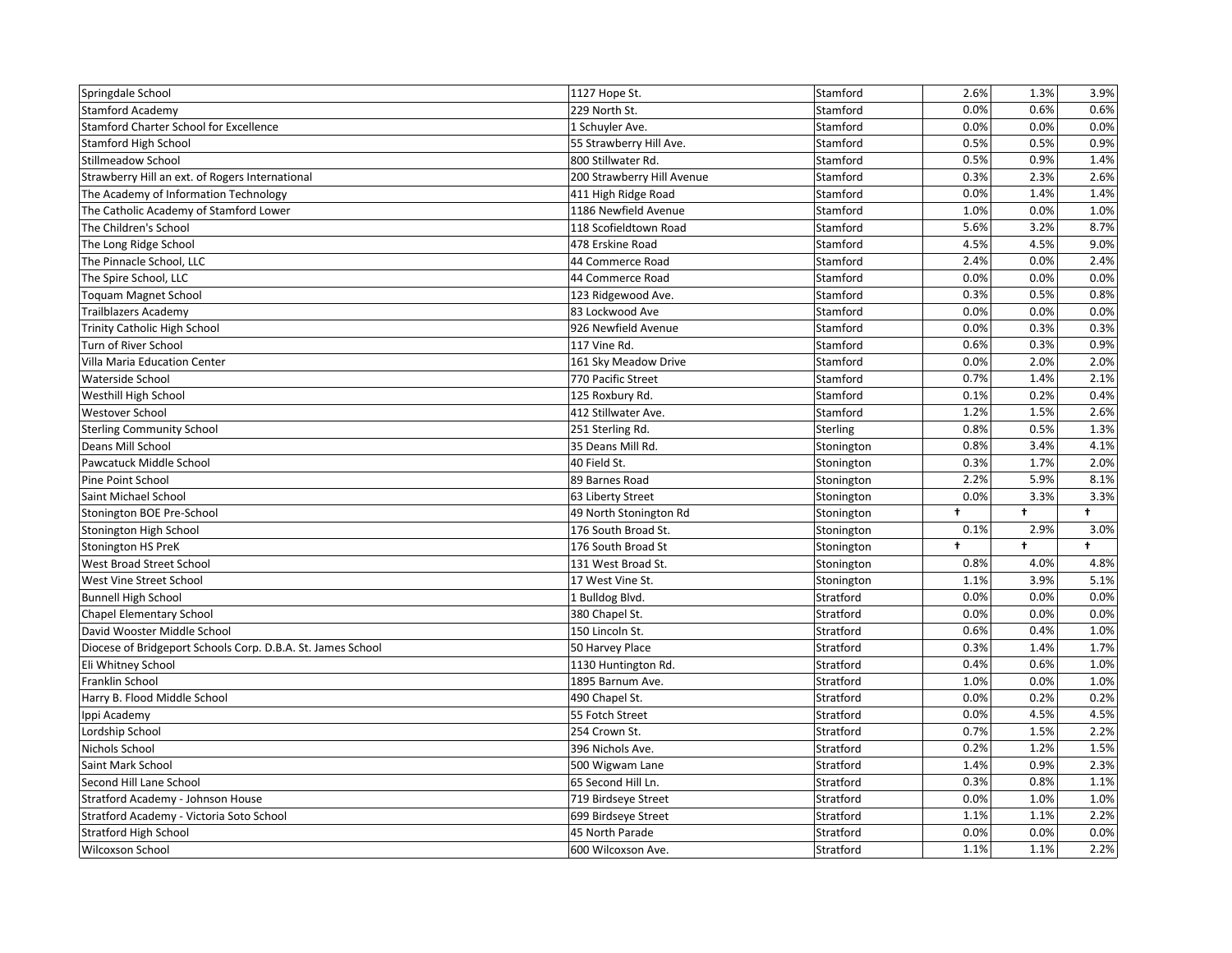| A. Ward Spaulding School                       | 945 Mountain Rd.       | Suffield   | 1.1%       | 1.1%       | 2.2%                 |
|------------------------------------------------|------------------------|------------|------------|------------|----------------------|
| McAlister Intermediate School                  | 260 Mountain Road      | Suffield   | 0.0%       | 1.4%       | 1.4%                 |
| Suffield Academy                               | 185 North Main Street  | Suffield   | 0.0%       | 0.5%       | 0.5%                 |
| Suffield High School                           | 1060 Sheldon Street    | Suffield   | 0.3%       | 0.8%       | 1.0%                 |
| Suffield Middle School                         | 350 Mountain Rd.       | Suffield   | 0.2%       | 0.8%       | 1.0%                 |
| <b>Black Rock School</b>                       | 57 Branch Rd.          | Thomaston  | 0.7%       | 1.8%       | 2.5%                 |
| <b>Thomaston Center School</b>                 | 1 Thomas Ave.          | Thomaston  | 0.0%       | 1.6%       | 1.6%                 |
| Thomaston High School                          | 185 Branch Rd.         | Thomaston  | 0.2%       | 0.0%       | 0.2%                 |
| Marianapolis Preparatory School                | 26 Chase Road          | Thompson   | 0.0%       | 0.0%       | 0.0%                 |
| Mary R. Fisher Elementary School               | 785 Riverside Dr.      | Thompson   | 0.4%       | 0.7%       | 1.0%                 |
| Saint Joseph School-North Grosvenordale        | 26 Main Street         | Thompson   | 0.0%       | 1.6%       | 1.6%                 |
| The Susan Wayne Center of Excellence           | 75 Church Street       | Thompson   | 0.0%       | 2.8%       | 2.8%                 |
| Thompson Middle School                         | 785 Riverside Dr.      | Thompson   | 0.4%       | 0.7%       | 1.0%                 |
| <b>Tourtellotte Memorial High School</b>       | 785 Riverside Dr.      | Thompson   | 0.0%       | 0.4%       | 0.4%                 |
| <b>Birch Grove Primary School</b>              | 247 Rhodes RD          | Tolland    | 1.5%       | 1.9%       | 3.4%                 |
| <b>Tolland High School</b>                     | 1 Eagle Hill           | Tolland    | 0.8%       | 1.7%       | 2.5%                 |
| Tolland Intermediate School                    | 96 Old Post RD         | Tolland    | 0.2%       | 2.0%       | 2.1%                 |
| <b>Tolland Middle School</b>                   | 1 Falcon Way           | Tolland    | 0.7%       | 1.7%       | 2.4%                 |
| East School                                    | 215 Hogan Dr.          | Torrington | 0.9%       | 0.7%       | 1.6%                 |
| Forbes School                                  | 500 Migeon Ave.        | Torrington | 0.0%       | 0.0%       | 0.0%                 |
| Oliver Wolcott Technical High School           | 75 Oliver St.          | Torrington | 2.8%       | 0.6%       | 3.4%                 |
| Saint Peter/Saint Francis of Assisi-Torrington | 360 Prospect Street    | Torrington | 2.1%       | 0.0%       | 2.1%                 |
| Southwest School                               | 340 Litchfield St.     | Torrington | 0.0%       | 0.3%       | 0.3%                 |
| <b>Torringford School</b>                      | 800 Charles St.        | Torrington | 0.2%       | 1.1%       | 1.3%                 |
| <b>Torrington Christian Academy</b>            | 387 New Harwinton Road | Torrington | 4.4%       | 6.6%       | 11.0%                |
| Torrington High School                         | 50 Major Besse Dr.     | Torrington | 0.2%       | 0.1%       | 0.3%                 |
| Torrington Middle School                       | 200 Middle School Rd.  | Torrington | 0.4%       | 0.0%       | 0.4%                 |
| Vogel-Wetmore School                           | 68 Church St.          | Torrington | 0.0%       | 0.2%       | 0.2%                 |
| Booth Hill School                              | 545 Booth Hill Rd.     | Trumbull   | 0.9%       | 2.1%       | 3.0%                 |
| C.E.S. School Readiness                        | 40 Lindeman Dr.        | Trumbull   | $\ddagger$ | $\ddagger$ | $\ddot{\phantom{1}}$ |
| Christian Heritiage School                     | 575 White Plains Road  | Trumbull   | 1.4%       | 4.5%       | 5.9%                 |
| <b>Cooperative Educational Services</b>        | 25 Oakview Drive       | Trumbull   | 1.0%       | 2.4%       | 3.4%                 |
| Daniels Farm School                            | 710 Daniels Farm Rd.   | Trumbull   | 0.8%       | 1.9%       | 2.7%                 |
| Frenchtown Elementary School                   | 30 Frenchtown Rd.      | Trumbull   | 0.6%       | 2.1%       | 2.7%                 |
| Hillcrest Middle School                        | 530 Daniels Farm Rd.   | Trumbull   | 0.8%       | 1.4%       | 2.2%                 |
| Jane Ryan School                               | 190 Park Ln.           | Trumbull   | 0.8%       | 1.8%       | 2.6%                 |
| <b>Madison Middle School</b>                   | 4630 Madison Ave.      | Trumbull   | 0.4%       | 0.4%       | 0.7%                 |
| Middlebrook School                             | 220 Middlebrooks Ave.  | Trumbull   | 0.2%       | 2.6%       | 2.8%                 |
| Saint Catherine of Siena                       | 190 Shelton Road       | Trumbull   | 2.8%       | 2.0%       | 4.9%                 |
| Saint Joseph High School                       | 2320 Huntington Tpke.  | Trumbull   | 0.2%       | 1.0%       | 1.2%                 |
| Saint Theresa                                  | 55 Rosemond Terrace    | Trumbull   | 0.7%       | 0.4%       | 1.1%                 |
| St. Vincent's Special Needs School Program     | 95 Merritt Blvd        | Trumbull   | 7.4%       | 2.5%       | 9.9%                 |
| Tashua School                                  | 401 Stonehouse Rd.     | Trumbull   | 0.7%       | 1.2%       | 1.9%                 |
| Trumbull Early Childhood Education Center      | 240 Middlebrooks Ave.  | Trumbull   | 6.1%       | 0.4%       | 6.6%                 |
| <b>Trumbull High School</b>                    | 72 Strobel Rd.         | Trumbull   | 0.6%       | 1.2%       | 1.8%                 |
| <b>Union Elementary School</b>                 | 18 Kinney Hollow Rd.   | Union      | 3.8%       | 3.8%       | 7.5%                 |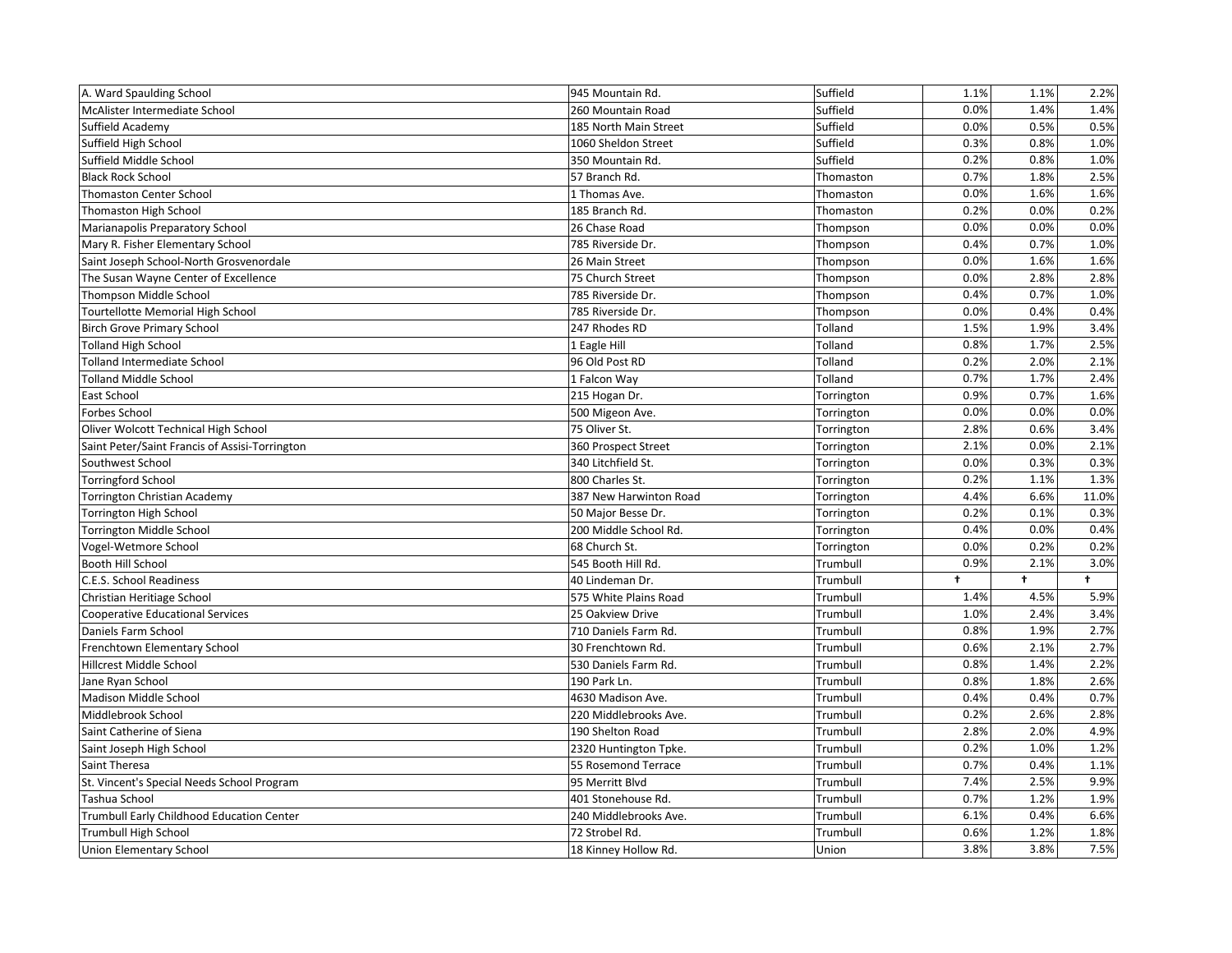| Center Road School                             | 20 Center Rd.                    | Vernon      | 0.9%       | 2.6%                 | 3.4%         |
|------------------------------------------------|----------------------------------|-------------|------------|----------------------|--------------|
| Lake Street School                             | 201 Lake St.                     | Vernon      | 1.7%       | 2.1%                 | 3.8%         |
| Maple Street School                            | 20 Maple St.                     | Vernon      | 1.4%       | 0.0%                 | 1.4%         |
| Northeast School                               | 69 East St.                      | Vernon      | 0.0%       | 3.4%                 | 3.4%         |
| Rockville High School                          | 70 Loveland Hill                 | Vernon      | 0.1%       | 1.5%                 | 1.7%         |
| Saint Bernard School-Rockville                 | 20 School Street.                | Vernon      | $\ddagger$ | $\ddagger$           | $\ddagger$   |
| Skinner Road School                            | 90 Skinner Rd.                   | Vernon      | 0.9%       | 1.2%                 | 2.1%         |
| Vernon Center Middle School                    | 777 Hartford Tpke.               | Vernon      | 0.1%       | 0.6%                 | 0.7%         |
| Voluntown Elementary School                    | 195 Main Street                  | Voluntown   | 1.8%       | 1.1%                 | 2.9%         |
| Benhaven Academy                               | 50 North Plains Highway          | Wallingford | $\ddagger$ | t                    | $^+$         |
| Benhaven School                                | 125 North Plains Industrial Road | Wallingford | 0.0%       | 0.0%                 | 0.0%         |
| <b>BEST Academy</b>                            | 29 Village Lane                  | Wallingford | $\ddagger$ | t.                   | $\ddagger$   |
| Carver Academy                                 | 350 High Hill Road               | Wallingford | 0.0%       | 0.0%                 | 0.0%         |
| Choate Rosemary Hall                           | 333 Christian Street             | Wallingford | 0.0%       | 0.1%                 | 0.1%         |
| Cook Hill School                               | 57 Hall Road                     | Wallingford | 0.3%       | 0.3%                 | 0.5%         |
| Dag Hammarskjold Middle School                 | 106 Pond Hill Road               | Wallingford | 0.5%       | 0.0%                 | 0.5%         |
| Evarts C. Stevens School                       | 18 Kondracki Lane                | Wallingford | 1.0%       | 1.3%                 | 2.3%         |
| Harvest Park-Yalesville                        | 415 Church Street                | Wallingford | $\ddagger$ | $\ddagger$           | $\ddagger$   |
| Heritage Baptist Academy                       | 161 South Whittlesey Avenue      | Wallingford | 6.5%       | 0.0%                 | 6.5%         |
| <b>High Road Academy</b>                       | 31 Village Lane                  | Wallingford | $\ddagger$ | $\ddagger$           | $\ddagger$   |
| High Road School of Wallingford High School    | 29A Village Lane                 | Wallingford | $\ddagger$ | $\ddagger$           | $\ddagger$   |
| High Road School of Wallingford Primary Middle | 33 Village Lane                  | Wallingford | 0.0%       | 0.0%                 | 0.0%         |
| <b>Highland School</b>                         | 200 Highland Avenue              | Wallingford | 1.5%       | 0.3%                 | 1.8%         |
| <b>Holy Trinity School</b>                     | 11 North Whittlesey Avenue       | Wallingford | 1.9%       | 1.9%                 | 3.7%         |
| James H. Moran Middle School                   | 141 Hope Hill Road               | Wallingford | 0.2%       | 0.8%                 | 0.9%         |
| Lyman Hall High School                         | 70 Pond Hill Road                | Wallingford | 0.1%       | 0.6%                 | 0.7%         |
| Mark T. Sheehan High School                    | 142 Hope Hill Road               | Wallingford | 0.3%       | 0.4%                 | 0.6%         |
| Mary G. Fritz of Yaleville                     | 415 Church Street                | Wallingford | 0.3%       | 0.3%                 | 0.6%         |
| Moses Y. Beach School                          | 304 North Main Street            | Wallingford | 0.0%       | 0.3%                 | 0.3%         |
| Parker Farms School                            | 30 Parker Farms Road             | Wallingford | 0.4%       | 1.1%                 | 1.5%         |
| Pond Hill School                               | 299 Pond Hill Road               | Wallingford | 0.0%       | 1.5%                 | 1.5%         |
| Rock Hill School                               | 910 Old Rock Hill Road           | Wallingford | 0.0%       | 0.6%                 | 0.6%         |
| Warren Elementary School                       | 21 Sackett Hill Rd.              | Warren      | 6.0%       | 0.0%                 | 6.0%         |
| Devereux Glenholme School                      | 81 Sabbaday Lane                 | Washington  | $\ddagger$ | $\ddot{\phantom{1}}$ | $\ddagger$   |
| <b>Rumsey Hall School</b>                      | 201 Romford Road                 | Washington  | 0.0%       | 0.9%                 | 0.9%         |
| Shepaug Valley School                          | 159 South Street                 | Washington  | 0.5%       | 2.6%                 | 3.1%         |
| The Gunnery School                             | 99 Green Hill Road               | Washington  | 0.0%       | 0.7%                 | 0.7%         |
| Washington Montessori School                   | 240 Litchfield Turnpike          | Washington  | 4.0%       | 1.3%                 | 5.3%         |
| <b>Washington Primary School</b>               | 11 School St.                    | Washington  | 4.8%       | 2.7%                 | 7.5%         |
| Alpha & Omega Christian Academy                | 50 Linden Street                 | Waterbury   | $\ddagger$ | $\ddagger$           | $^{\dagger}$ |
| B. W. Tinker School                            | 809 Highland Ave.28 Highland     | Waterbury   | 0.2%       | 0.5%                 | 0.7%         |
| Bais Yaakov of Waterbury                       | 66 Buckingham Street             | Waterbury   | $\ddagger$ | $\ddagger$           | $\ddagger$   |
| <b>Blessed Sacrament School</b>                | 386 Robinwood Road               | Waterbury   | 0.0%       | 0.8%                 | 0.8%         |
| <b>Brass City Charter School</b>               | 212 Chestnut Ave.                | Waterbury   | 0.4%       | 0.4%                 | 0.8%         |
| Bucks Hill Pre-K @ the Annex                   | 330 Bucks Hill Rd.               | Waterbury   | 0.5%       | 0.0%                 | 0.5%         |
| <b>Bucks Hill School</b>                       | 330 Bucks Hill Rd.               | Waterbury   | 0.0%       | 0.3%                 | 0.3%         |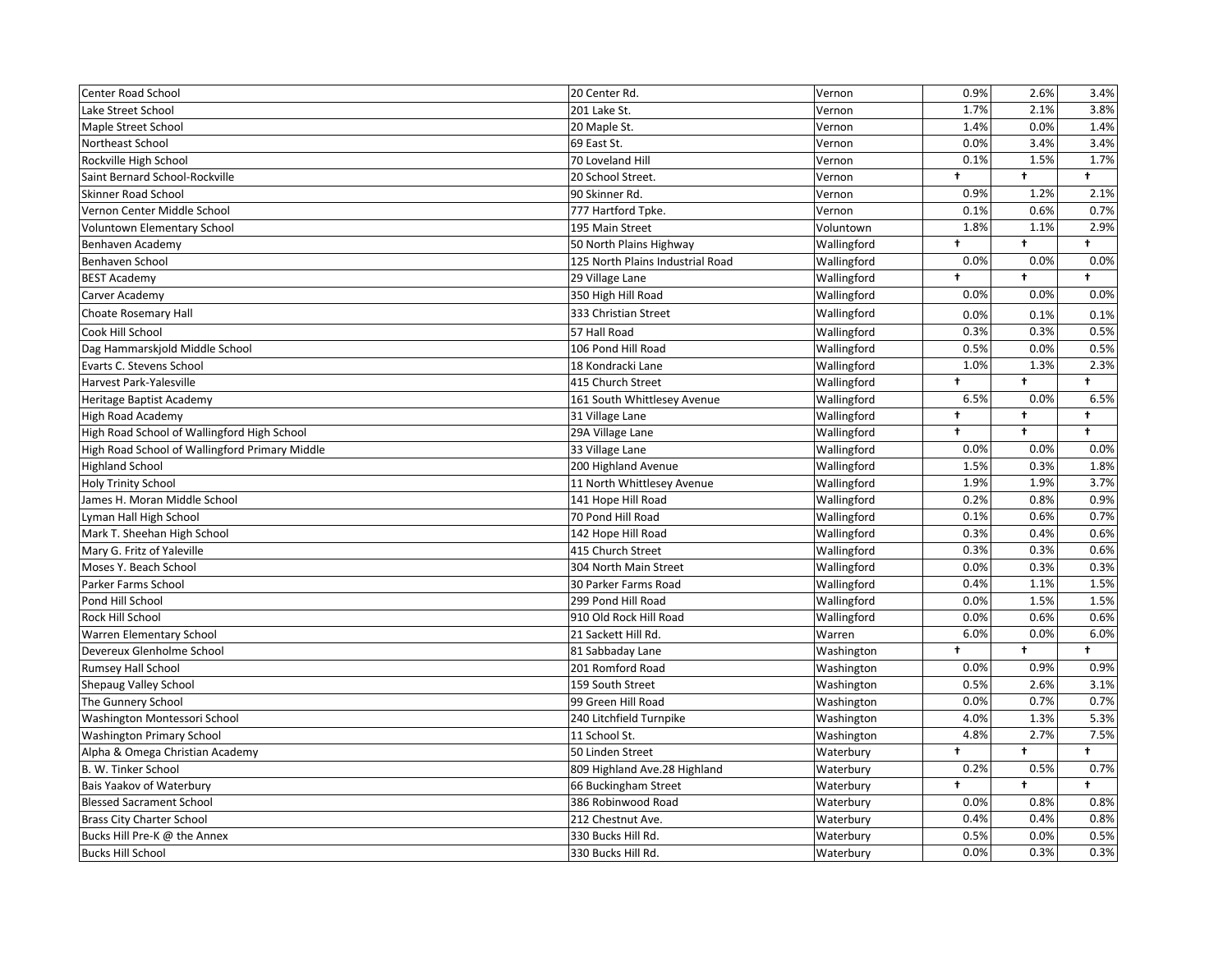| <b>Bunker Hill School</b>                 | 170 Bunker Hill Ave.   | Waterbury | 0.2%       | 0.4%       | 0.6%       |
|-------------------------------------------|------------------------|-----------|------------|------------|------------|
| <b>Carrington School</b>                  | 24 Kenmore Ave.        | Waterbury | 0.0%       | 0.0%       | 0.0%       |
| Chase Collegiate                          | 565 Chase Parkway      | Waterbury | 0.0%       | 0.9%       | 0.9%       |
| <b>Children's Community School</b>        | 31 Wolcott Street      | Waterbury | 0.0%       | 0.0%       | 0.0%       |
| Crosby High School                        | 300 Pierpont Rd.       | Waterbury | 0.0%       | 0.0%       | 0.0%       |
| Driggs School                             | 77 Woodlawn Terrace    | Waterbury | 0.2%       | 0.0%       | 0.2%       |
| Duggan School                             | 952 Bank Street        | Waterbury | 0.0%       | 0.0%       | 0.0%       |
| F. J. Kingsbury School                    | 220 Columbia Blvd.     | Waterbury | 0.4%       | 0.2%       | 0.6%       |
| Gilmartin School                          | 107 Wyoming Ave.       | Waterbury | 0.4%       | 0.2%       | 0.6%       |
| H. S. Chase School                        | 40 Woodtick Rd.        | Waterbury | 0.1%       | 0.0%       | 0.1%       |
| Holy Cross High School                    | 587 Oronoke Road       | Waterbury | 0.0%       | 0.0%       | 0.0%       |
| Hopeville School                          | 2 Cypress St.          | Waterbury | 0.2%       | 0.0%       | 0.2%       |
| John F. Kennedy High School               | 422 Highland Ave.      | Waterbury | 0.0%       | 0.3%       | 0.3%       |
| Maloney Interdistrict Magnet School       | 233 South Elm St.      | Waterbury | 0.8%       | 0.8%       | 1.6%       |
| Margaret M. Generali Elementary School    | 3196 East Main St.     | Waterbury | 0.5%       | 0.2%       | 0.7%       |
| Michael F. Wallace Middle School          | 3465 East Main St.     | Waterbury | 0.0%       | 0.3%       | 0.3%       |
| North End Middle School                   | 534 Bucks Hill Rd.     | Waterbury | 0.0%       | 0.0%       | 0.0%       |
| Our Lady of Mount Carmel-Waterbury        | 645 Congress Avenue    | Waterbury | 0.0%       | 0.8%       | 0.8%       |
| <b>Reed School</b>                        | 33 Griggs Street       | Waterbury | 0.0%       | 0.2%       | 0.2%       |
| Regan School                              | 2780 North Main St.    | Waterbury | 0.0%       | 0.0%       | 0.0%       |
| Rotella Interdistrict Magnet School       | 380 Pierpont Rd.       | Waterbury | 0.2%       | 1.3%       | 1.5%       |
| Sacred Heart High                         | 142 South Elm Street   | Waterbury | 0.0%       | 0.3%       | 0.3%       |
| Saint Mary School-Waterbury               | 55 Cole Street         | Waterbury | 0.0%       | 1.0%       | 1.0%       |
| Saints Peter & Paul                       | 116 Beecher Avenue     | Waterbury | 0.0%       | 0.0%       | 0.0%       |
| Sprague School                            | 1443 Thomaston Ave.    | Waterbury | 0.0%       | 0.0%       | 0.0%       |
| <b>State Street School</b>                | 58 Griggs School       | Waterbury | 0.0%       | 0.0%       | 0.0%       |
| W. F. Kaynor Technical High School        | 43 Tompkins St.        | Waterbury | 0.0%       | 0.4%       | 0.4%       |
| Walsh School                              | 55 Dikeman Street      | Waterbury | 0.0%       | 0.0%       | 0.0%       |
| <b>Washington School</b>                  | 685 Baldwin St.        | Waterbury | 0.0%       | 0.0%       | 0.0%       |
| Waterbury Arts Magnet School (High)       | 16 South Elm St.       | Waterbury | 0.0%       | 0.2%       | 0.2%       |
| Waterbury Arts Magnet School (Middle)     | 16 South Elm St.       | Waterbury | 1.2%       | 0.9%       | 2.1%       |
| <b>Waterbury Career Academy</b>           | 175 Birch Street       | Waterbury | 0.1%       | 0.1%       | 0.2%       |
| Wendell L. Cross School                   | 1255 Hamilton Ave.     | Waterbury | 0.3%       | 0.3%       | 0.6%       |
| West Side Middle School                   | 483 Chase Parkway      | Waterbury | 0.1%       | 5.8%       | 5.9%       |
| Wilby High School                         | 568 Bucks Hill Rd.     | Waterbury | 0.0%       | 0.0%       | 0.0%       |
| Woodrow Wilson School                     | 235 Birch St.          | Waterbury | 0.0%       | 0.0%       | 0.0%       |
| Yeshiva Ateres Shmuel of Waterbury        | 32 Hillside Avenue     | Waterbury | 0.2%       | 0.7%       | 0.9%       |
| <b>Baptist Bible Academy</b>              | 1144 Hartford Turnpike | Waterford | t          | $\ddot{}$  | $\ddagger$ |
| Clark Lane Middle School                  | 105 Clark Ln.          | Waterford | 0.0%       | 0.0%       | 0.0%       |
| Dual Language & Arts Magnet Middle School | 51 Daniels Avenue      | Waterford | 0.7%       | 0.0%       | 0.7%       |
| <b>Great Neck Elementary School</b>       | 165 Great Neck Rd.     | Waterford | 0.3%       | 2.1%       | 2.4%       |
| Oswegatchie Elementary School             | 470 Boston Post Rd.    | Waterford | 0.6%       | 1.2%       | 1.7%       |
| Quaker Hill Elementary School             | 285 Bloomingdale Rd.   | Waterford | 1.8%       | 9.1%       | 10.9%      |
| Solomon Schechter Academy                 | 29B Dayton Rd          | Waterford | $\ddagger$ | $\ddagger$ | $\ddagger$ |
| Southwest Middle SAILS                    | 51 Daniels Avenue      | Waterford | $\ddagger$ | $\ddagger$ | $\ddagger$ |
| The Friendship School                     | 24 Rope Ferry Rd.      | Waterford | 0.4%       | 0.0%       | 0.4%       |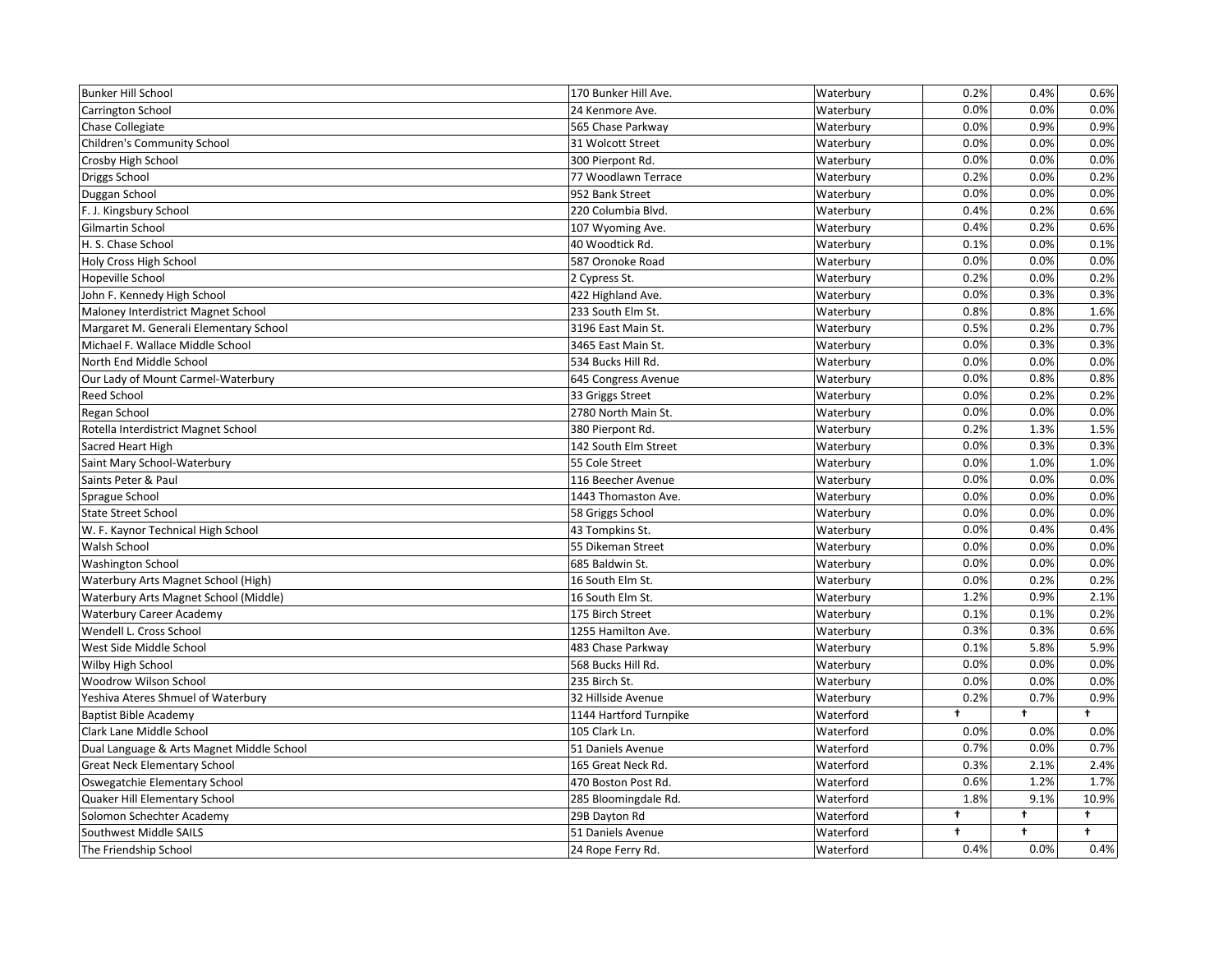| <b>Waterford High School</b>                          | 20 Rope Ferry Rd.      | Waterford            | 0.4%  | 0.8%         | 1.2%       |
|-------------------------------------------------------|------------------------|----------------------|-------|--------------|------------|
| Fletcher W. Judson School                             | 124 Hamilton Lane      | Watertown            | 0.0%  | 0.7%         | 0.7%       |
| John Trumbull Primary School                          | 779 Buckingham St.     | Watertown            | 0.3%  | 0.2%         | 0.5%       |
| Polk School                                           | 435 Buckingham St.     | Watertown            | 0.0%  | 0.6%         | 0.6%       |
| Saint John the Evangelist                             | 760 Main Street        | Watertown            | 0.6%  | 1.2%         | 1.8%       |
| Saint Mary Magdalen                                   | 140 Buckingham Street  | Watertown            | 0.4%  | 0.8%         | 1.2%       |
| Swift Middle School                                   | 250 Colonial St.       | Watertown            | 0.8%  | 0.3%         | 1.1%       |
| The Taft School                                       | 110 Woodbury Rd        | Watertown            | 0.2%  | 0.5%         | 0.7%       |
| Watertown High School                                 | 324 French St.         | Watertown            | 0.1%  | 0.5%         | 0.6%       |
| Aiken School                                          | 212 King Philip Dr.    | West Hartford        | 1.6%  | 1.9%         | 3.5%       |
| American School for the Deaf                          | 139 North Main Street  | West Hartford        | 1.4%  | 0.0%         | 1.4%       |
| Ben Bronz Academy                                     | 141 North Main Street  | <b>West Hartford</b> | 0.0%  | 2.3%         | 2.3%       |
| <b>Braeburn School</b>                                | 45 Braeburn Rd.        | West Hartford        | 0.0%  | 1.1%         | 1.1%       |
| <b>Bristow Middle School</b>                          | 34 Highland St.        | West Hartford        | 0.5%  | 0.7%         | 1.2%       |
| <b>Bugbee School</b>                                  | 1943 Asylum Ave.       | West Hartford        | 0.5%  | 1.3%         | 1.8%       |
| Charter Oak International Academy                     | 425 Oakwood Ave.       | West Hartford        | 1.0%  | 1.9%         | 2.9%       |
| Conard High School                                    | 110 Beechwood Rd.      | West Hartford        | 0.1%  | 0.7%         | 0.8%       |
| Duffy School                                          | 95 Westminster St.     | <b>West Hartford</b> | 1.0%  | 2.0%         | 3.0%       |
| <b>Futures School-West Hartford</b>                   | 1030 New Britain Ave   | West Hartford        | t     | <sup>+</sup> | $\ddagger$ |
| Gengras Center                                        | 1678 Asylum Avenue     | West Hartford        | 1.4%  | 4.2%         | 5.6%       |
| Hall High School                                      | 975 North Main St.     | West Hartford        | 0.4%  | 1.1%         | 1.5%       |
| Hebrew High School of New England                     | 300 Bloomfield Avenue  | West Hartford        | 2.0%  | 11.8%        | 13.7%      |
| <b>Intensive Education Academy</b>                    | 840 North Main Street  | <b>West Hartford</b> | 2.1%  | 10.4%        | 12.5%      |
| King Philip Middle School                             | 100 King Philip Dr.    | West Hartford        | 1.1%  | 1.2%         | 2.2%       |
| Kingswood Oxford School                               | 170 Kingswood Road     | West Hartford        | 0.4%  | 1.2%         | 1.6%       |
| Montessori School of Greater Hartford                 | 141 North Main Street  | <b>West Hartford</b> | 11.7% | 0.7%         | 12.4%      |
| Morley School                                         | 77 Bretton Rd.         | West Hartford        | 0.0%  | 1.3%         | 1.3%       |
| Norfeldt School                                       | 35 Barksdale Rd.       | <b>West Hartford</b> | 0.3%  | 2.1%         | 2.4%       |
| Northwest Catholic High School                        | 29 Wampanoag Drive     | West Hartford        | 0.4%  | 0.8%         | 1.1%       |
| Renbrook School                                       | 2865 Albany Avenue     | <b>West Hartford</b> | 0.6%  | 2.1%         | 2.7%       |
| Saint Brigid - Saint Augustine, A Partnership School  | 100 Mayflower Street   | <b>West Hartford</b> | 1.4%  | 0.0%         | 1.4%       |
| Saint Thomas the Apostle                              | 25 Dover Road          | <b>West Hartford</b> | 1.5%  | 3.0%         | 4.5%       |
| Saint Timothy Middle School                           | 225 King Philip Drive  | <b>West Hartford</b> | 0.0%  | 3.7%         | 3.7%       |
| Sedgwick Middle School                                | 128 Sedgwick Rd.       | West Hartford        | 0.6%  | 0.9%         | 1.4%       |
| Smith School                                          | 64 St. James St.       | West Hartford        | 0.5%  | 0.3%         | 0.8%       |
| Solomon Schechter Day School of Greater Hartford      | 26 Buena Vista Road    | West Hartford        | 0.0%  | 1.9%         | 1.9%       |
| University of Hartford Magnet School                  | 196 Bloomfield Ave.    | West Hartford        | 0.2%  | 1.3%         | 1.5%       |
| Webster Hill School                                   | 125 Webster Hill Blvd. | West Hartford        | 0.8%  | 1.4%         | 2.2%       |
| Whiting Lane School                                   | 47 Whiting Ln.         | West Hartford        | 0.5%  | 2.3%         | 2.8%       |
| Wolcott School                                        | 71 Wolcott Rd.         | West Hartford        | 1.4%  | 1.0%         | 2.4%       |
| Alma E. Pagels School                                 | 26 Benham Hill Rd.     | West Haven           | 0.3%  | 0.3%         | 0.6%       |
| Carrigan 5/6 Intermediate School                      | 2 Tetlow St.           | West Haven           | 0.0%  | 1.0%         | 1.0%       |
| Edith E. Mackrille School                             | 806 Jones Hill Rd.     | West Haven           | 0.3%  | 0.3%         | 0.6%       |
| <b>Engineering - Science University Magnet School</b> | 500 Boston Post Road   | West Haven           | 0.0%  | 1.2%         | 1.2%       |
| Forest School                                         | 95 Burwell Rd.         | West Haven           | 0.0%  | 0.0%         | 0.0%       |
| Harry M. Bailey Middle School                         | 106 Morgan Ln.         | West Haven           | 0.4%  | 0.4%         | 0.9%       |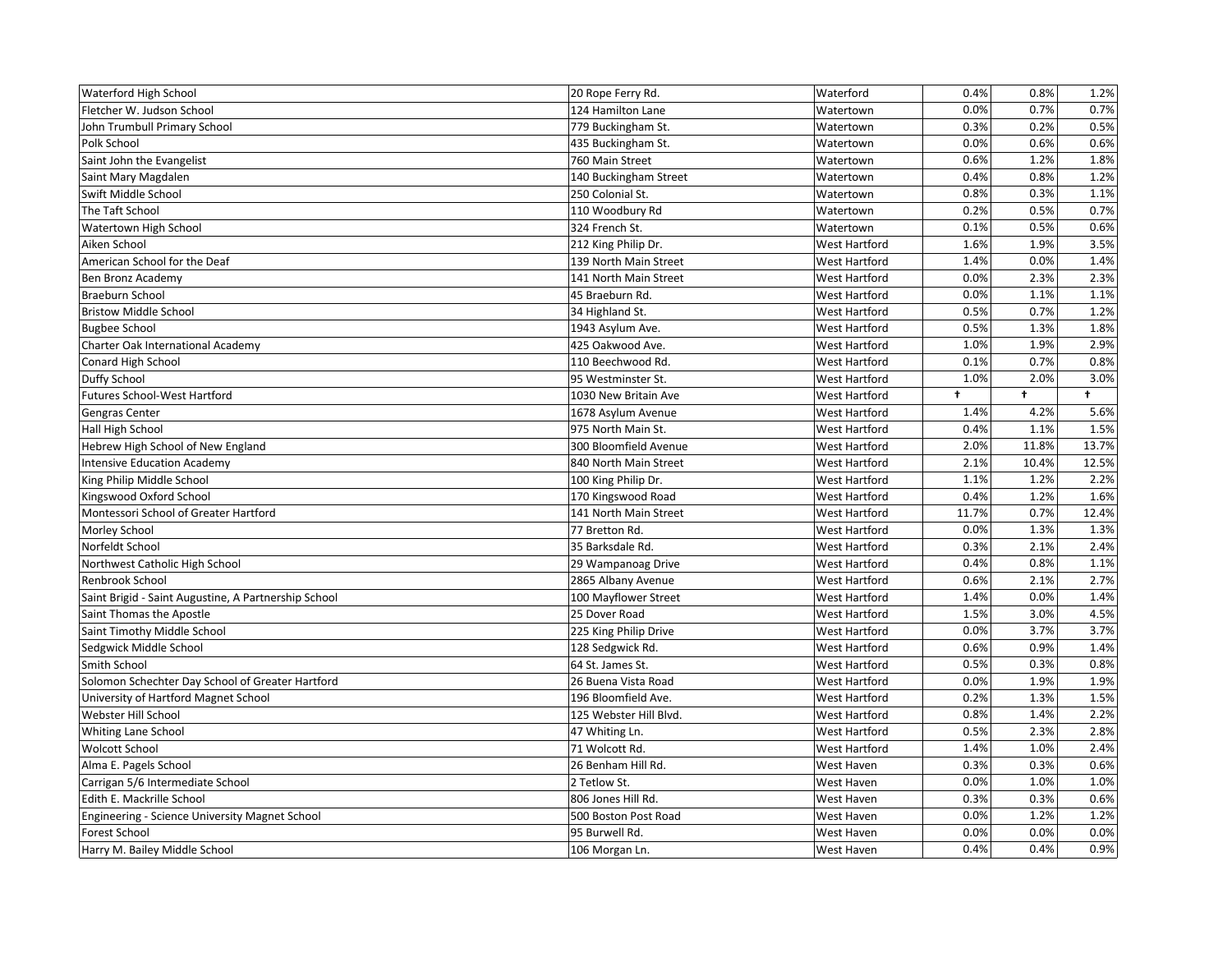| Notre Dame High School                   | One Notre Dame Way       | West Haven        | 0.0% | 0.9%       | 0.9%       |
|------------------------------------------|--------------------------|-------------------|------|------------|------------|
| Our Lady of Victory                      | 620 Jones Hill Road      | <b>West Haven</b> | 1.1% | 1.1%       | 2.2%       |
| Saint Lawrence School-West Haven         | 231 Main Street          | <b>West Haven</b> | 0.7% | 0.0%       | 0.7%       |
| Savin Rock Community School              | 50 Park St.              | <b>West Haven</b> | 0.2% | 0.0%       | 0.2%       |
| Seth G. Haley School                     | 148 South St.            | West Haven        | 0.0% | 0.8%       | 0.8%       |
| <b>Washington School</b>                 | 369 Washington Ave.      | West Haven        | 0.2% | 0.4%       | 0.7%       |
| West Haven Community House               | 227 Elm Street           | <b>West Haven</b> | 0.0% | 0.0%       | 0.0%       |
| West Haven High School                   | One McDonough Plaza      | <b>West Haven</b> | 0.0% | 0.0%       | 0.0%       |
| Daisy Ingraham School                    | 105 Goodspeed Dr.        | Westbrook         | 0.4% | 2.1%       | 2.5%       |
| The Oxford Academy                       | 1393 Boston Post Road    | Westbrook         | 0.0% | 0.0%       | 0.0%       |
| Westbrook High School                    | 156 McVeagh Rd.          | Westbrook         | 0.4% | 0.4%       | 0.8%       |
| Westbrook Middle School                  | 154 McVeagh Rd.          | Westbrook         | 0.0% | 0.9%       | 0.9%       |
| <b>Hurlbutt Elementary School</b>        | 9 School Rd.             | Weston            | 1.9% | 3.1%       | 4.9%       |
| Weston High School                       | 115 School Rd.           | Weston            | 0.4% | 1.2%       | 1.6%       |
| Weston Intermediate School               | 95 School Rd.            | Weston            | 0.0% | 5.7%       | 5.7%       |
| Weston Middle School                     | 135 School Rd.           | Weston            | 1.5% | 1.4%       | 2.9%       |
| <b>Bedford Middle School</b>             | 88 North Ave.            | Westport          | 2.2% | 1.6%       | 3.9%       |
| Coleytown Elementary School              | 65 Easton Rd.            | Westport          | 1.9% | 0.5%       | 2.4%       |
| Coleytown Middle School                  | 255 North Ave.           | Westport          | 0.4% | 0.6%       | 1.0%       |
| Greens Farms Academy                     | 35 Beachside Avenue      | Westport          | 0.0% | 0.1%       | 0.1%       |
| Green's Farms School                     | 17 Morningside Dr. South | Westport          | 1.4% | 3.3%       | 4.7%       |
| King's Highway Elementary School         | 125 Post Rd. West        | Westport          | 0.6% | 1.5%       | 2.2%       |
| Long Lots School                         | 13 Hyde Ln.              | Westport          | 0.6% | 0.9%       | 1.5%       |
| Saugatuck Elementary School              | 170 Riverside Ave.       | Westport          | 1.2% | 2.5%       | 3.7%       |
| <b>Staples High School</b>               | 70 North Ave.            | Westport          | 1.1% | 0.8%       | 1.9%       |
| <b>Stepping Stones Preschool</b>         | 65 Easton Road           | Westport          | 6.7% | 0.0%       | 6.7%       |
| Alfred W. Hanmer School                  | 50 Francis St.           | Wethersfield      | 0.0% | 1.6%       | 1.6%       |
| <b>Charles Wright School</b>             | 186 Nott St.             | Wethersfield      | 0.3% | 0.0%       | 0.3%       |
| Corpus Christi School                    | 581 Silas Deane Highway  | Wethersfield      | 0.9% | 2.4%       | 3.2%       |
| Discovery Academy                        | 176 Cumberland Avenue    | Wethersfield      | 1.2% | 0.8%       | 1.9%       |
| Emerson-Williams School                  | 461 Wells Rd.            | Wethersfield      | 0.0% | 1.2%       | 1.2%       |
| <b>Highcrest School</b>                  | 95 Highcrest Rd.         | Wethersfield      | 0.2% | 1.6%       | 1.8%       |
| Samuel B. Webb Elementary School         | 51 Willow St.            | Wethersfield      | 0.3% | 0.0%       | 0.3%       |
| Silas Deane Middle School                | 551 Silas Deane Hwy.     | Wethersfield      | 0.4% | 0.4%       | 0.7%       |
| Soundbridge                              | 123 Progress Dr.         | Wethersfield      | t    | $\ddagger$ | $\ddagger$ |
| Wethersfield High School                 | 411 Wolcott Hill Rd.     | Wethersfield      | 0.1% | 1.0%       | 1.0%       |
| Center School                            | 12 Old Farms Rd.         | Willington        | 2.6% | 3.0%       | 5.6%       |
| Hall Memorial School                     | 111 River Rd.            | Willington        | 0.0% | 0.5%       | 0.5%       |
| Cider Mill School                        | 240 School Rd.           | Wilton            | 0.0% | 0.1%       | 0.1%       |
| Middlebrook School                       | 131 School Rd.           | Wilton            | 1.3% | 1.0%       | 2.3%       |
| Miller-Driscoll School                   | 217 Wolfpit Rd.          | Wilton            | 0.6% | 1.4%       | 2.0%       |
| Our Lady of Fatima School                | 225 Danbury Road         | Wilton            | 5.3% | 2.3%       | 7.6%       |
| The Montessori School                    | 34 Whipple Road          | Wilton            | 4.2% | 7.7%       | 12.0%      |
| Wilton High School                       | 395 Danbury Rd.          | Wilton            | 0.1% | 1.3%       | 1.4%       |
| <b>Batcheller Early Education Center</b> | 201 Pratt St.            | Winchester        | 0.4% | 0.4%       | 0.9%       |
| <b>Explorations Charter School</b>       | 71 Spencer St.           | Winchester        | 0.0% | 2.1%       | 2.1%       |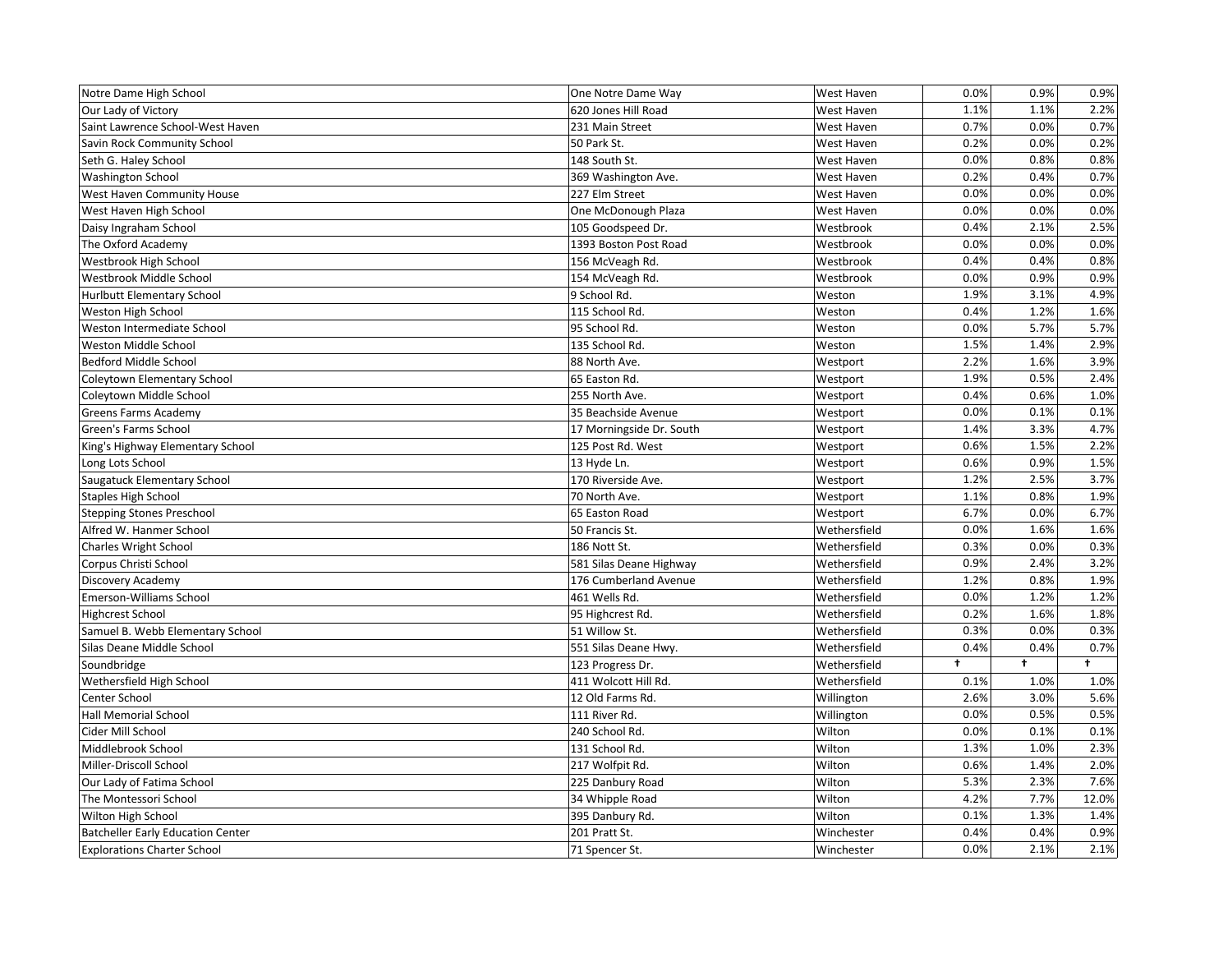| Northwestern Regional High School               | 100 Battistoni Dr.             | Winchester           | 0.7%       | 1.6%       | 2.3%       |
|-------------------------------------------------|--------------------------------|----------------------|------------|------------|------------|
| Northwestern Regional Middle School             | 100 Battistoni Dr.             | Winchester           | 0.7%       | 1.6%       | 2.3%       |
| Pearson Middle School                           | 2 Wetmore Ave.                 | Winchester           | 0.0%       | 0.7%       | 0.7%       |
| Saint Anthony School-Winchester                 | 55 Oak Street                  | Winchester           | 1.2%       | 3.7%       | 5.0%       |
| The Gilbert School                              | 200 Williams Ave.              | Winchester           | 0.0%       | 0.0%       | 0.0%       |
| Arts at the Capitol Theater Magnet School (ACT) | 896 Main Street                | Windham              | 0.9%       | 2.6%       | 3.5%       |
| Charles H. Barrows STEM Academy                 | 141 Tuckie Road                | Windham              | 0.9%       | 1.6%       | 2.5%       |
| Natchaug Hospital School CDT-Willimantic        | 345 Jackson Street             | Windham              | $\ddagger$ | $\ddagger$ | $\ddagger$ |
| Natchaug School                                 | 123 Jackson St.                | Windham              | 0.0%       | 0.0%       | 0.0%       |
| North Windham School                            | 112 Jordan Ln.                 | Windham              | 0.2%       | 0.6%       | 0.8%       |
| Path Academy                                    | 832-842 Main Street            | Windham              | 0.0%       | 0.0%       | 0.0%       |
| Saint Mary - Saint Joseph School                | 35 Valley Street               | Windham              | 0.0%       | 1.0%       | 1.0%       |
| W. B. Sweeney School                            | 60 Oak Hill Dr.                | Windham              | 0.7%       | 0.0%       | 0.7%       |
| Windham Center School                           | 45 North Rd., P.O. Box 138     | Windham              | 0.0%       | 1.1%       | 1.1%       |
| Windham Early Childhood Center (Willimantic)    | 322 Prospect St.               | Windham              | 0.5%       | 0.0%       | 0.5%       |
| Windham High School                             | 355 High St.                   | Windham              | 0.0%       | 0.0%       | 0.0%       |
| Windham Middle School                           | 123 Quarry St.                 | Windham              | 0.0%       | 0.3%       | 0.3%       |
| Windham Technical High School                   | 210 Birch St.                  | Windham              | 0.4%       | 1.1%       | 1.5%       |
| Academy of Aerospace and Engineering            | 1101 Kennedy Road              | Windsor              | 0.1%       | 0.8%       | 0.9%       |
| <b>Clover Street School</b>                     | 57 Clover St.                  | Windsor              | 0.0%       | 0.7%       | 0.7%       |
| John F. Kennedy School                          | 530 Park Ave.                  | Windsor              | 0.0%       | 1.0%       | 1.0%       |
| Loomis Chaffee School                           | 4 Batchelder Road              | Windsor              | 0.1%       | 1.5%       | 1.6%       |
| Madina Academy                                  | PO Box 564, 519 Palisado Ave   | Windsor              | 0.6%       | 0.0%       | 0.6%       |
| Oliver Ellsworth School                         | 730 Kennedy Ave.               | Windsor              | 0.5%       | 0.8%       | 1.3%       |
| Poquonock Elementary School                     | 1760 Poquonock Ave.            | Windsor              | 0.7%       | 0.0%       | 0.7%       |
| Praise, Power & Prayer Christian School         | 209 Kennedy Road               | Windsor              | 0.0%       | 0.0%       | 0.0%       |
| River Street School (CREC)                      | 601 River St.                  | Windsor              | 3.2%       | 3.2%       | 6.4%       |
| Sage Park Middle School                         | 25 Sage Park Rd.               | Windsor              | 0.3%       | 0.3%       | 0.6%       |
| Saint Gabriel-Windsor                           | 77 Bloomfield Avenue           | Windsor              | 1.0%       | 1.0%       | 2.0%       |
| <b>Trinity Christian School</b>                 | 180 Park Avenue                | Windsor              | 2.4%       | 4.8%       | 7.1%       |
| Windsor High School                             | 50 Sage Park Rd.               | Windsor              | 0.0%       | 0.6%       | 0.6%       |
| Windsor Montessori School                       | 114 Palisado Avenue            | Windsor              | 0.0%       | 0.0%       | 0.0%       |
| North Street School                             | 325 North Street               | <b>Windsor Locks</b> | 0.5%       | 0.2%       | 0.7%       |
| South Elementary School                         | 87 South St.                   | <b>Windsor Locks</b> | 0.0%       | 1.6%       | 1.6%       |
| Windsor Locks High School                       | 58 South Elm St.               | <b>Windsor Locks</b> | 0.2%       | 0.2%       | 0.4%       |
| Windsor Locks Middle School                     | 7 Center St.                   | <b>Windsor Locks</b> | 0.3%       | 0.0%       | 0.3%       |
| Alcott School                                   | 1490 Woodtick Rd.              | Wolcott              | 0.4%       | 0.0%       | 0.4%       |
| Frisbie School                                  | 24 Todd Rd.                    | Wolcott              | 0.0%       | 1.0%       | 1.0%       |
| <b>Tyrrell Middle School</b>                    | 500 Todd Rd.                   | Wolcott              | 0.7%       | 1.2%       | 2.0%       |
| Wakelee School                                  | 12 Hempel Dr.                  | Wolcott              | 0.3%       | 1.1%       | 1.4%       |
| Wolcott High School                             | 457 Bound Line Rd.             | Wolcott              | 0.3%       | 0.7%       | 0.9%       |
| Amity Regional High School                      | 25 Newton Rd.                  | Woodbridge           | 0.1%       | 0.2%       | 0.3%       |
| Beecher Road School                             | 40 Beecher Rd.                 | Woodbridge           | 1.3%       | 2.3%       | 3.6%       |
| Ezra Academy                                    | 75 Rimmon Road                 | Woodbridge           | 0.0%       | 0.0%       | 0.0%       |
| Mitchell Elementary School                      | 14 School St.                  | Woodbury             | 0.8%       | 2.4%       | 3.3%       |
| Nonnewaug High School                           | 5 Minortown Road, P.O. Box 469 | Woodbury             | 0.3%       | 2.4%       | 2.7%       |